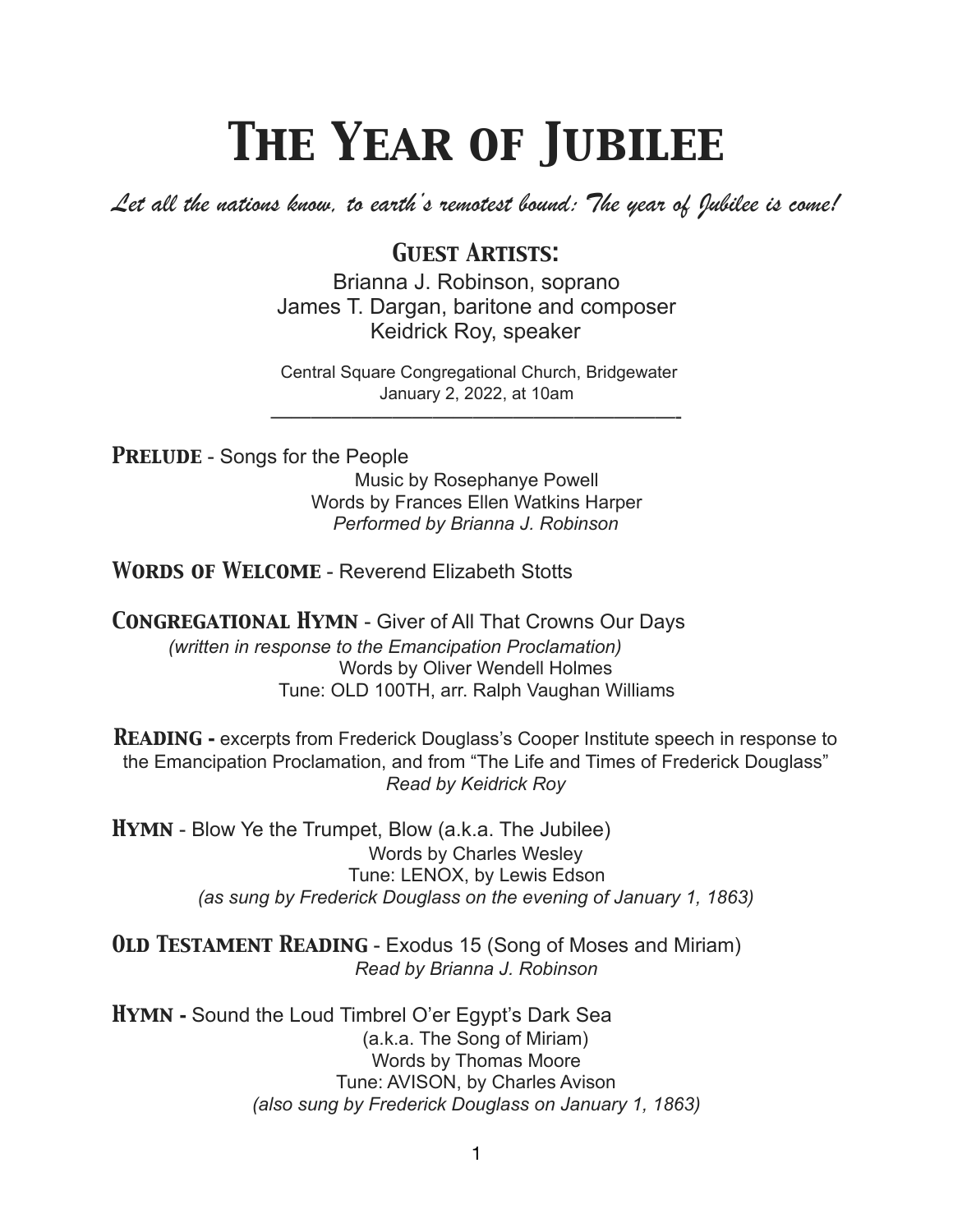*Reading* **-** Psalm 137

*(as quoted by Frederick Douglass in "What to the Slave Is the Fourth of July?") Read by James Dargan* 

*Musical Offering* - What to the Slave is the Fourth of July Music by James T. Dargan Words by Frederick Douglass *Performed by James Dargan* 

*Hymn* - God Speed The Year of Jubilee Words by William Lloyd Garrison Music by Walter Saul *(also quoted by Douglass in his July 4th speech)* 

#### *Reading* - Leviticus 25

*(this is the passage from scripture where the concept of "the year of jubilee" originates) Read by Reverend Elizabeth Stotts* 

*Musical Offering* - Freedom Reigns

Music arranged by Julia Scott Carey

*Featuring abolitionist lyrics to familiar patriotic songs, along with quotes from Frances Ellen Watkins Harper, David Walker, William Lloyd Garrison, Harriet Beecher Stowe, William Wells Brown, Charles Sumner, Sojourner Truth, and Frederick Douglass Sung by Brianna J. Robinson and James Dargan Narrated by Keidrick Roy* 

**SERMON** - "Jubilee" in the Bible and in the Abolitionist Movement *Written and Delivered by Keidrick Roy* 

*Music Offering* - All Things Return

Music by James T. Dargan Words by Angelina Weld Grimké and Angelina Grimké Weld *(featuring a letter which Grimké Weld wrote to William Lloyd Garrison, combined with some poetry by Weld Grimké) Sung by James Dargan, with Narration by Reverend Elizabeth Stotts* 

*Reading* - Boston Hymn by Ralph Waldo Emerson *(read at the Grand Jubilee Concert in Boston's Music Hall, January 1, 1863) Read by Keidrick Roy and Brianna J. Robinson*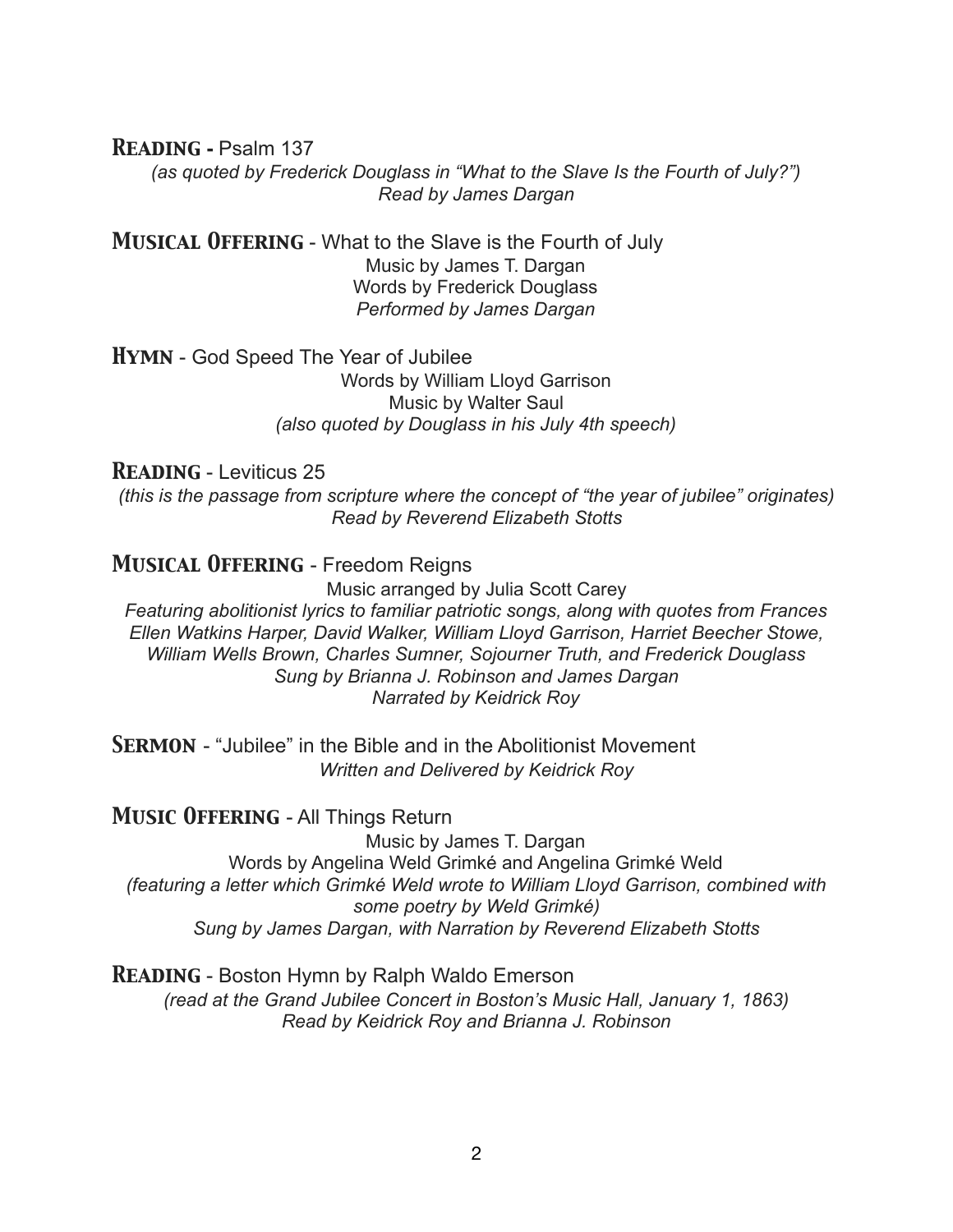*Congregational Hymn* - Trump of Glad Jubilee Words by John Duncan Tune: AMERICA (a.k.a. "My Country 'Tis of Thee")

*Musical Offering* **-** Lincoln Portrait Music by Aaron Copland Words by Abraham Lincoln *Narrated by James Dargan* 

*Congregational Hymn* - Song of the Abolitionist Words by William Lloyd Garrison Tune: AULD LANG SYNE

*Musical Benediction -* from regular CSCC guest artist Bob Richards

**BENEDICTION** - Reverend Elizabeth Stotts

**POSTLUDE** - Songs for the People

Music by Mason Bynes Words by Frances Ellen Watkins Harper *Performed by Brianna J. Robinson*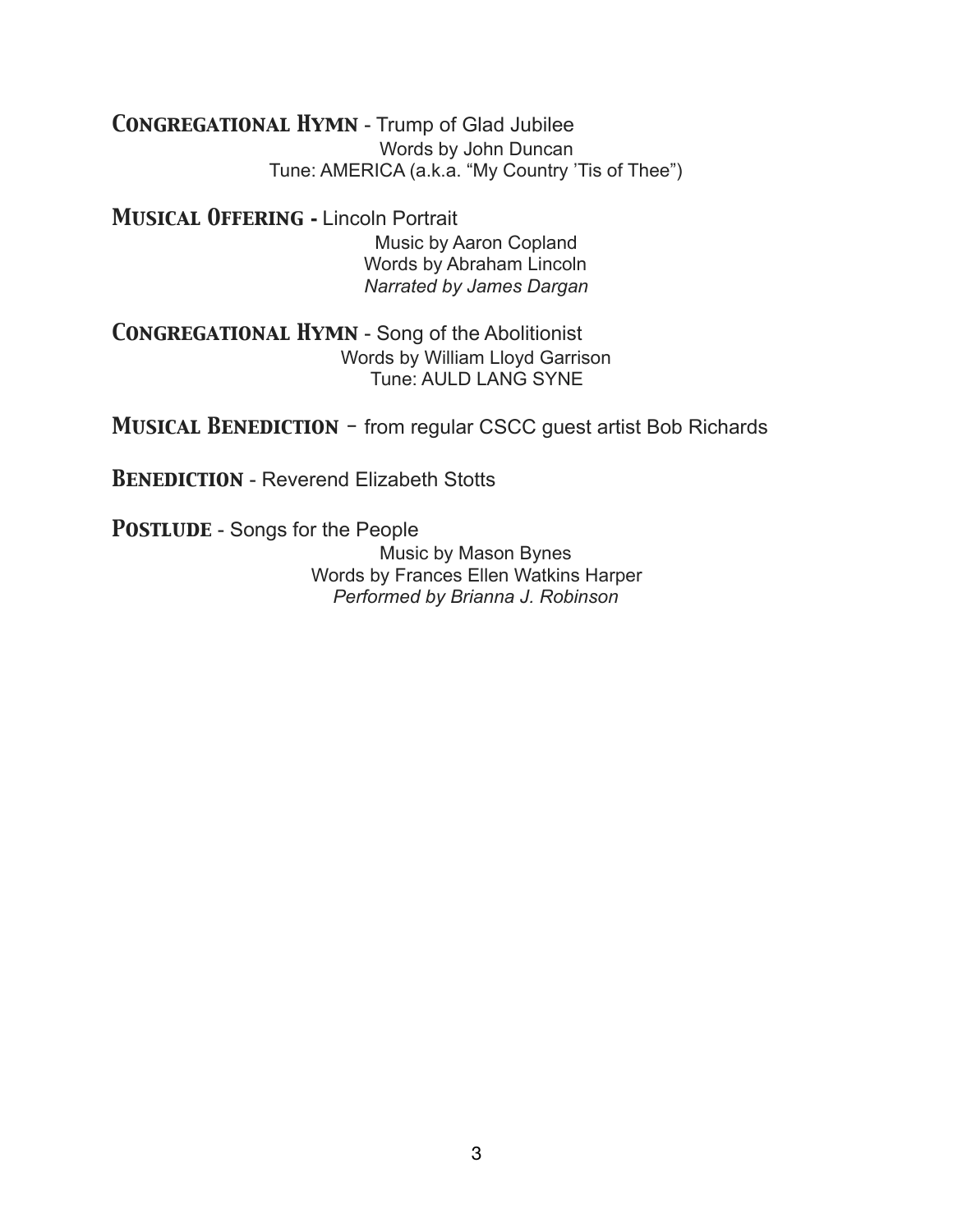## *Texts To Our Musical Selections:*

#### *Songs for the People* by Frances Ellen Watkins Harper, 1895

Let me make the songs for the people, Songs for the old and young; Songs to stir like a battle-cry Wherever they are sung.

Not for the clashing of sabres, For carnage nor for strife; But songs to thrill the hearts of men With more abundant life.

Let me make the songs for the weary, Amid life's fever and fret, Till hearts shall relax their tension, And careworn brows forget.

Let me sing for little children, Before their footsteps stray, Sweet anthems of love and duty, To float o'er life's highway.

I would sing for the poor and aged, When shadows dim their sight; Of the bright and restful mansions, Where there shall be no night.

Our world, so worn and weary, Needs music, pure and strong, To hush the jangle and discords Of sorrow, pain, and wrong.

Music to soothe all its sorrow, Till war and crime shall cease; And the hearts of men grown tender Girdle the world with peace.

#### *Giver of All that Crowns Our Days* by Oliver Wendell Holmes, 1863

Giver of all that crowns our days, With grateful hearts we sing thy praise; Through deep and desert led by Thee, Our promised land at last we see.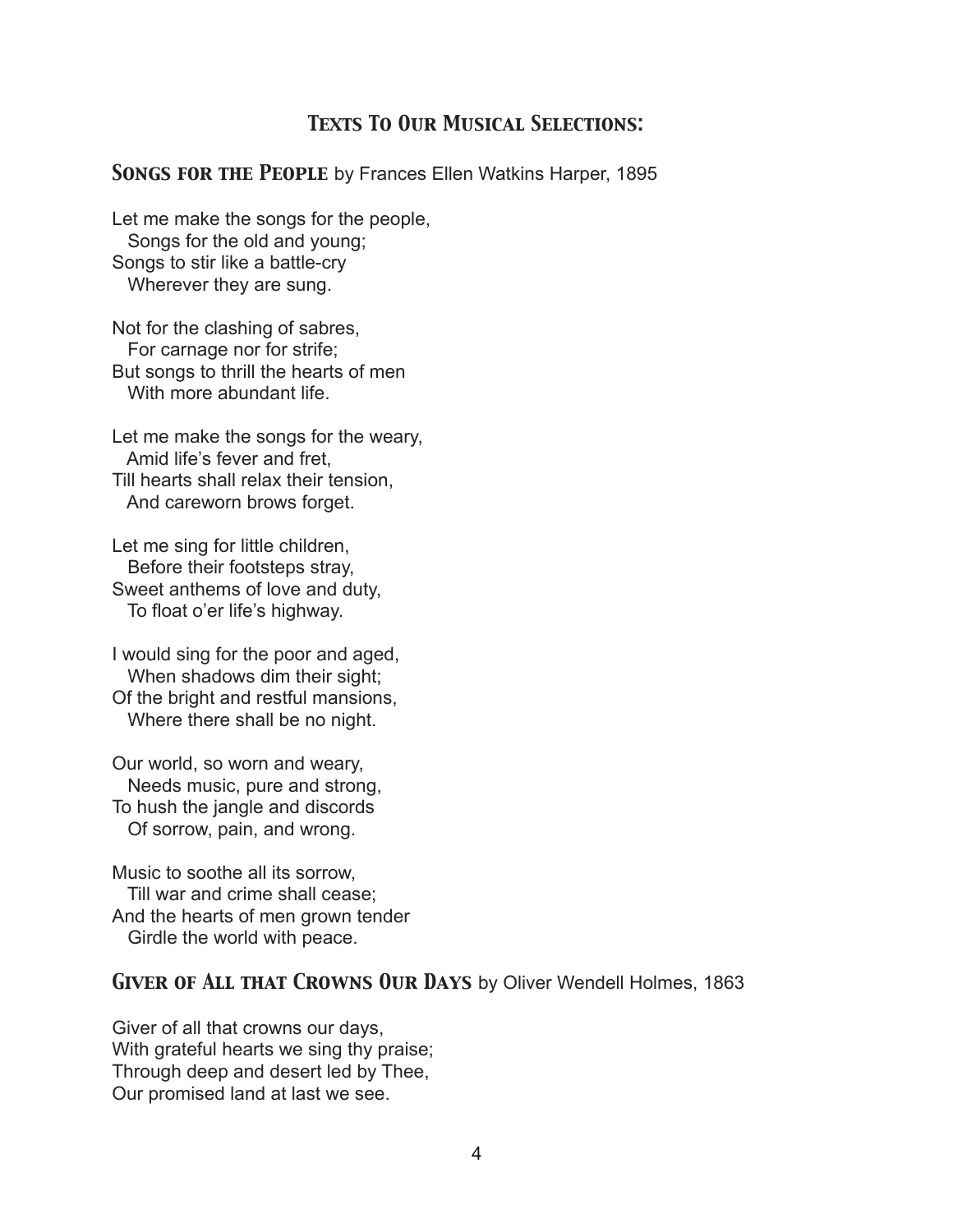Ruler of Nations, judge our cause! If we have kept thy holy laws, The sons of Belial curse in vain The day that rends the captive's chain.

Then, Father, lay thy healing hand In mercy on our stricken land; Lead all its wanderers to the fold, And be their Shepherd as of old.

So shall one Nation's song ascend To Thee, our Ruler, Father, Friend, While Heaven's wide arch resounds again With Peace on earth, good-will to men!

## *Blow Ye the Trumpet, Blow* by Charles Wesley, 1750

Blow ye the trumpet, blow! The gladly solemn sound let all the nations know, to earth's remotest bound:

Refrain: The year of jubilee is come; return, ye ransomed sinners, home; return, ye ransomed sinners, home.

Jesus, our great High Priest, has full atonement made; ye weary spirits, rest; ye mournful souls, be glad: [Refrain]

Ye slaves of sin and hell, your liberty receive; and safe in Jesus dwell, and blest in Jesus live: [Refrain]

## *Sound the Loud Timbrel* by Thomas Moore, 1816

Sound the loud Timbrel o'er Egypt's dark sea! Jehovah has triumphed — his people are free. Sing — for the pride of the Tyrant is broken, His chariots, his horsemen, all splendid and brave-- How vain was their boast, for the Lord hath but spoken, And chariots and horsemen are sunk in the wave.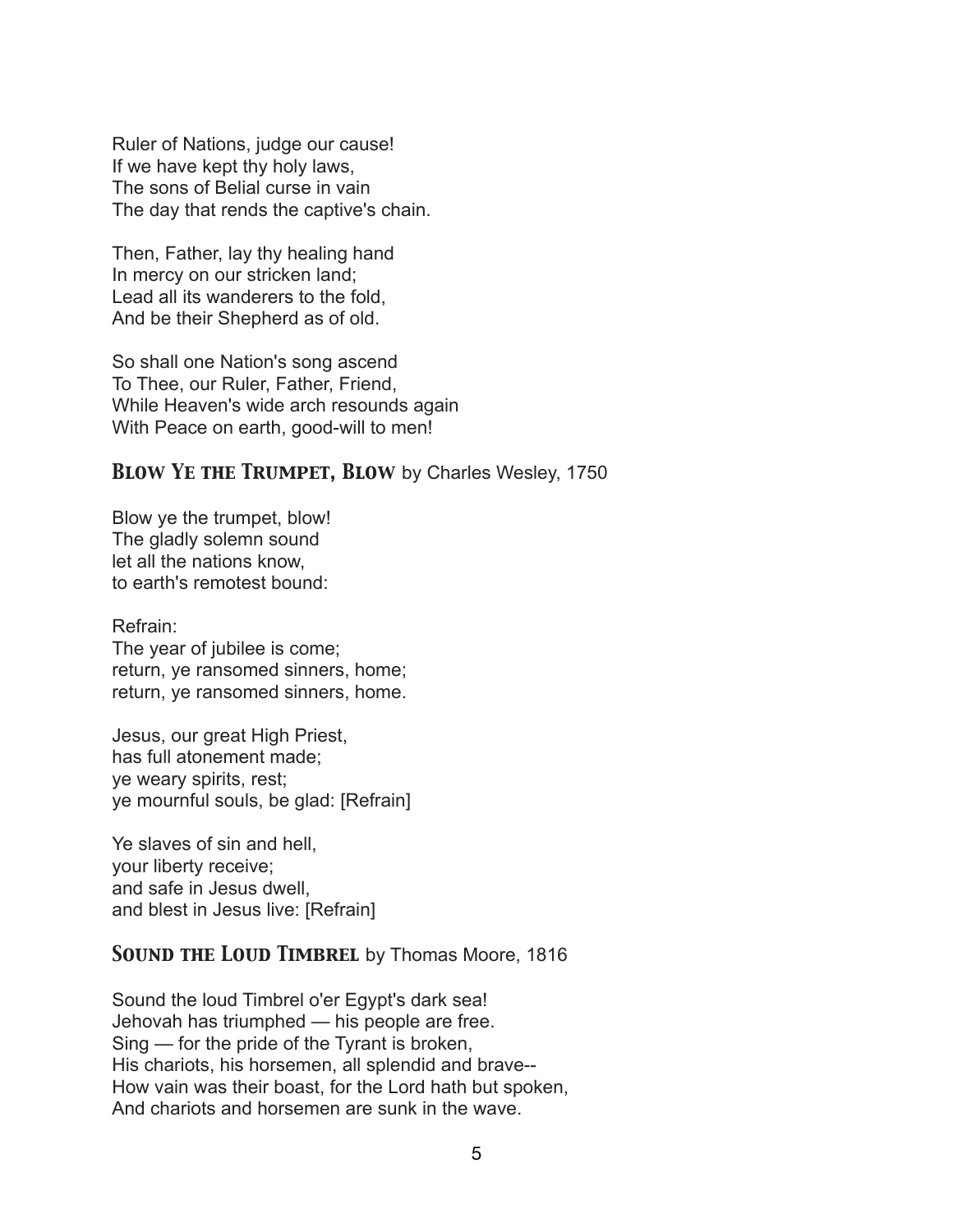Sound the loud Timbrel o'er Egypt's dark sea; Jehovah has triumphed — his people are free.

Praise to the Conqueror, praise to the Lord! His word was our arrow, his breath was our sword — Who shall return to tell Egypt the story Of those she sent forth in the hour of her pride? For the Lord hath looked out from his pillar of glory, And all her brave thousands are dashed in the tide. Sound the loud Timbrel o'er Egypt's dark sea, Jehovah has triumphed — his people are free!

## *What to the Slave Is the Fourth of July?* by Frederick Douglass, 1852

What to the American slave is your 4th of July? What to the slave is your 4th of July? A day that reveals that your celebration is a sham, your national greatness, your sounds of rejoicing, your denouncing of tyrants, your shouts of liberty and equality, your prayers and hymns, sermons and thanksgivings, a mere fraud. A thin veil to cover up crimes that would disgrace a nation of SAVAGES. There is no nation on earth guilty of practices more shocking and bloody than are the people of the United States at this very hour. This Fourth of July is yours, not mine. You may rejoice, I must mourn.

"By the rivers of Babylon, we sat down. We wept when we remembered Zion. For they that carried us away captive required, required of us a song, saying 'sing us the songs of Zion.' But how can we sing the Lord's song in a strange land?"

Would you have me argue that man is entitled to liberty? that he is rightful owner of his own body? How should I look, dividing and subdividing a discourse, to show that men have a natural right to freedom? speaking of it relatively and positively, negatively and affirmatively. To do so would be to make myself ridiculous: There is no one beneath the canopy of heaven who does not know slavery is wrong.

So I say, and let every man join in saying it, "God speed the hour, the glorious hour When none on earth shall exercise a lordly pow'r. Until that year, day, hour arrive, With head and heart and hand I'll strive To break the rod and rend the gyve, The spoiler of his prey deprive. And never from my chosen post Whate'er the peril or the cost Be driv'n. So witness heav'n, so witness heav'n, so witness heav'n!"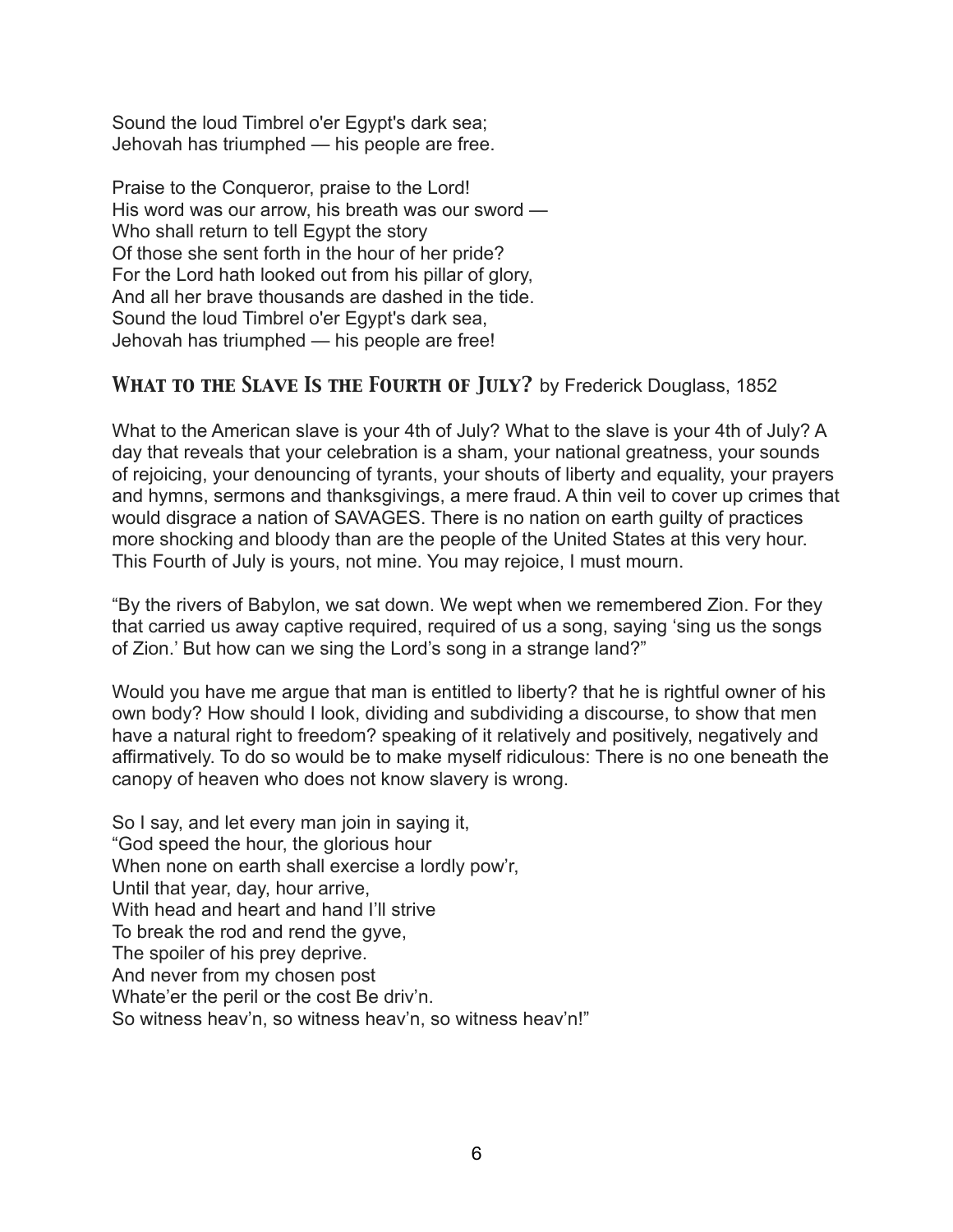## *God Speed the Year of Jubilee* by William Lloyd Garrison, 1845

God speed the year of jubilee, The wide world o'er! When from their galling chains set free, Th' oppress'd shall vilely bend the knee, And wear the yoke of tyranny Like brutes no more. That year will come, and freedom's reign, To man his plundered rights again Restore.

God speed the hour, the glorious hour, When none on earth Shall exercise a lordly power, Nor in a tyrant's presence cower; But to all manhood's stature tower, By equal birth! That hour will come, to each, to all, And from his Prison-house, to thrall Go forth.

Until that year, day, hour, arrive, With head, and heart, and hand I'll strive, To break the rod, and rend the gyve, The spoiler of his prey deprive — So witness Heaven! And never from my chosen post, Whate'er the peril or the cost, Be driven.

## *Freedom Reigns*

*Narrated* (Frances Ellen Watkins Harper, 1857):

Could we trace the record of every human heart, the agitation of every immortal soul, perhaps we would find no man so imbrued and degraded that we could not trace the word liberty either written in living characters upon the soul or hidden away in some nook or corner of the heart. The law of liberty is the law of God, and is antecedent to all human legislation. It existed in the mind of the Deity when He hung the first world upon its orbit and gave it liberty to gather light from the central sun.

#### *Sung* (E.A. Atlee, 1844):

Oh say do you hear, at the dawn's early light, The shrieks of those bondmen whose blood is now streaming, From the merciless lash, while our banner in sight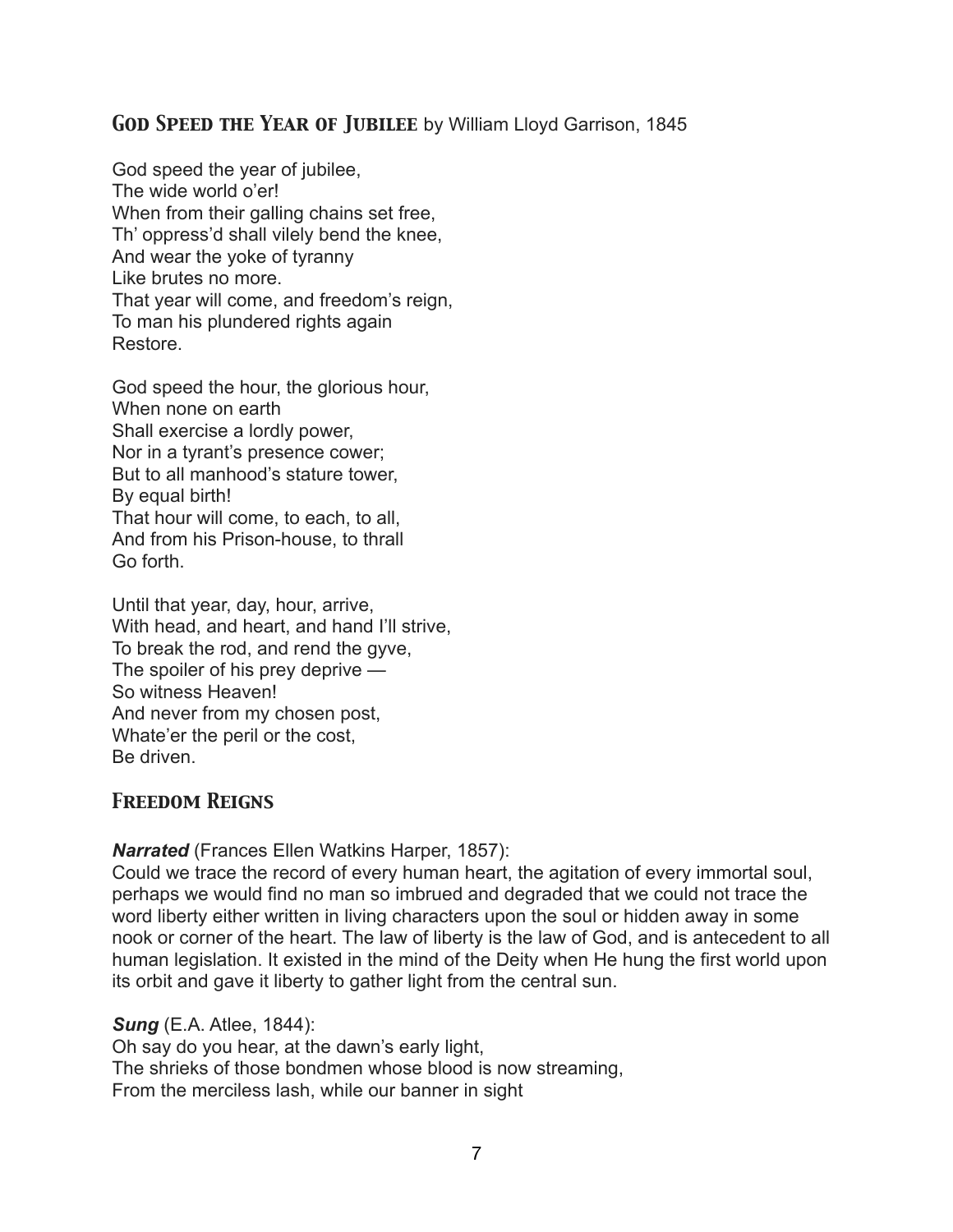With its stars, mocking freedom, is fitfully gleaming? Do you see the backs bare? Do you mark every score Of the whip of the driver trace channels of gore? And say, doth our star-spangled banner yet wave O'er the land of the free, and the home of the brave?

#### *Narrated* (David Walker, 1829):

America is more our country, than it is the whites — we have enriched it with our blood and tears. The greatest riches in America have arisen from our blood and tears: — and will they drive us from our property and homes, which we have earned with our blood? They must look sharp or this very thing will bring swift destruction upon them.

#### *Sung* (E. A. Atlee, 1844):

Shall we ne'er hail the day when as freemen shall stand The millions who groan under matchless oppression? Shall Liberty's shouts in our heav'n rescued land, Ne'er be shared by the slave in our blood-guilty nation? Oh, let us be just, Ere in God we dare trust, Else the day will o'er take us when perish we must; And our star-spangled banner at half mast shall wave O'er the deathbed of Freedom, the home of the slave.

#### *Narrated* (William Lloyd Garrison, 1854):

Convince me that one man may rightfully make another man his slave, and I will no longer subscribe to the Declaration of Independence. Convince me that liberty is not the inalienable birthright of every human being, of whatever complexion or clime, and I will give that instrument to the consuming fire. I do not know how to espouse freedom and slavery together.

**Sung** (published in "The Harp of Freedom," ed. George Whitefield Clark, 1856) My country! 'tis for thee, Dark land of slavery, For thee I weep; Land where the slave has sighed, And where he toiled and died, To serve a tyrant's pride, For thee I weep.

*Narrated* (Harriet Beecher Stowe, 1852): The longest way must have its close, the gloomiest night will wear on to a morning.

**Sung** (published in "The Anti-Slavery Harp," ed. William Wells Brown, 1854) Sp'rit of Freemen, awake! No truce with Slavery make, Thy deadly floe;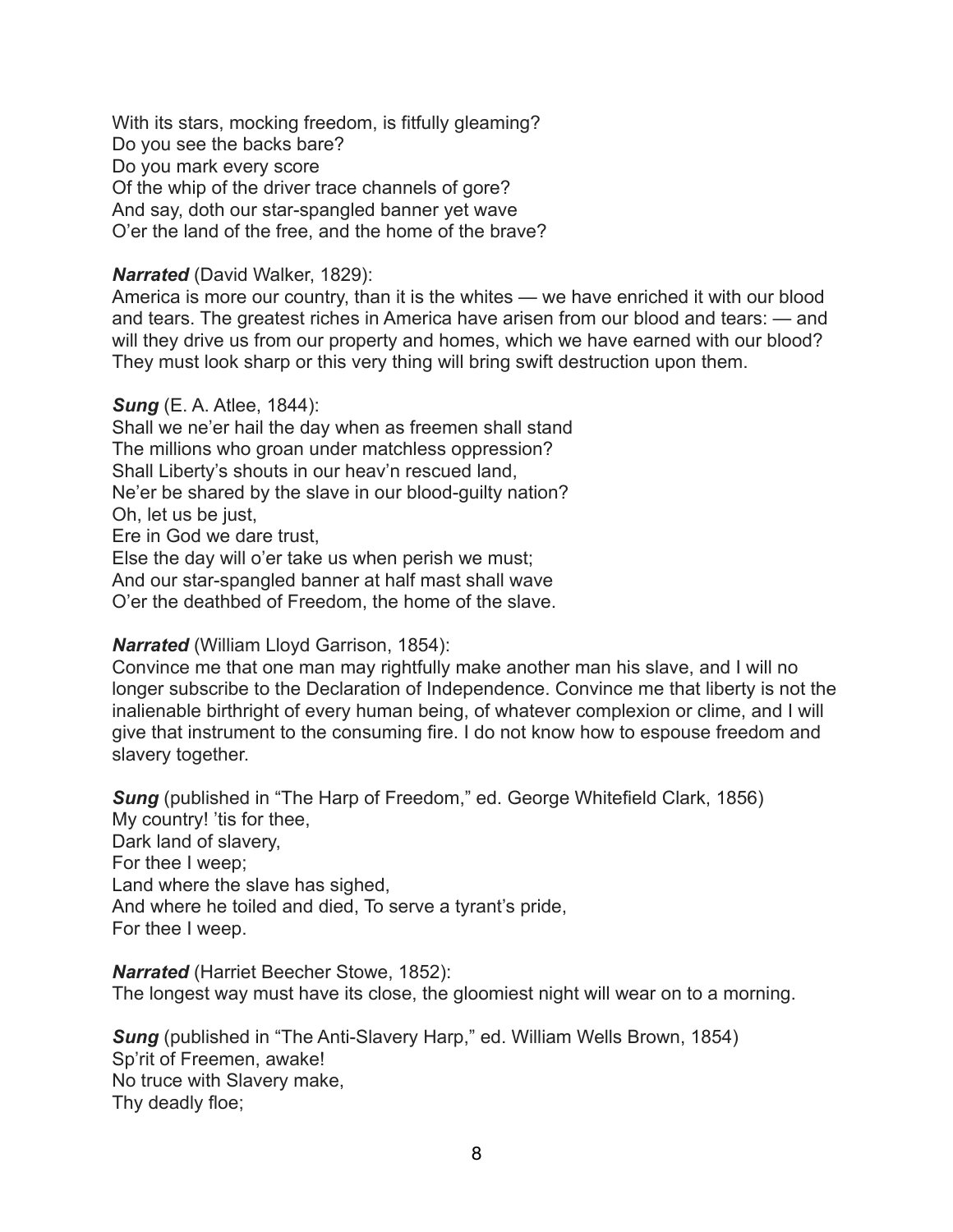In fair disguises dressed, Too long hast thou caressed The serpent in thy breast, Now lay him low.

*Narrated* (William Wells Brown, 1853):

They boast that America is the "cradle of liberty." If it is, I fear they have rocked the child to death.

*Sung* (Mrs. J. G. Carter, 1846) Ye sons of freemen wake to sadness Hart! hark, what myriads bid you rise; Three millions of our race in madness Break out in wails, in bitter cries.

#### *Narrated* (Charles Sumner, 1860):

Say, Sir, in your madness, that you own the sun, the stars, and the moon; but do not say that you own a man, endowed with a soul that shall live immortal, when sun, and moon, and stars have passed away.

*Sung* (Mrs. J. G. Carter, 1846) Must men whose hearts now bleed with anguish, Yes, trembling slaves in freedom's land, Endure the lash, nor raise a hand? Must nature 'neath the whip-cord languish? Have pity on the slave, Take courage from God's word; Pray on, pray on, All hearts resolved; These captives shall be free.

#### *Narrated* (Sojourner Truth, 1862):

I carry no weapon; the Lord will preserve me without weapons. I feel safe even in the midst of my enemies, for the truth is powerful and will prevail.

*Sung* (Mrs. J. G. Carter, 1846) O Liberty! can man o'er bind thee? Can overseers quench thy flame? Can dungeons, bolts, or bars confine thee, Or threats thy Heav'n-born spirit tame? Too long the slave has groaned, bewailing The pow'r these heartless tyrants wield; Yet free them not by sword and shield, For with men's hearts they'r unavailing; Have pity on the slave, Take courage from God's word;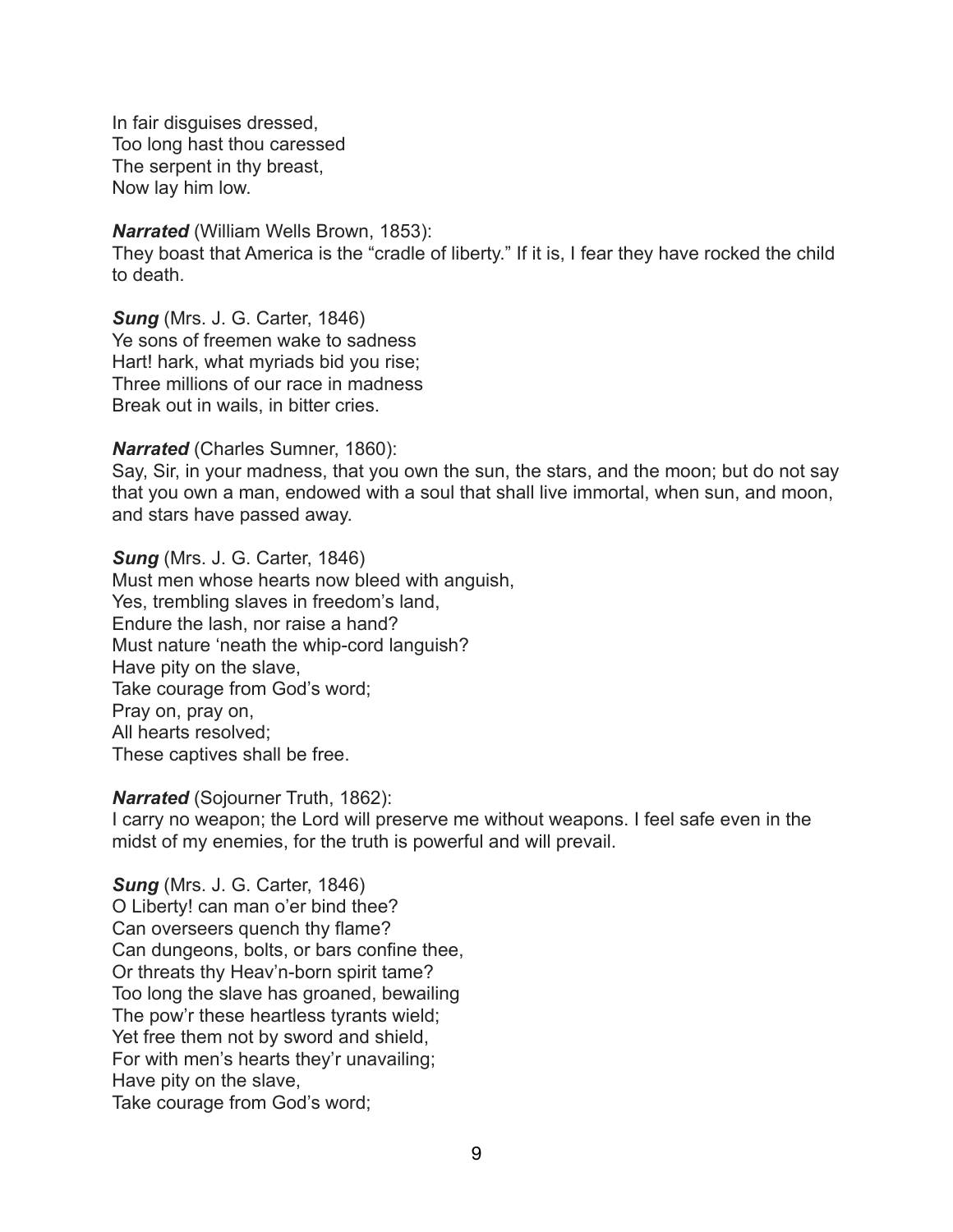Toil on! toil on! All hearts resolved; These captives shall be free!

*Narrated* (Frederick Douglass, 1863):

What a glorious day when Slavery shall be no more in this country, when we have blotted out this system of wrong, and made this United States in fact and in truth what it is in theory — the Land of the Free and the Home of the Brave.

*Sung* (Edna Dean Proctor, 1863): John Brown died on a scaffold for the slave; Dark was the hour when we dug his hallowed grave; Now God avenges the life he gladly gave; Freedom reigns today!

John Brown's body lies a'mould'ring in the grave; Bright, o'er the sod, let the starry banner wave, Lo! for the millions he perished all to save Freedom reigns today!

Glory, glory hallelujah! Glory, glory hallelujah! Glory, glory hallelujah! Freedom reigns today!

John Brown's soul through the world is marching on; Hail to the hour when oppression shall be gone. All men will sing, in the better ages' dawn, Freedom reigns! Freedom reigns! Today!

## *All Things Return*

*Sung* ("Death" by Angelina Weld Grimké)

When the lights blur out for thee and me, And the black comes in with a sweep, I wonder — will it mean life again, or sleep?

**Sung** ("Vigil" by Angelina Weld Grimké)

You will come back, sometime, somehow; But if it will be bright or black I cannot tell; I only know You will come back.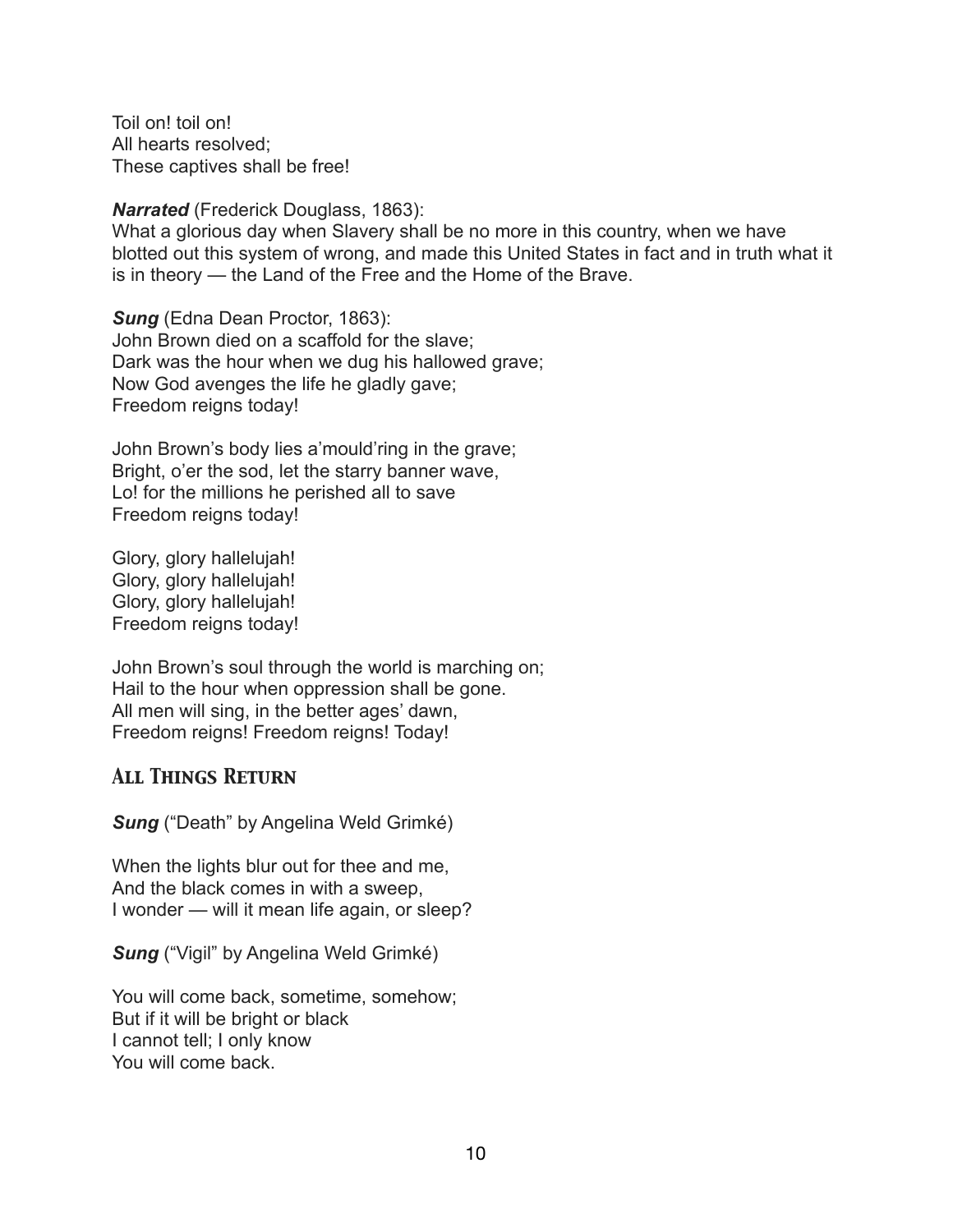Does not the spring with fragrant pack Return unto the orchard bough? Do not the birds retrace their track?

All things return. Some day the glow Of quickening dreams will pierce your lack; And when you know I wait as now You will come back.

*Narrated* (Letter to William Lloyd Garrison, by Angelina Grimké Weld, 1835)

Philadelphia, 8th month, 30th, 1835.

Respected Friend:

I can hardly express to thee the deep and solemn interest with which I have viewed the violent proceedings of the last few weeks. Although I expected opposition, yet I was not prepared for it so soon—it took me by surprise, and I greatly feared Abolitionists would be driven back in the first onset, and thrown into confusion. So fearful was I, that though I clung with unflinching firmness to our principles, yet I was afraid of even opening one of thy papers, lest I should see some indications of compromise, some surrender, some palliation.

The ground upon which you stand is holy ground: never—never surrender it. If you surrender it, the hope of the slave is extinguished, and the chains of his servitude will be strengthened a hundred fold. But let no man take your crown, and success is as certain as the rising of to-morrow's sun. But remember you must be willing to suffer the loss of all things—willing to be the scorn and reproach of professor and profane. You must obey our great Master's injunction: "Fear not them that kill the body, and after that, have nothing more that they can do." You must, like Apostles, "count not your lives dear unto yourselves, so that you may finish your course with joy."

My mind has been especially turned towards those, who are standing in the fore front of the battle; and the prayer has gone up for their preservation—not the preservation of their lives, but the preservation of their minds in humility and patience, faith, hope, and charity —that charity which is the bond of perfectness. If persecution is the means which God has ordained for the accomplishment of this great end, Emancipation; then, in dependence upon Him for strength to bear it, I feel as if I could say, LET IT COME; for it is my deep, solemn, deliberate conviction, that this is a cause worth dying for. I say so, from what I have seen, and heard, and known, in a land of slavery, where rests the darkness of Egypt, and where is found the sin of Sodom. Yes! LET IT COME!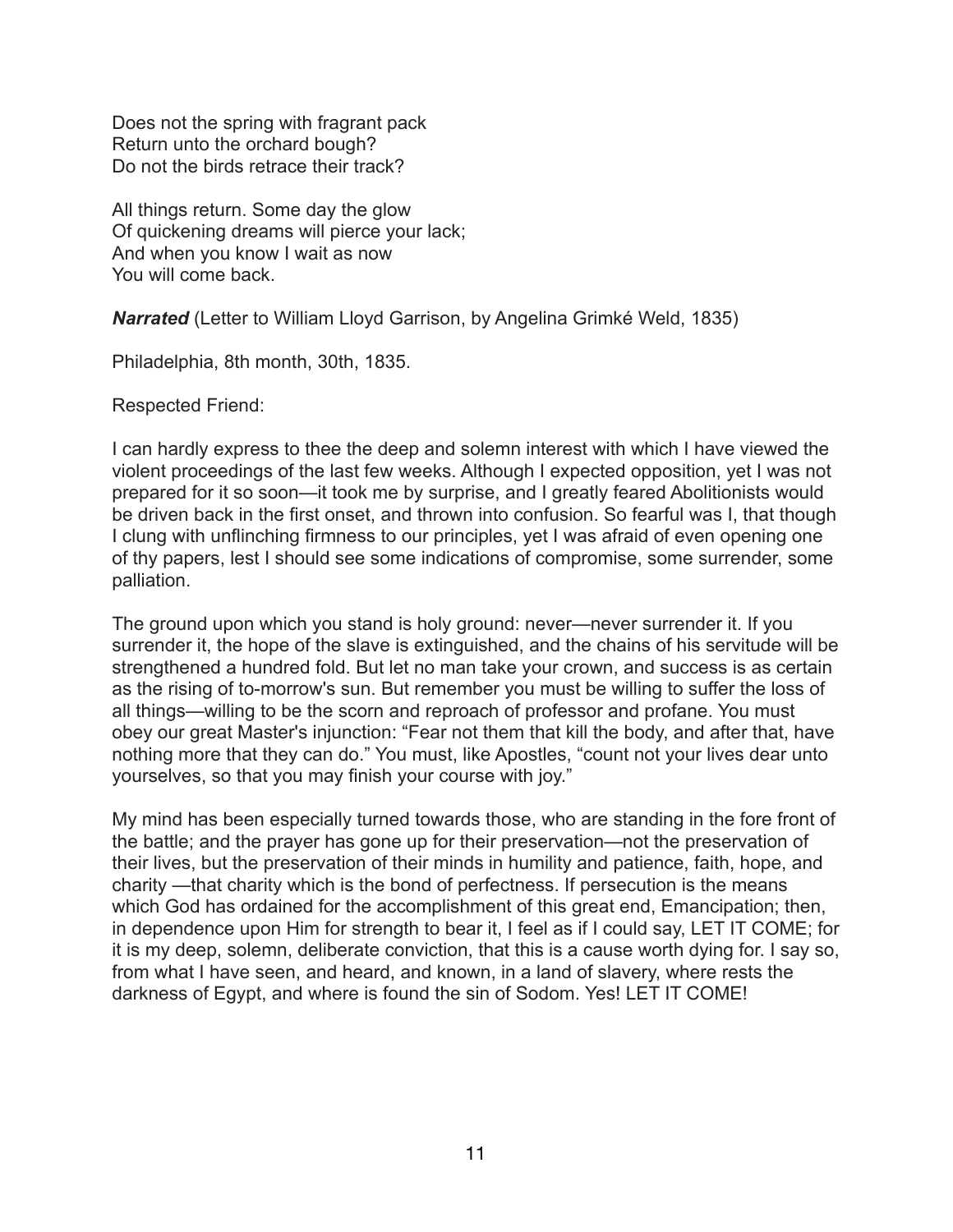#### *Boston Hymn* by Ralph Waldo Emerson, 1863

The word of the Lord by night To the watching Pilgrims came, As they sat by the seaside, And filled their hearts with flame.

God said, I am tired of kings, I suffer them no more; Up to my ear the morning brings The outrage of the poor.

Think ye I made this ball A field of havoc and war, Where tyrants great and tyrants small Might harry the weak and poor?

My angel,—his name is Freedom,— Choose him to be your king; He shall cut pathways east and west, And fend you with his wing.

Lo! I uncover the land Which I hid of old time in the West, As the sculptor uncovers the statue When he has wrought his best;

I show Columbia, of the rocks Which dip their foot in the seas. And soar to the air-borne flocks Of clouds, and the boreal fleece.

I will divide my goods; Call in the wretch and slave: None shall rule but the humble, And none but Toil shall have.

I will have never a noble, No lineage counted great; Fishers and choppers and ploughmen Shall constitute a state.

Go, cut down trees in the forest, And trim the straightest boughs; Cut down trees in the forest, And build me a wooden house.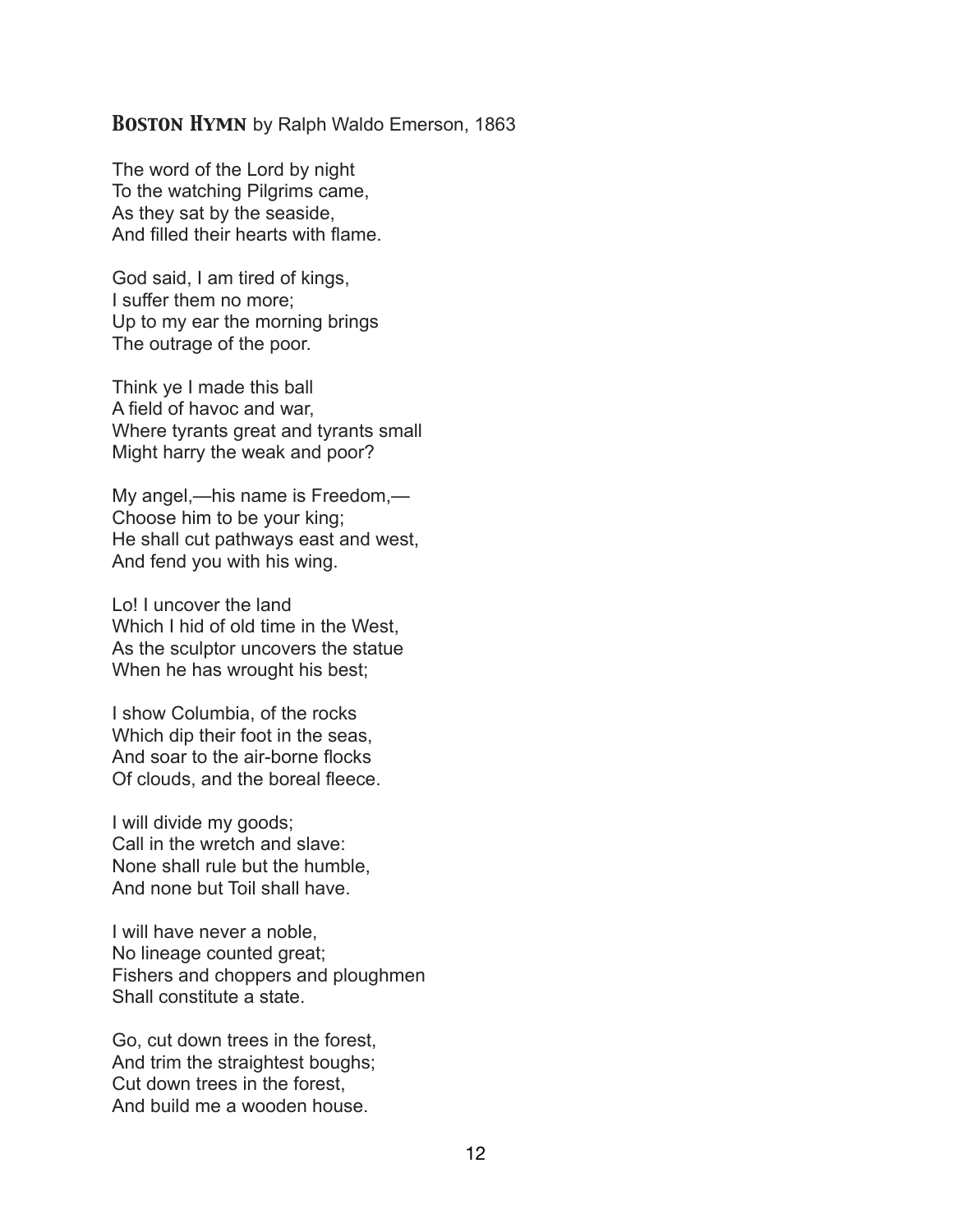Call the people together, The young men and the sires, The digger in the harvest field, Hireling, and him that hires;

And here in a pine state-house They shall choose men to rule In every needful faculty, In church, and state, and school.

Lo, now! if these poor men Can govern the land and sea, And make just laws below the sun, As planets faithful be.

And ye shall succor men; 'T is nobleness to serve; Help them who cannot help again: Beware from right to swerve.

I break your bonds and masterships, And I unchain the slave: Free be his heart and hand henceforth As wind and wandering wave.

I cause from every creature His proper good to flow: As much as he is and doeth, So much he shall bestow.

But, laying hands on another To coin his labor and sweat, He goes in pawn to his victim For eternal years in debt.

To-day unbind the captive, So only are ye unbound; Lift up a people from the dust, Trump of their rescue, sound!

Pay ransom to the owner, And fill the bag to the brim. Who is the owner? The slave is owner, And ever was. Pay him.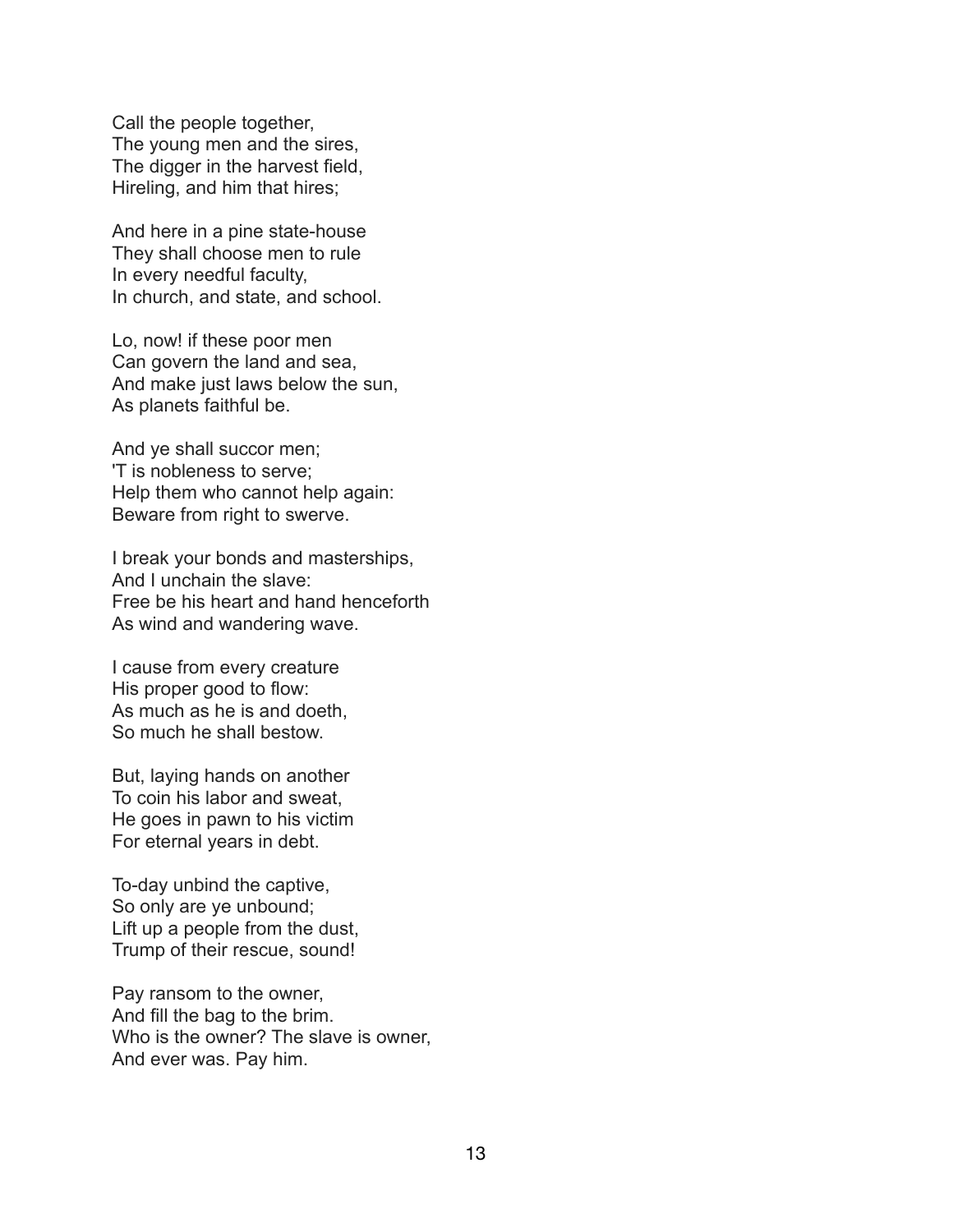North! give him beauty for rags, And honor, South! for his shame; Nevada! coin thy golden crags With Freedom's image and name.

Up! and the dusky race That sat in darkness long,— Be swift their feet as antelopes, And as behemoth strong.

Come, East and West and North, By races, as snow-flakes, And carry my purpose forth, Which neither halts nor shakes.

My will fulfilled shall be, For, in daylight or in dark, My thunderbolt has eyes to see His way home to the mark.

## *Trump of Glad Jubilee* by John Duncan, 1856

Trump of glad jubilee, Echo o'er land and sea, Freedom for all: Let the glad tidings fly, And every tribe reply, Glory to God on high, At slavery's fall.

Free, too, the captive mind By darkness long confined In slavery's night. Truth's glorious reign extend, Virtue with freedom blend, And full salvation send With freedom's light.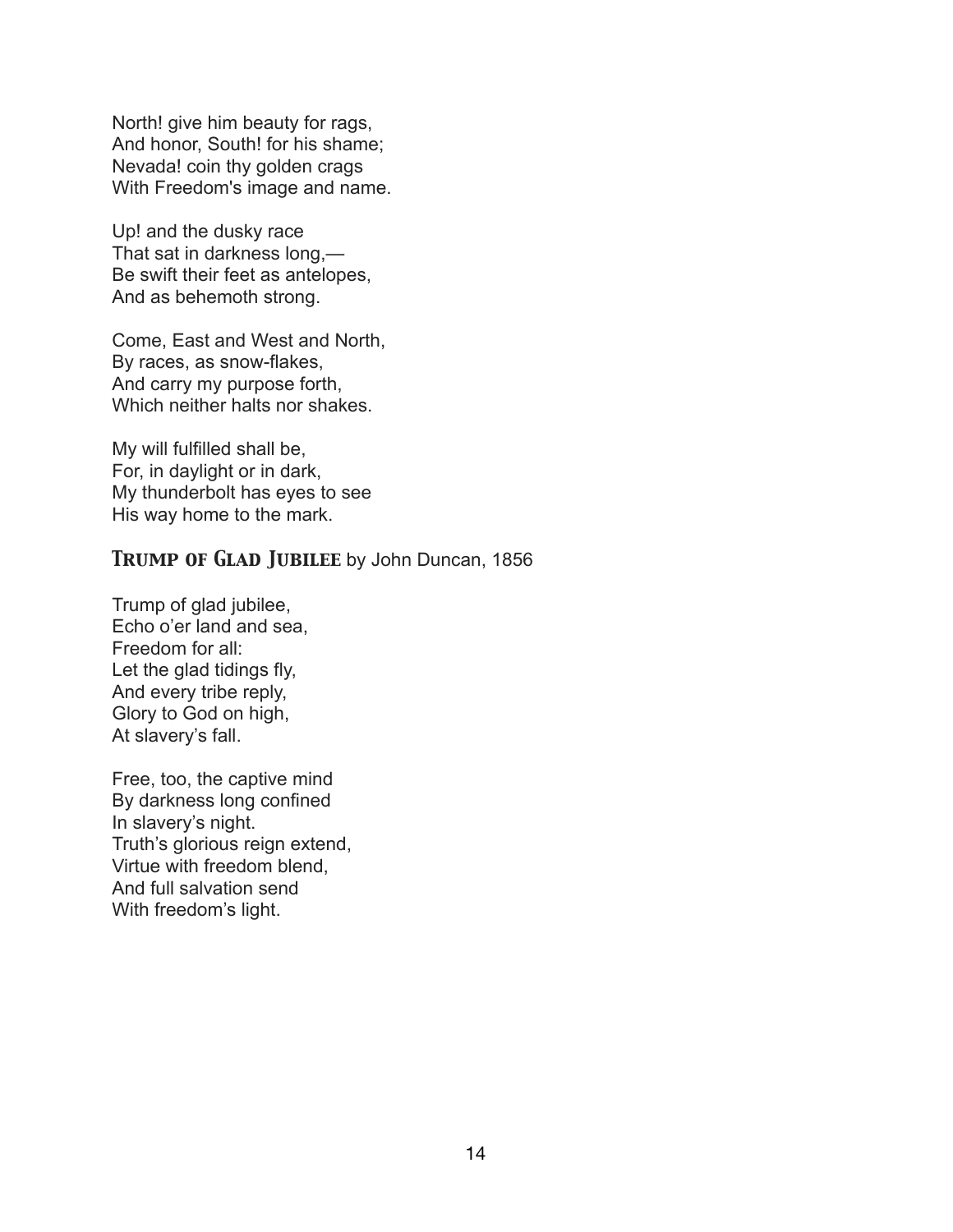*Lincoln Portrait* by Abraham Lincoln (additional text by Aaron Copland)

*(Lincoln quotes taken from Annual Message to Congress, 1862; Lincoln-Douglas debates, 1858; unknown, taken Lincoln's collected works; and Gettysburg Address, 1863)* 

"Fellow citizens, we cannot escape history."

That is what he said. That is what Abraham Lincoln said.

"Fellow citizens, we cannot escape history. We of this congress and this administration will be remembered in spite of ourselves. No personal significance or insignificance can spare one or another of us. The fiery trial through which we pass will light us down in honor or dishonor to the latest generation. We, even we here, hold the power and bear the responsibility."

He was born in Kentucky, raised in Indiana, and lived in Illinois. And this is what he said. This is what Abe Lincoln said.

"The dogmas of the quiet past are inadequate to the stormy present. The occasion is piled high with difficulty and we must rise with the occasion. As our case is new, so we must think anew and act anew. We must disenthrall ourselves and then we will save our country."

When standing erect he was six feet four inches tall, and this is what he said. He said: "It is the eternal struggle between two principles, right and wrong, throughout the world. It is the same spirit that says 'you toil and work and earn bread, and I'll eat it.' No matter in what shape it comes, whether from the mouth of a king who seeks to bestride the people of his own nation, and live by the fruit of their labor, or from one race of men as an apology for enslaving another race, it is the same tyrannical principle."

Lincoln was a quiet man. Abe Lincoln was a quiet and a melancholy man. But when he spoke of democracy, this is what he said.

He said: "As I would not be a slave, so I would not be a master. This expresses my idea of democracy. Whatever differs from this, to the extent of the difference, is no democracy."

Abraham Lincoln, sixteenth president of these United States, is everlasting in the memory of his countrymen. For on the battleground at Gettysburg, this is what he said:

He said: "That from these honored dead we take increased devotion to that cause for which they gave the last full measure of devotion. That we here highly resolve that these dead shall not have died in vain. That this nation under God shall have a new birth of freedom and that government of the people, by the people, and for the people shall not perish from the earth."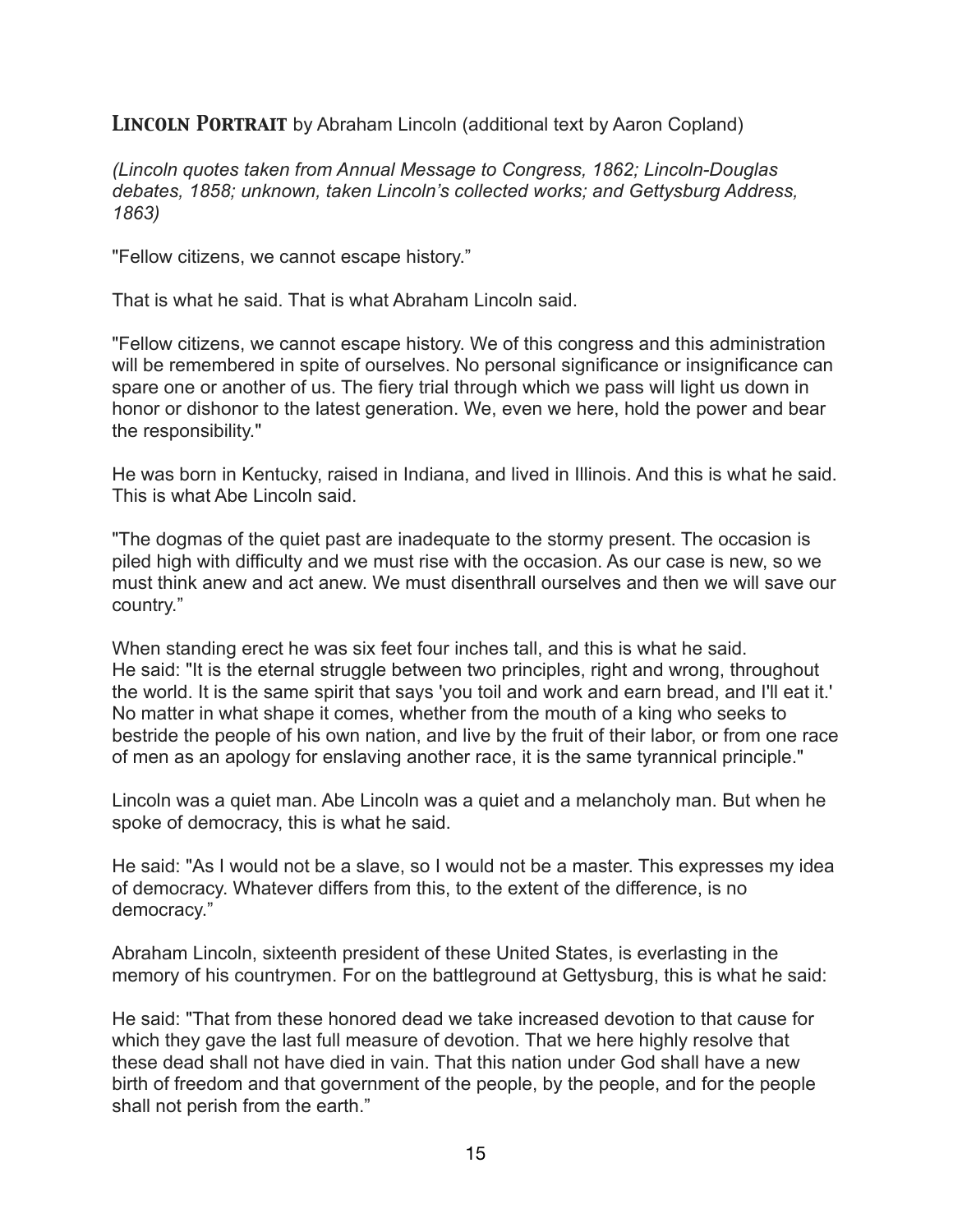#### *Song of the Abolitionist* by William Lloyd Garrison, 1843

I am an Abolitionist! I glory in the name: Though now by Slavery's minions hiss'd And covered o'er with shame, It is a spell of light and power— The watchword of the free:— Who spurns it in the trial-hour, A craven soul is he!

I am an Abolitionist! Then urge me not to pause; For joyfully do I enlist In Freedom's sacred cause: A nobler strife the world ne'er saw, Th'enslaved to disenthrall; I am a soldier for the war, Whatever may befall!

I am an Abolitionist! Oppression's deadly foe; In God's great strength will I resist, And lay the monster low; In God's great name do I demand, To all be freedom given, That peace and joy may fill the land, And songs go up to heaven!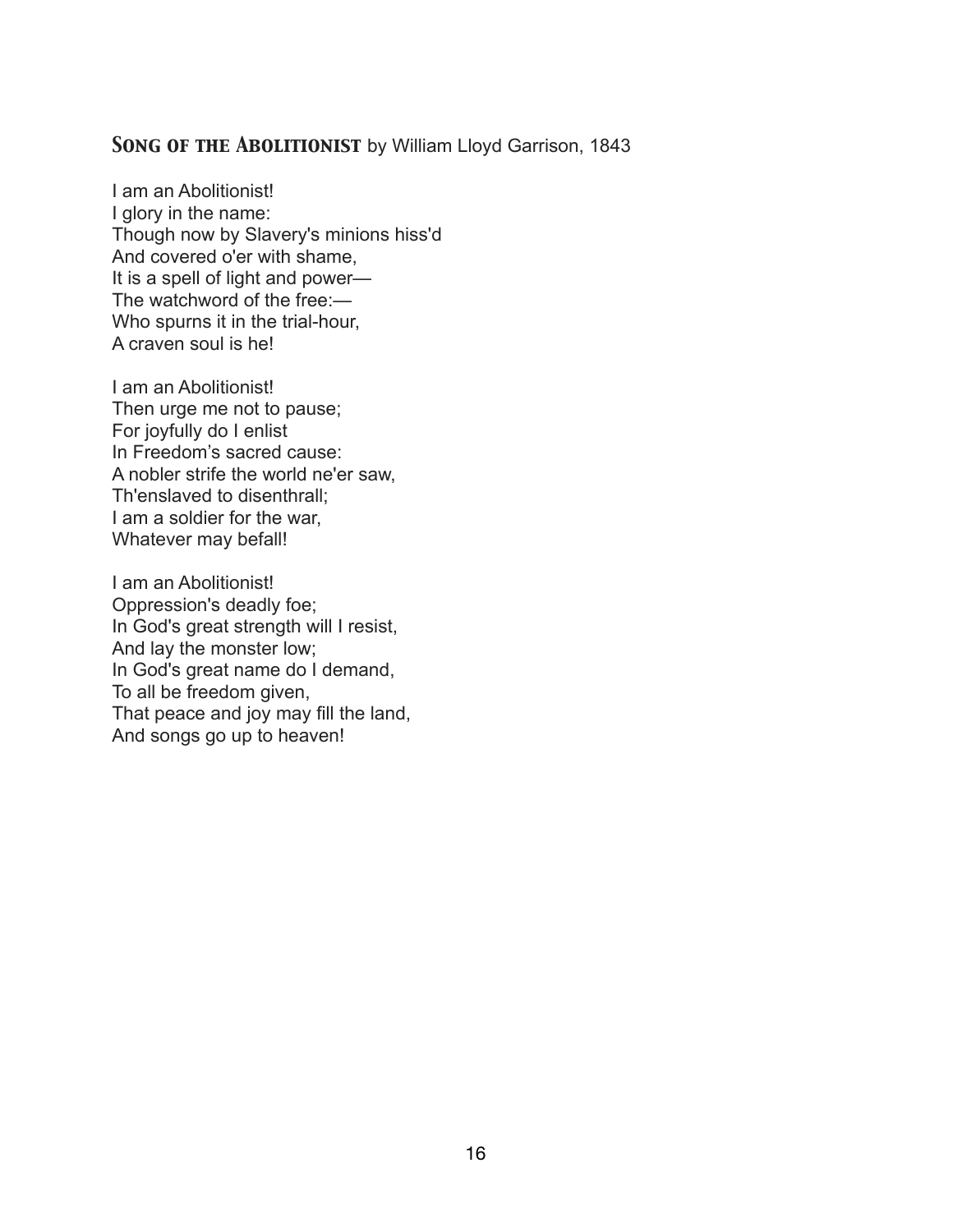## *About Our Guest Artists:*

## *James T. Dargan, Baritone and Composer*

James Dargan is a creative artist and self-described authenticity addict from the Southeastern U.S. He is based in New York City, where he performs both as soloist and in ensembles, plays the violin, composes, writes, teaches, and translates poetry and prose from several languages. Mr. Dargan, a singer since he was a child, performs his social justice-themed programs "Oh, Glory!" and "Ladies Only" anywhere and everywhere. He also teaches on spirituals and other Black music, and he is honored to embody his family tradition of telling truthful stories. He is a founding member of the consortium Ring Shout.

## *Keidrick Roy, Speaker*

Keidrick Roy is a PhD candidate working at the intersection of political theory, intellectual history, and literature. He has led community discussions about the history of race, slavery, and abolitionism in the United States by examining our present moment within its broader historical context. His interdisciplinary scholarship is forthcoming in English Literary History, and his public history writing is forthcoming as part of America: The Atlas, published by Smithsonian Books and The Bright Press. Keidrick's public scholarship has additionally been featured by CBS Sunday Morning, the Harvard Gazette, the Public News Service, the Christian Science Monitor, the Chicago Review of Books, and the National Football League.

Keidrick is also committed to the work of museum curation and documentary film production to encourage public reflection and dialogue. At the American Writers Museum in Chicago, he is the curator and project lead for "Dark Testament," an upcoming exhibition that puts the writings of African Americans from the Civil War to the Civil Rights Movement in conversation with contemporary Black writers and thinkers. He has also served as an exhibition curator for Frederick Douglass's writings and speeches. At Harvard University's Houghton Library, Keidrick is curating an exhibition on the Nazi racial state, which will debut in 2022. In addition, he is the executive producer of an upcoming documentary film on race and art in the wake of the coronavirus pandemic.

An Outstanding Academy Educator honoree as an Instructor of English at the United States Air Force Academy, an award-winning Teaching Fellow at Harvard, and a former military nuclear operations officer, Keidrick has received research support from the Ford Foundation, Andrew W. Mellon Foundation, Pat Tillman Foundation, and Harvard's Center for American Political Studies.

For more information, including how to get in touch, visit www.keidrickroy.com.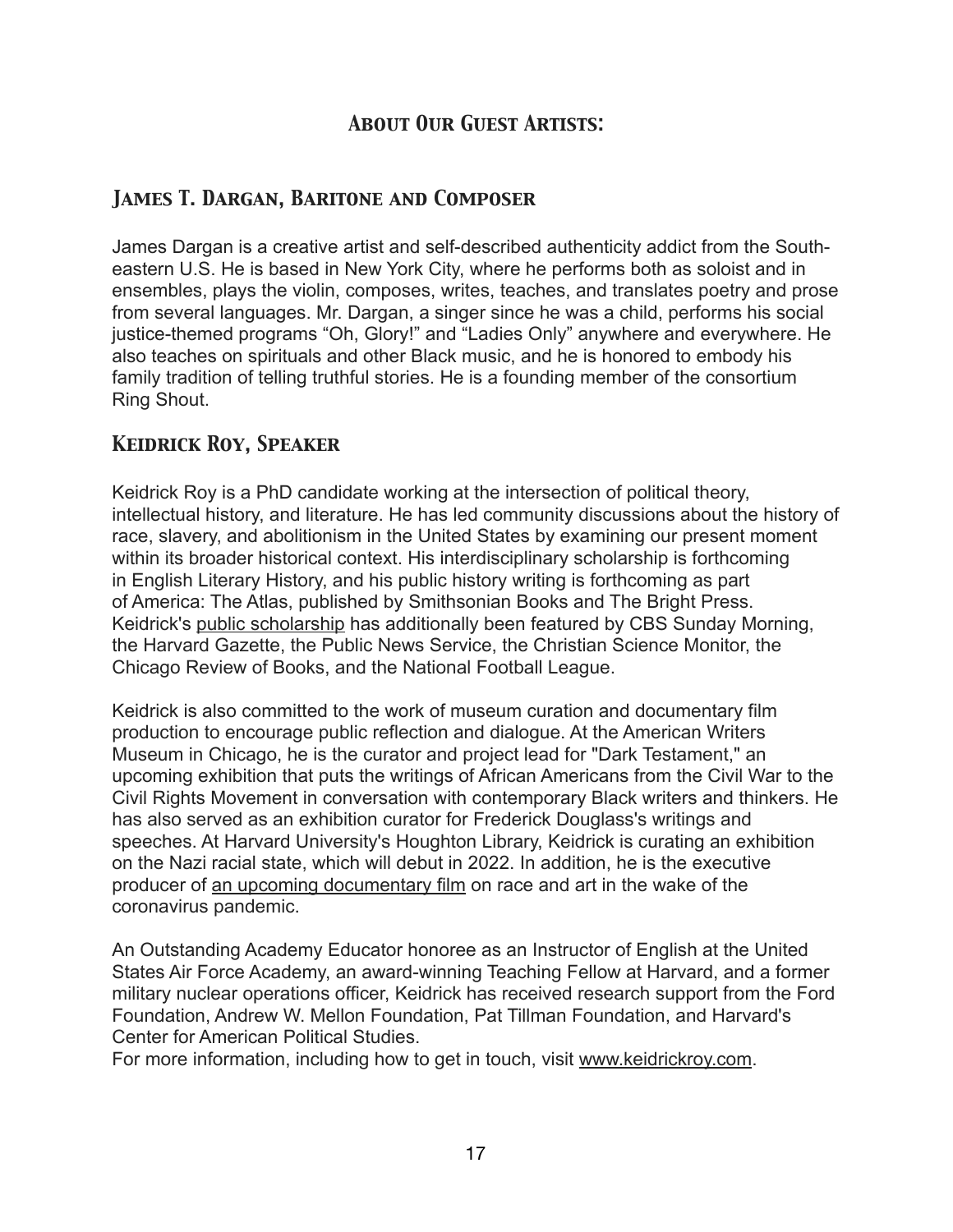## *Brianna J. Robinson, Soprano*

Soprano Brianna J. Robinson is a graduate of Ohio Wesleyan University with degrees in Vocal Music Performance and Black World Studies. She received her master's degree in Performance and Literature from the Eastman School of Music in May of 2018. Currently in her second year as an Emerging Artist with the Boston Lyric Opera, Brianna made her debut as Lucy in Gregory Spears' Fellow Travelers in November of 2019. Last season, she covered Ofgen, Moira and Jenine in the East Coast premiere of Paul Roders' The Handmaid's Tale. She served as a Rising Artist with Pegasus Early Opera in the summer of 2017, singing the role of Witch #1 in Henry Purcell's Dido and Aeneas. At the Eastman School of Music, she was been involved in the production of Massenet's Cendrillon and Ralph Vaughan Williams' Riders to the Sea. Brianna's Eastman Opera Theater debut as the Empress Ottavia in Monteverdi's L'incoronatione di Poppea was praised by the Rochester City Newspaper as "a true force." She was involved in the Baroque performance ensemble, Collegium Musicum, singing the title role in Caccini's La liberazione di Ruggiero dall'isola d'Alcina. Her most recent project with Shelter Music Boston, singing the role of Florence Price in "Florence Comes Home" by Francine Trester, was praised by the Boston Musical Intelligencer and the Boston Classical Review.

Her recent concert engagements include the Brahm's Requiem alongside the Rochester Philharmonic Orchestra, Bach's Ascension Oratorio and Ralph Vaughan Williams' Dona Nobis Pacem with the Westminster Presbyterian Church of Buffalo. Along with her work in America, Brianna has also participated in international programs such as the Berlin Opera Academy and Opernfest Prague.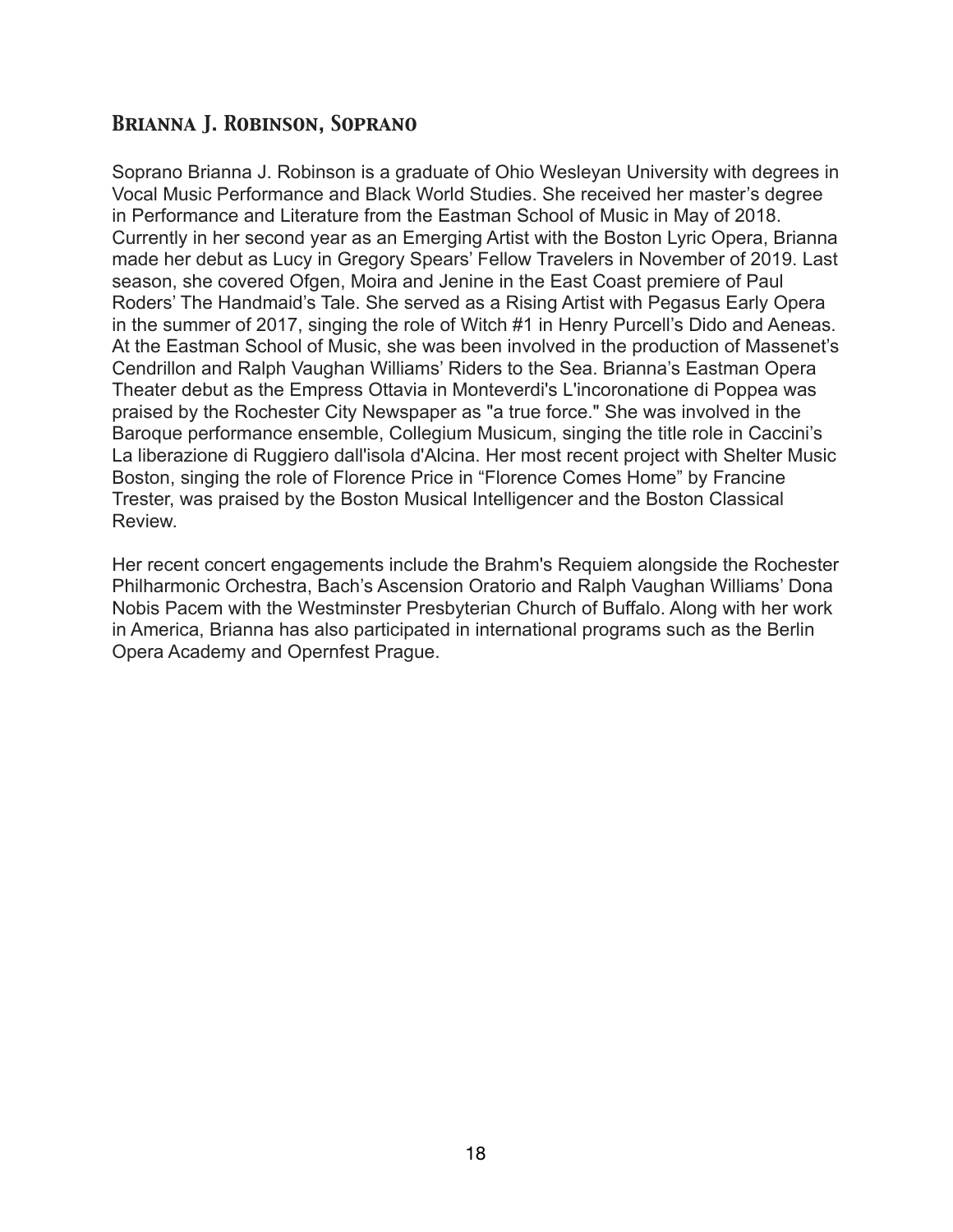# *The Year of Jubilee*

*Some Historical Background on the Music and the People Represented in our Program*

As the clock ticked towards midnight on the evening of January 1st, 1863, Tremont Temple in Boston was tightly packed with a crowd of people who were anxiously awaiting news of Abraham Lincoln's Emancipation Proclamation, which the president had vowed would go into effect on the first of the year. Among the horde stood the famous orator and abolitionist Frederick Douglass, who many years later, in his third autobiography, described his feelings of "both hope and fear" as he waited for the news of the proclamation: "Our ship was on the open sea, tossed by a terrible storm; wave after wave was passing over us, and every hour was fraught with increasing peril. Whether we should survive or perish depended in large measure upon the coming of this proclamation." Over the course of the evening, the crowd had passed the time by listening to speeches by noted abolitionists William Wells Brown, Anna Elizabeth Dickinson, and Frederick Douglass himself, whose usual extended eloquence was made uncharacteristically brief for the occasion -- as Douglass explained, "speaking or listening to speeches was not the thing for which the people had come together. The time for argument was passed. It was not logic, but the trump of jubilee, which everybody wanted to hear. We were waiting and listening as for a bolt from the sky, which should rend the fetters of four millions of slaves; We were watching, as it were, by the dim light of the stars, for the dawn of a new day; we were longing for the answer to the agonizing prayers of centuries. Remembering those in bonds as bound with them, we wanted to join in the shout for freedom, and in the anthem of the redeemed."

They also sang. A Black preacher whom Frederick Douglass described as "a man of wonderful vocal power" led everyone in the hymn "Sound the loud timbrel o'er Egypt's dark sea," a setting of Thomas Moore's poetic paraphrase of Miriam's Song, the Old Testament song of praise sung by the Israelites when they had finally escaped from captivity in Egypt. And Frederick Douglass led the crowd in "Blow Ye the Trumpet, Blow" Charles Wesley's triumphant hymn of liberty and jubilation: "Blow ye the trumpet, blow!…let all the nations know…The year of jubilee is come…Ye slaves of sin and hell, your liberty receive."

The concept of "the year of jubilee," which forms the refrain of Charles Wesley's hymn, originates from the scripture passage Leviticus 25, in which the Lord instructs Moses to hallow a special Sabbath year in which the "trumpet of jubilee" will sound to "proclaim liberty throughout the land unto all the inhabitants thereof" (a quote which is inscribed on the Liberty Bell in Pennsylvania), and in which "ye shall return every man unto his possession." The broader theme of "jubilee" was therefore extremely important to the abolitionists, not merely for its general meaning of celebration, but for its deeper meaning as a tribute to God-given liberty. Many churches had special jubilee celebrations in their New Years' services in 1863, as they were urged to do in a letter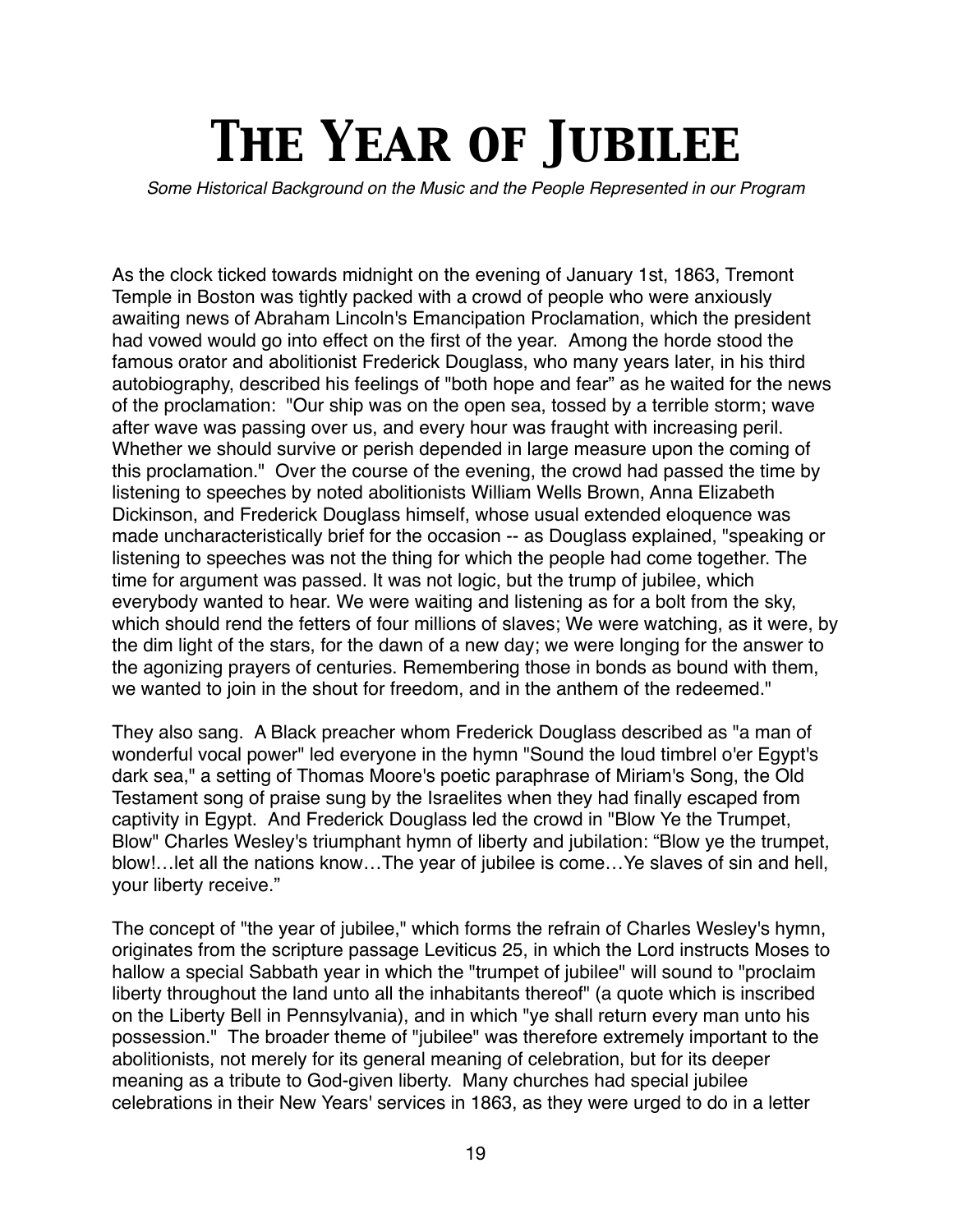which circulated in both England and America, written by William Evans, Chairman of the London Emancipation Society: "We respectfully urge upon you the propriety of giving prominence to the subject of negro emancipation in the religious services, which, in this country at least, always herald the advent of a new year. The 1st of January, 1863, will form the commencement of a new era in American history -- an era in which the whole power and authority of the Federal Government will be employed, for the first time, to effect the overthrow of a system that embodies in itself every iniquity known to man. It is, therefore, a day eminently worthy of special recognition on the part of the great religious communities."

The gathering in Tremont Temple was not the only high-profile jubilee celebration in Boston that day. In Boston Music Hall that afternoon, a "Grand Jubilee Concert" was held to mark the occasion when, as stated in the concert's program, "the soil of America, hallowed anew by the sacrifice of so much heroic blood, shall no longer be trodden by the foot of a slave." Ralph Waldo Emerson wrote and delivered a new poem, "Boston Hymn" to mark the occasion, and the newly-formed Handel and Haydn Society chorus sang Handel's "Hallelujah Chorus." Later that evening, the wealthy abolitionist George Luther Stearns held a "John Brown Party" at his Medford estate, at which Julia Ward Howe delivered a reading of her beloved patriotic poem, "Battle Hymn of the Republic" in front of a newly-unveiled bust of John Brown, the radical abolitionist whose mission Stearns had proudly helped to fund.

Frederick Douglass summarized the mammoth implications of the proclamation in a speech he gave shortly afterwards at the Cooper Institute (note: a "bondman" is an oldfashioned term for an enslaved person): "It is a mighty event for the bondman, but it is a still mightier event for the nation at large, and mighty as it is for the both, the slave and the nation, it is still mightier when viewed in its relation to the cause of truth and justice throughout the world. It is in this last character that I prefer to consider it. There are certain great national acts, which by their relation to universal principles, properly belong to the whole human family, and Abraham Lincoln's Proclamation of the 1st of January, 1863, is one of these acts. Henceforth shall that day take rank with the Fourth of July." The comparison of January 1st with July 4th is especially interesting because both holidays had complex and conflicting connotations for Douglass. July 4th was the topic of one of Douglass's most famous speeches (which will be featured on our program) in which he contrasted what the holiday meant to white Americans with what it meant for those who were enslaved. January 1st, meanwhile, was a traditional day for enslaved people to be hired out to new masters. Douglass had entered the darkest phase of his life on a New Years Day in his teens, when he was hired out to a brutally punitive man named Edward Covey. In her autobiography, the formerly enslaved Harriet Jacobs contrasted the meaning of New Years Day for white Americans with its meaning for enslaved people (as Douglass had similarly done for July 4th): "O, you happy free women, contrast your New Year's day with that of the poor bond-woman!…If time were counted by heart-throbs, the poor slaves might reckon years of suffering during that festival so joyous to the free."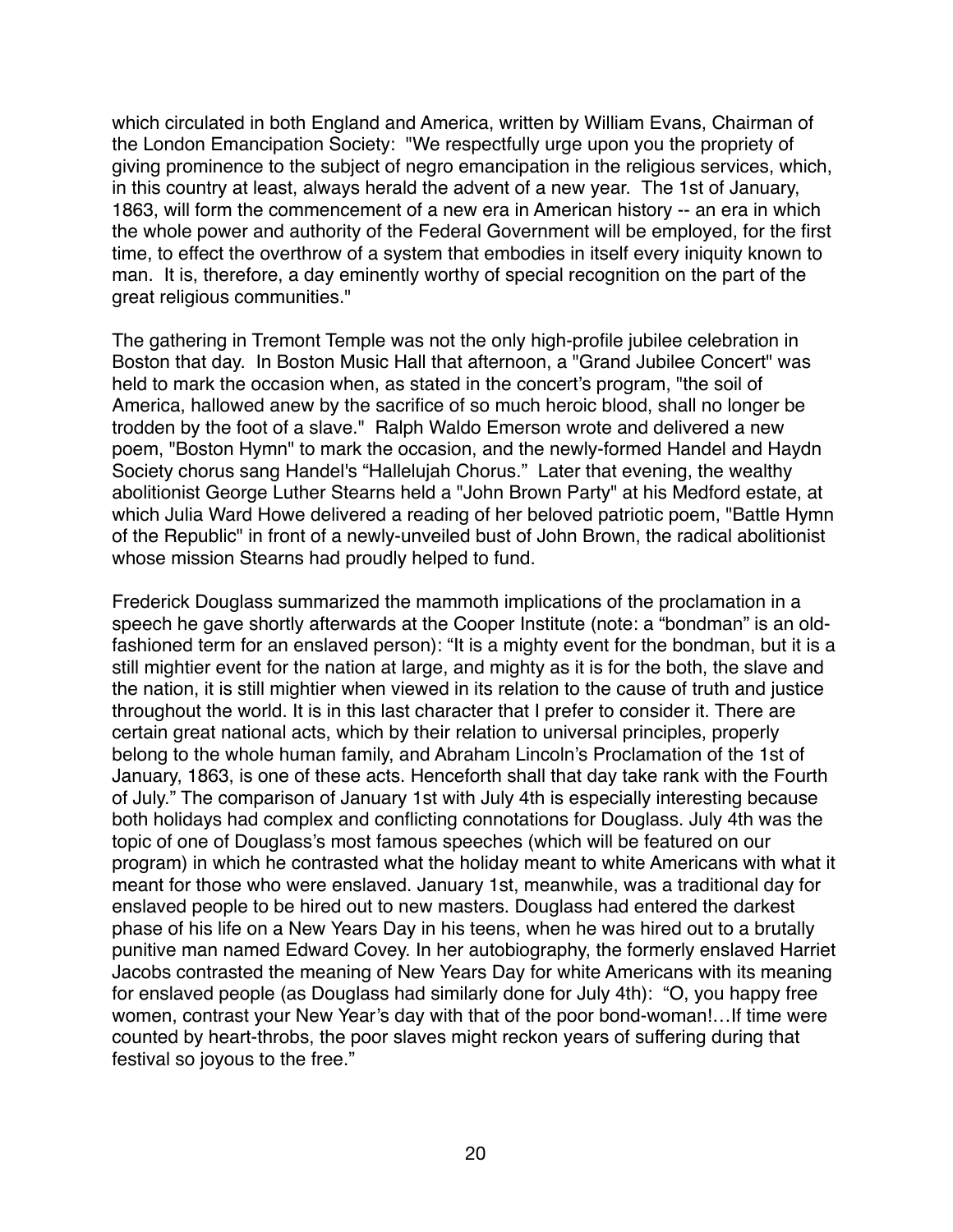Even as Douglass celebrated the Emancipation Proclamation, he noted how it failed to live up to the Biblical ideal of liberty as presented in Leviticus 25: "It was not a proclamation of 'liberty throughout all the land, unto all the inhabitants thereof,' such as we had hoped it would be, but was one marked by discriminations and reservations. Its operation was confined within certain geographical and military lines." Indeed, the Emancipation Proclamation liberated only the slaves in the states currently in rebellion against the United States, not those in the loyal border states. Slavery itself would not be declared illegal throughout the United States until the passage of the 13th amendment on January 31st, 1865, and even then, the amendment made an exception for slavery as punishment for crime, paving the way for other forms of exploitation. While Confederate apologists like to point out that the Emancipation Proclamation did not free a single slave, the truth is much more nuanced. The Emancipation Proclamation officially declared emancipation to be a central tenet of the war, which helped to prevent England and France from recognizing the Confederacy as an independent nation, as both countries had already abolished slavery (for example, British statesman John Bright urged the people of his country in a speech shortly after the passage of the Emancipation Proclamation, "Do not then give the hand of fellowship to the worst foes of freedom that the world has ever seen," calling the Confederacy "a conspiracy whose fundamental institution, whose corner-stone, is declared to be felony, and infamous by the statutes of their country.") The proclamation meant that as the Union army advanced, it could liberate more and more people. And it was intrinsically linked with military service by formerly enslaved people, which helped to pave the way for Black citizenship and enfranchisement (which would not be unequivocally granted until the passage of the 14th amendment in 1868). As argued by historian John Burt in his book "Lincoln's Tragic Pragmatism": "In 1862, in choosing his main arguments for emancipation, Lincoln did not emphasize that emancipation would bring the war to the economy of the South, or that emancipation would strike at the root cause of the war, but argued instead that emancipation would clear the way for military service by former slaves…Lincoln's method made emancipation irreversible. If one frees slaves to make economic war, one may enslave them again to rebuild the economy of a restored Union. But one can never re-enslave people into whose hands one has put rifles…In choosing this apparently modest argument about enlistment over more morally and apparently charismatic ones, Lincoln chose the one ground for emancipation most likely to make a case for black citizenship later."

Frederick Douglass saw the long-term implications of the proclamation as being far greater than its narrowly limited immediate impact: "For my own part, I took the proclamation, first and last, for a little more than it purported, and saw in its spirit a life and power far beyond its letter. Its meaning to me was the entire abolition of slavery, wherever the evil could be reached by the Federal arm, and I saw that its moral power would extend much further. It was, in my estimation, an immense gain to have the war for the Union committed to the extinction of slavery, even from a military necessity... [The war] was no longer a mere strife for territory and dominion, but a contest of civilization against barbarism."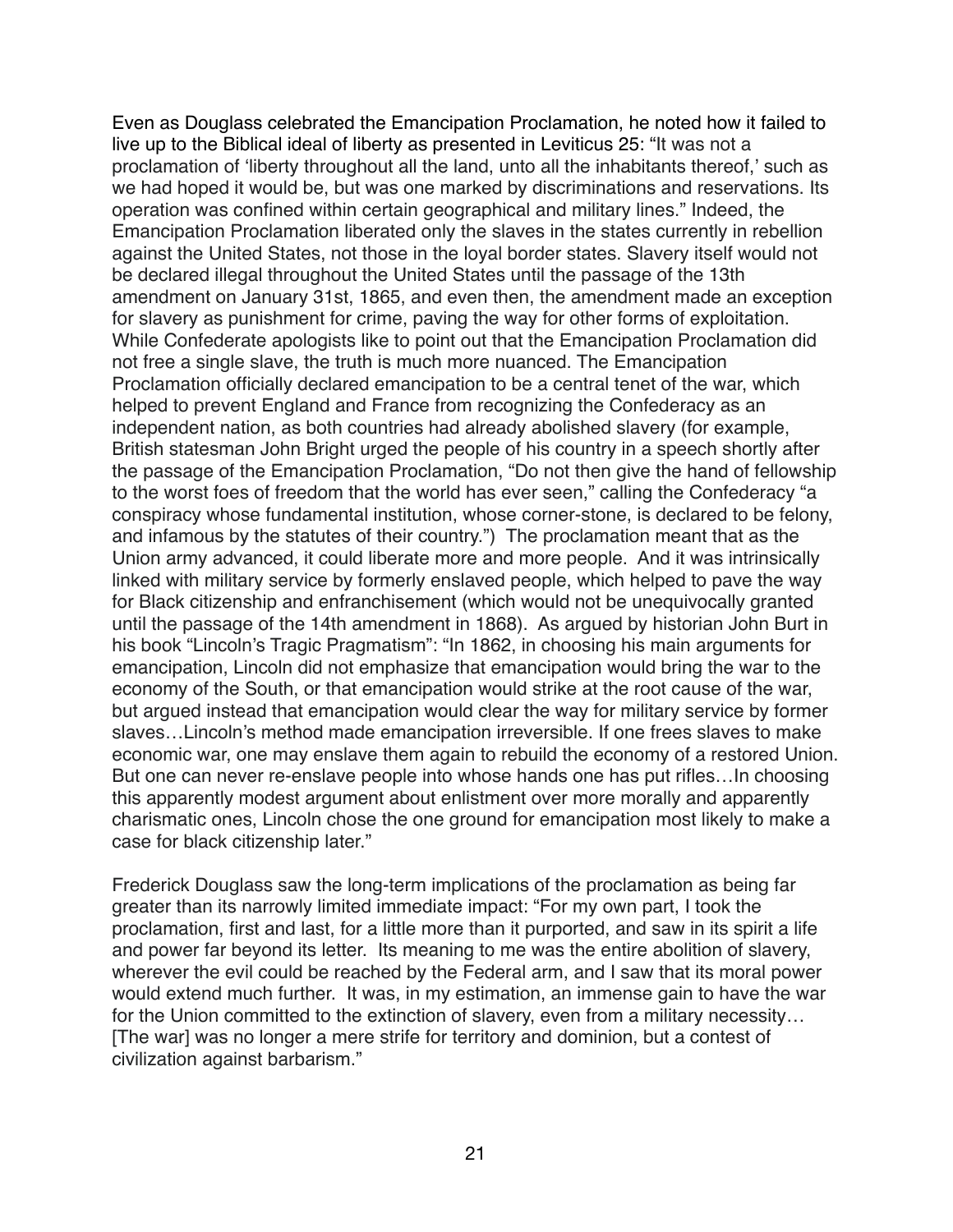The extent to which Lincoln's decision to issue the Emancipation Proclamation was motivated by moral conviction versus military necessity is debatable. Lincoln had always been strongly morally opposed to slavery, stating in an 1858 speech, "I have always hated slavery, I think as much as any Abolitionist." And yet, in spite of being known as the "Great Emancipator," Lincoln is in fact *not* counted as an abolitionist. He conducted his presidential campaign on a platform of preventing the spread of slavery to new territories but not interfering with it where it already existed, as outlined in his 1860 Cooper Union Address and his 1861 First Inaugural Address, a speech that's conciliatory and compromising aspects angered Frederick Douglass to the point that he planned to abandon the United States in disgust, booking a one-way ticket to Haiti and then cancelling that ticket a month later, when the first shots of the Civil War were fired at Fort Sumter (Douglass had already typeset his announcement of his planned Haiti trip for publication in the May 1861 issue of his monthly paper, when the war broke out and he decided to stay in the country. He therefore published his plans — and the retraction of his plans — side by side in his newspaper, stating, "The last ten days have made a tremendous revolution in all things pertaining to the possible future of the colored people of the United States…This is no time for us to leave the country." And so, one can literally see the "tremendous revolution" happening in real time in Douglass's writing). In any event, it is a sad statement about the state of the country at the time that an unequivocal and uncompromising abolitionist would almost certainly have not been elected president, and would almost certainly not have won the war. Without the support of the slaveholding border states, victory would have been impossible. While Douglass remained critical of Lincoln throughout the war and beyond, he did come to acknowledge the necessity of Lincoln's compromises with slaveholders. As Douglass stated in a 1876 speech in memorial of Lincoln: "Had [Lincoln] put the abolition of slavery before the salvation of the Union, he would have inevitably driven from him a powerful class of the American people and rendered resistance to rebellion impossible…Considering the necessary means to ends, and surveying the end from the beginning, infinite wisdom has seldom sent any man into the world better fitted for his mission than Abraham Lincoln."

Furthermore, Lincoln's adamancy on banning the expansion of slavery into new territories (an issue on which he felt so strongly that it inspired him to reenter politics in 1858 after a long break, in order to attempt to defeat Senator Stephen Douglas, the author of the Kansas-Nebraska Act which had opened up the possibility of new territories entering the union as slave or free states based only on popular sovereignty) was more than a fight against slavery where it did not yet exist — it was a means of slowly smothering the slave power as it already existed. As argued in the book "The American Slave Coast" by Ned and Constance Sublette, the institution of slavery in the United States was wholly dependent, both politically and economically, on a policy of aggressive expansionism. Not only did every new slave state guarantee more proslavery representation in the federal government, but every increase in slave territory increased demand for enslaved labor and therefore the slaveholders' wealth. At the time the Civil War began, the total monetary value ascribed to the human beings the slaveholders claimed ownership of was more than nine times the total monetary value of all the currency in circulation in the United States (approximately four billion dollars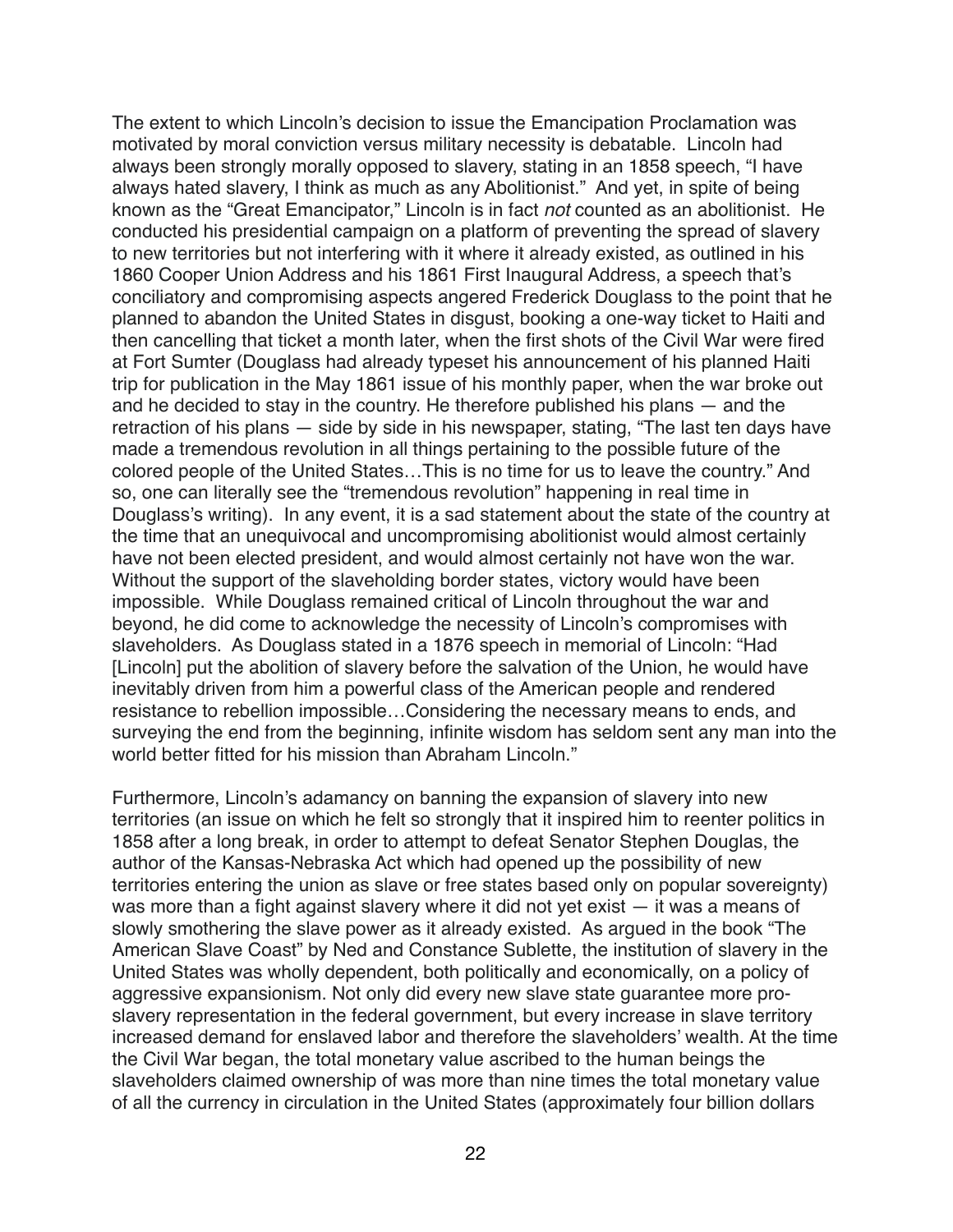and \$435.4 million, respectively). But the enslaved population was increasing by about 25% per decade, which meant that without an ever-increasing base of people who were willing and able to pay for enslaved laborers — and an ever-increasing territory in which those people could live — the slaveholders' wealth would sharply depreciate. It was basically a massive pyramid scheme that was going to implode sooner or later. The abolition of slavery was bound to create economic upheaval for the white people of America, even those who did not recognize or acknowledge the ways in which they benefited from the system, which was why it was so significant that, in his second inaugural address, Lincoln vowed that the war would continue if necessary "until all the wealth piled by the bondsman's two hundred and fifty years of unrequited toil shall be sunk." Once you recognize the political and economic motivations behind 19th-century American expansionism, and what was really at stake, certain things about the antebellum period make more sense — like why so many people were willing to fight to the death over whether Kansas would enter the union as a slave or free state; or why John Quincy Adams' final publicly spoken word (when he had become an anti-slavery member of the House of Representatives after his presidency) was an emphatically shouted "No!" in protest to a vote related to the Mexican American War; or why in his most violent and controversial speech, in Faneuil Hall in 1849, Frederick Douglass said, "I would not care if, tomorrow, I should hear of the death of every man who engaged in that bloody war in Mexico."

I feel that Lincoln and Douglass make an interesting pairing because, while Lincoln is frequently accused of issuing the Emancipation Proclamation more from a politically expedient aim than from a moral standpoint, Douglass was also accused of "expediency." However, in Douglass's case, it was for the reverse reason — he was accused of expediency for his belief in saving the Union and his espousal of the United States Constitution, an accusation which came from some of the more radical abolitionists, most significantly William Lloyd Garrison. Garrison, who had been one of Douglass's closest allies until the early 1850s, believed that moral suasion and nonviolence was the method to abolish slavery, and he turned away from political action and from any participation in a system he believed was inherently flawed. His motto was "no union with slaveholders," and he believed that disunion was the only possible solution to avoid a moral compromise with slaveholders. As an interesting contrast, in Douglass's 1852 July 4th speech (after the rift with Garrison had occurred) Douglass said, "interpreted as it ought to be interpreted, the Constitution is a glorious liberty document"; meanwhile, in his own July 4th speech two years later, Garrison stood in front of an upside-down U.S. flag that was draped in black crepe, called the Constitution a "covenant with death and an agreement with hell," and then burned a copy of it. Douglass discussed the accusations of "expediency" from the Garrisonians, and defended himself against them, in his 1857 speech in response to the Dred Scott decision. By all logic, the Dred Scott decision should have been a low point in Douglass's prewar years, because the decision negated not only Douglass's constitutional views but also his humanity, ruling as it did that the Black people of our nation had "no rights which the white man was bound to respect." And yet, Douglass opened his speech by stating, "my hopes were never brighter than now." The defiant optimism of that statement is only one of the surprising things he said in that speech,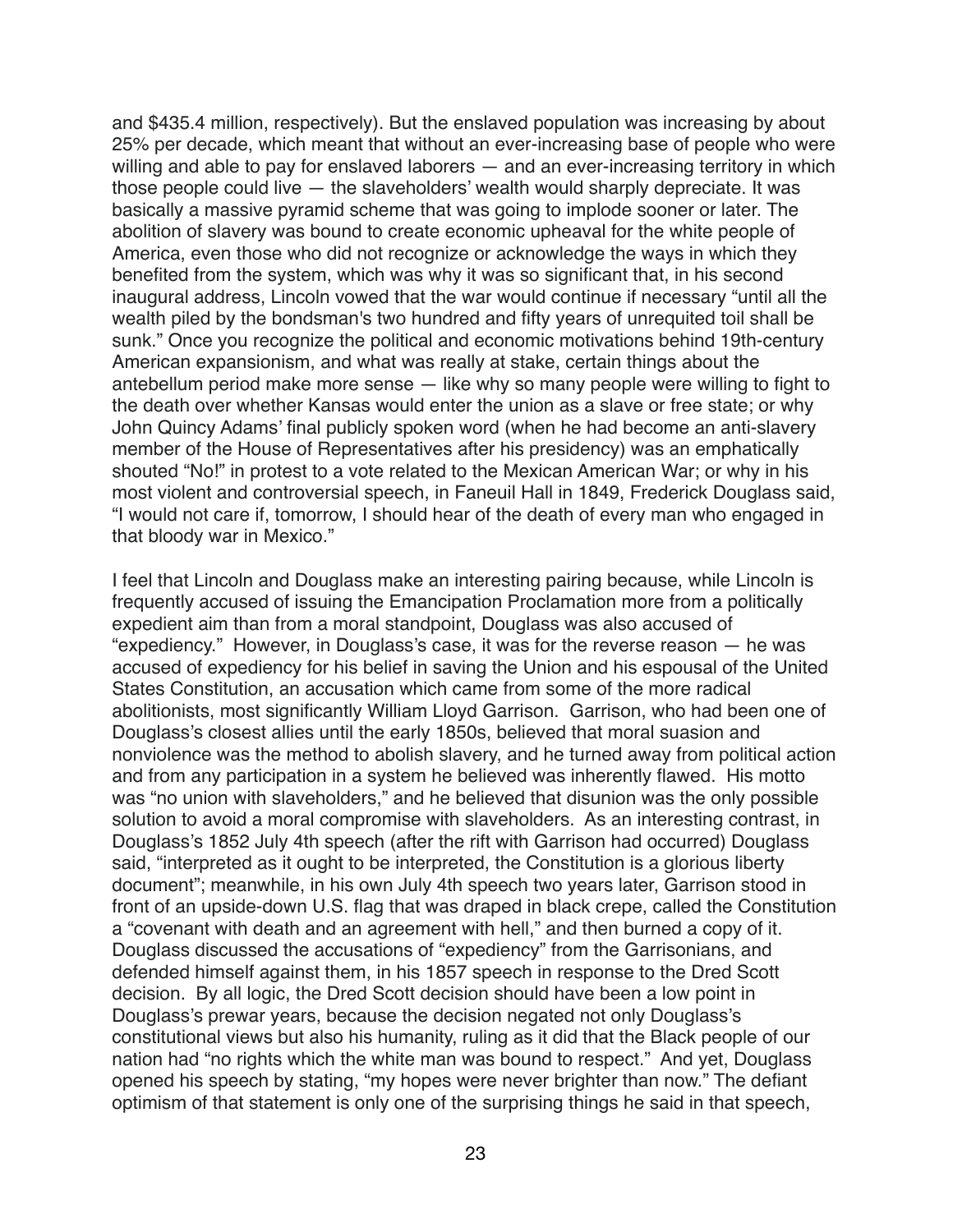though, as in discussing his constitutional views, he stated, "The American people have made void our constitution by just such traditions as Judge Taney and Mr. Garrison have been giving to the world of late, as the true light in which to view the Constitution of the United States. I shall follow neither." On the one hand, it's kind of shocking that, in the wake of the Dred Scott decision, Douglass would be drawing an equivalency between the author of that decision and the radical abolitionist who was his formerly closest ally. But on the other hand, it makes perfect sense, in light of Douglass's interpretation of the Constitution and his sense of moral responsibility to the enslaved people in the South — the Garrisonian view would mean "leaving the slaves in their chains," as Douglass said in his speech, for the sake of white northerners' moral purity. And that's why I think Garrison (as much as he was a hero and worthy of veneration) didn't fully understand the necessity which led Douglass to his views. Because it takes a certain amount of privilege to never compromise, to value moral suasion over violent resistance even if the results are much slower, to emphasize radical statements over action, and to always prioritize moral purity over expediency. And so, that reference to the Constitution as a "glorious liberty document," which is so frequently taken out of context as a demonstration of patriotism, is really a statement of defiance. Because in the one little phrase which proceeds it, "interpreted as it ought to be interpreted," Douglass denounces everyone who believes slavery is constitutionally supported and therefore cannot be abolished, as well as the Garrisonians who believe it's constitutionally supported and that therefore disunion is necessary.

In any event, Lincoln and Douglass came together when the two objectives of the war, saving the Union and abolishing slavery, became unequivocally connected, and what was morally right and what was politically strategic melded together, because (as Douglass had stated in his Dred Scott speech), "what is expedient in this instance is right." And while Lincoln had been willing to compromise over the course of the war to maintain the loyalty of the border states, at the most important hour of his presidency, he showed his true character by not compromising at all. On August 22nd, 1864, journalist and politician Henry Jarvis Raymond wrote Lincoln a letter stating that his chances of re-election were very bleak, due to "the want of military successes" and the perception in the public mind that the war was being needlessly extended "until slavery is abandoned." Raymond offered Lincoln a very tempting suggestion of proposing peace to Jefferson Davis on the "sole condition of acknowledging the supremacy of the constitution" (i.e. without the abolition of slavery being a condition of the end of the war). Raymond explained that such a proposal would be merely strategic, that Davis would be certain to reject it, thus improving the public perception of Lincoln. Lincoln considered the proposal, writing and then immediately revoking a letter to Raymond saying "you will proceed." A few days earlier, in a private meeting on August 19th, Lincoln had stated that if he allowed anyone who had risked their life to fight for the Union to be afterwards re-enslaved, Lincoln would be "damned in time and in eternity." On that same day, Lincoln had also met with Frederick Douglass, who said Lincoln showed "a deeper moral conviction against slavery than I had ever seen before in anything spoken or written by him." And so in those dark days of uncertainty, Lincoln prepared to lose his position for the next four years, but to take his place in eternity, to become "everlasting in the memory of his countrymen" (to quote Aaron Copland's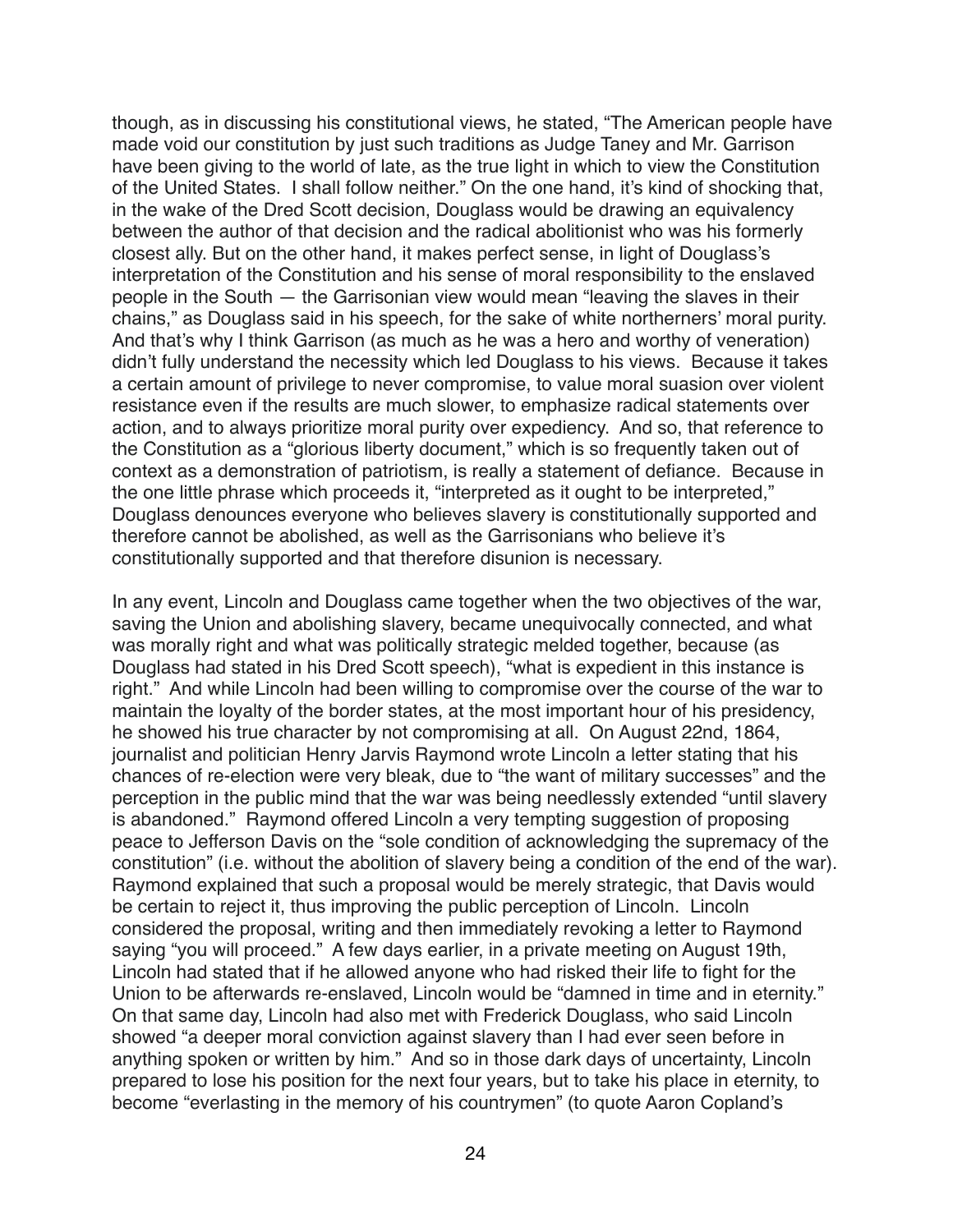"Lincoln Portrait"). The day after receiving Raymond's letter, Lincoln wrote and sealed a letter, known as the "Blind Memorandum," vowing to do his "duty to so cooperate with the President elect, as to save the Union between the election and the inauguration," asking the members of his Cabinet to sign it without having read it. There's not a clear answer as to why he didn't want his cabinet to see the contents of the letter at the time — perhaps he didn't want them (or anyone they might leak the letter's contents to) to know the extent of his pessimism, or it was a test of their loyalty to him. I think, though, that it was a vow written first and foremost to himself, made irrevocable by the weight of his cabinet's signatures, and by their blind faith and unswerving trust. True leadership shows its colors not only in times of triumph but, perhaps even more importantly, in times of defeat.

Of course, Lincoln's prospects for re-election began to grow brighter shortly afterwards. Lincoln and Douglass had their third and final in-person meeting on the evening of Lincoln's second inauguration (after the White House police had tried their hardest to prevent Douglass from entering on account of his race, not because they had received any orders to do so, but because, as stated by Douglass, "they were simply complying with an old custom, the outgrowth of slavery, as dogs will sometimes rub their necks, long after their collars are removed, thinking they are still there."). As Douglass approached, Lincoln exclaimed loudly enough for the surrounding crowd to hear, "Here comes my friend Douglass…There is no man in the country whose opinion I value more than yours." Replying in reference to Lincoln's second inaugural address, Douglass answered, "Mr. Lincoln, that was a sacred effort." Those would be the last words Douglass ever had the chance to speak to the president, who was assassinated the following month.

And so, today, in our special worship service, "The Year of Jubilee," we honor the legacies of Frederick Douglass, Abraham Lincoln, and everyone who fought to extend the inalienable right to life, liberty, and the pursuit of happiness to all human beings equally.

—————————

One of the most substantial pieces on our program (it is the second longest work, after Aaron Copland's "Lincoln Portrait") is a selection of abolitionist songs and quotes arranged by me, entitled "Freedom Reigns." Singing in general was quite important to the abolitionists, as communal singing by amateurs was a larger part of the culture in the nineteenth century than it is today. Numerous abolitionist songbooks were published in the years leading up to the Civil War, including one published in Boston in 1848 by well-known abolitionist and author William Wells Brown, "The Anti-Slavery Harp." Poetry and song lyrics were also published in every issue of William Lloyd Garrison's newspaper "The Liberator." While some abolitionist songs used original melodies, they were more commonly contrafacta, or new words set to previouslyexisting familiar tunes. Abolitionist songbooks, or "songsters," took their melodies from hymn tunes, folk songs, patriotic songs, and even minstrel songs (such as what was perhaps the most popular abolitionist song of all, "Get Off the Track" by the Hutchinson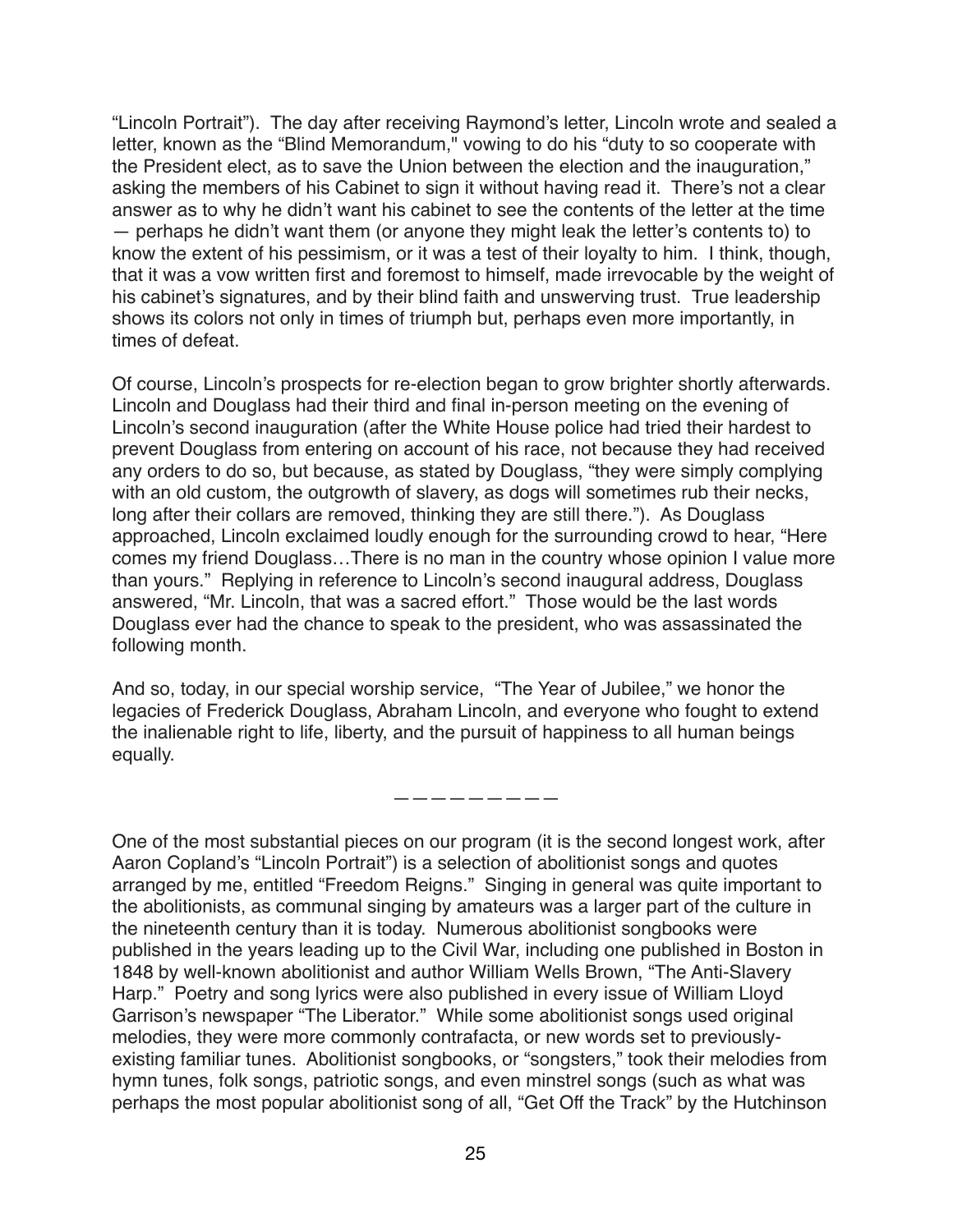Family Singers, set to the melody of "Old Dan Tucker," in which case the subversion of the racist overtones of the minstrel genre was part of the political message of the music). In "Freedom Reigns," I used only the abolitionist versions of patriotic songs — "The Star-Spangled Banner," "My Country 'Tis of Thee," "La Marseillaise," and "John Brown's Body" (better known as "The Battle Hymn of the Republic," after Julia Ward Howe's alternate lyrics to it). I think it's important to note that several of our nation's most common patriotic songs, such as "My Country 'Tis of Thee," and even more importantly "The Star-Spangled Banner," which we tend to look upon as untouchable and sacred, are already contrafacta. Francis Scott Key's poem "Defense of Fort McHenry," which became the lyrics to our national anthem, was not the first text set to our anthem's melody — in fact, Francis Scott Key's words aren't even the first American patriotic text set to the melody (it was preceded by Robert Treat Paine's song "Adams and Liberty," among other settings). Setting new words to existing tunes, or new tunes to existing words, is part of the art of hymnody. One musicologist has found over one hundred different texts to "To Anacreon in Heaven," the melody of "The Star-Spangled Banner" (I have personally found five different abolitionist versions of it, as well as over a dozen abolitionist versions of "My Country 'Tis of Thee"), so treating those songs as untouchable and unalterable is in fact ahistorical and displays a disregard for the tradition of hymnody as an art form.

While some abolitionist lyrics to familiar tunes were wholly independent of the original lyrics, keeping only the song's melody intact, some were clearly inspired by the original lyrics, modifying the text to transform the song's original vision of American liberty into a new vision of liberty for the enslaved. Of all the songs used in "Freedom Reigns," the one which is most clearly derived from the original version is "Oh Say, Do You Hear," the 1844 abolitionist version of "The Star-Spangled Banner" by Baptist minister E.A. Atlee, published in "The Liberator" as well as other abolitionist newspapers of the time. Atlee's version closely parallels Key's text, ending with the chilling warning, "Oh, let us be just, ere in God we dare trust, Else the day will o'er take us when perish we must, And our star-spangled banner at half mast shall wave, O'er the deathbed of freedom — the home of the slave." It may be hard to hear our national anthem set to alternate words describing our nation as "the deathbed of freedom" — but just imagine how much harder it would have been to hear it described as "the land of the free" over and over again, if you were doomed to a life in bondage. Furthermore, Atlee's prophesy is conditional — the United States will become the "the deathbed of freedom" unless we fight for justice on earth before daring to place our trust in God.

The two verses of "My Country 'Tis of Thee" which follow are actually taken from two different abolitionist versions of the tune, one of which is considerably more optimistic than the other, and one of which much more closely parallels and protests against the original lyrics (changing the original's "sweet land of liberty" into "dark land of slavery," and changing "of thee I sing" into "for thee I weep").

The abolitionist version of La Marseillaise is actually not derived directly from France's national anthem as it is sung today, but rather from a 1798 "translation" (in the loosest sense of the word, using significant poetic license) of the Marseillaise by Irish poet and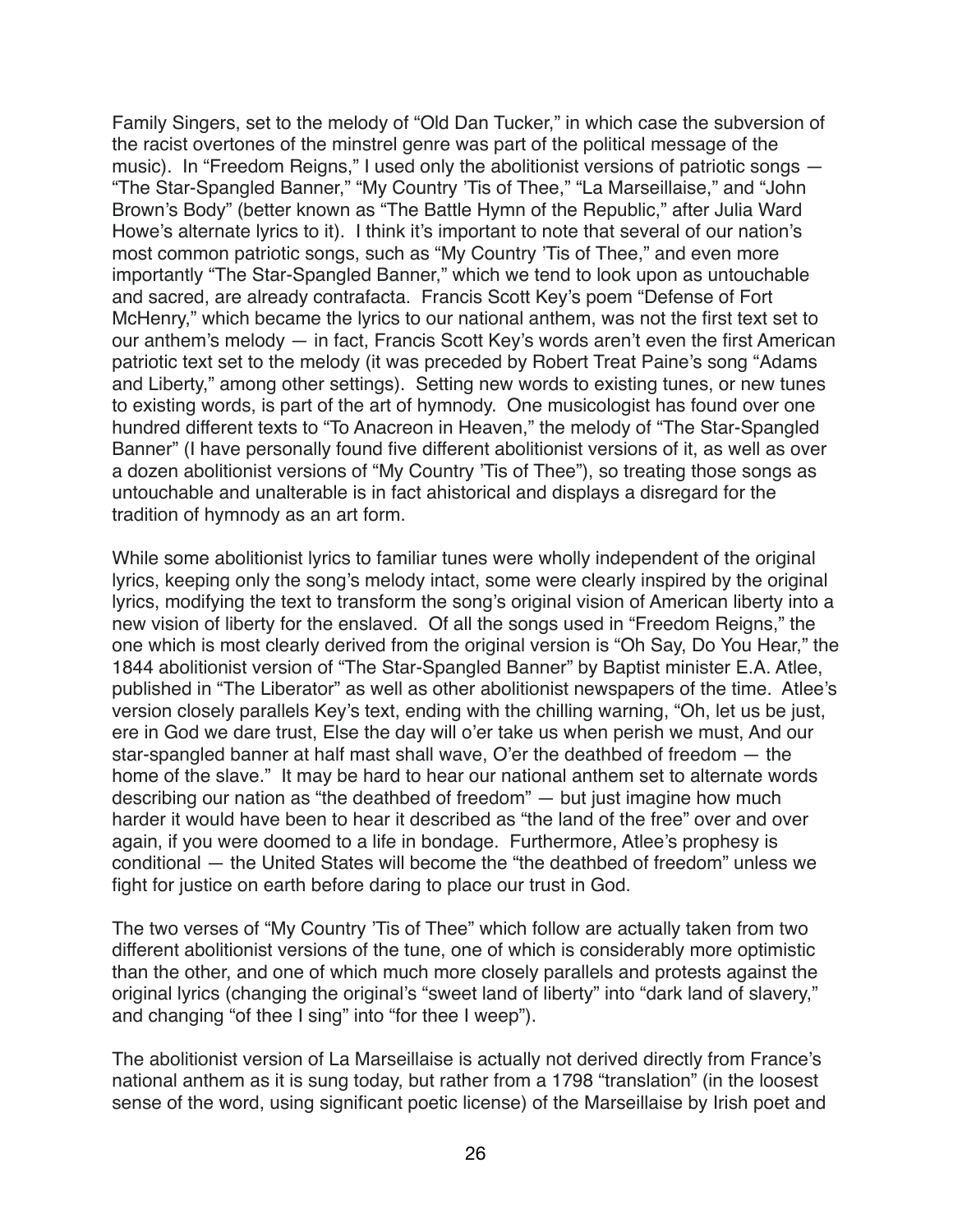playwright Richard Brinsley Sheridan, called "Ye Sons of Freedom Wake to Glory." Sheridan's version was allegedly sung by the hordes at the Irish Rebellion of 1798. His words eliminate much of the war-like imagery in the original, while still encouraging people to take up arms to fight for liberty, referring to liberty as "our sword and shield." Sheridan's version of the Marseillaise travelled from Ireland to England and America, Perhaps most significantly in the U.S., Sheridan's version of the Marseillaise was sung at an Independence Day concert on the National Mall in Washington D.C. on July 4th, 1861, in the early months of the Civil War, as one of several "Songs of Freedom" chosen to bolster support for the Union cause. Sheridan's words to the Marseillaise formed the inspiration for the abolitionist version of the tune, set by a poet identified only as "Mrs. J.G. Carter," which was published in "The Anti-Slavery Harp" (turning Sheridan's opening line "Ye Sons of Freedom Wake to Glory" into the much more pessimistic "Ye Songs of Freemen Wake to Sadness"). In the abolitionist version of the Marseillaise, all traces of militarism and nationalism are removed. Where Richard Brinsley Sheridan's version of the song had included the line "To arms, to arms, ye brave," Mrs. J.G. Carter's version uses the line "Have pity on the slave." And rather than the "March on" of Sheridan's version, Carter's version states "Pray on" or "Toil on."

The final song used in Freedom Reigns, "The President's Proclamation," was written in response to the Emancipation Proclamation, by poet Edna Dean Proctor, published in "The Liberator" in January of 1863. Proctor used the tune which we today associate with Julia Ward Howe's poem "The Battle Hymn of the Republic." However, before Howe had penned her text to the tune, the tune was already being sung by Union troops as they marched into battle (and even before that, the tune had actually had a history as a camp meeting song). The original Civil War text to the tune, "John Brown's Body," became one of the most widely sung tunes of the Civil War. For instance, when the news of Confederate Richmond's fall reached the Massachusetts State House, all the members of the state legislature celebrated by "singing the John Brown song, everyone present uniting with great emphasis in the chorus. At the close, three hearty cheers were given for John Brown as the forerunner to universal liberty" (as described in the April 7, 1865 issue of "The Liberator").

While Proctor's lyrics were written as a tribute to the Emancipation Proclamation, the real hero of her text is John Brown. The radical, militant abolitionist John Brown, who is best known for his raid on the federal Armory at Harpers Ferry, was a deeply polarizing figure from the moment he was captured, viewed either as a traitor or a messiah. Facing interrogation in the immediate aftermath of the raid, as he still lay inside the Armory, wounded and doomed to certain execution, he stated that his object had been "to free the slaves, and only that." In fact, that had been his only aim in life since 1837, when, in response to the murder of abolitionist journalist Elijah Lovejoy, Brown had vowed, "Here, before God, in the presence of these witnesses, from this time, I consecrate my life to the destruction of slavery." While the raid itself was not a success in any immediate sense, its impact on the fight for liberty is impossible to overstate. In a November 11th speech (before Brown's verdict was officially decided) Ralph Waldo Emerson referred to Brown as "the Saint, whose fate yet hangs in suspense, but whose martyrdom, if it shall be perfected, will make the gallows as glorious as the cross."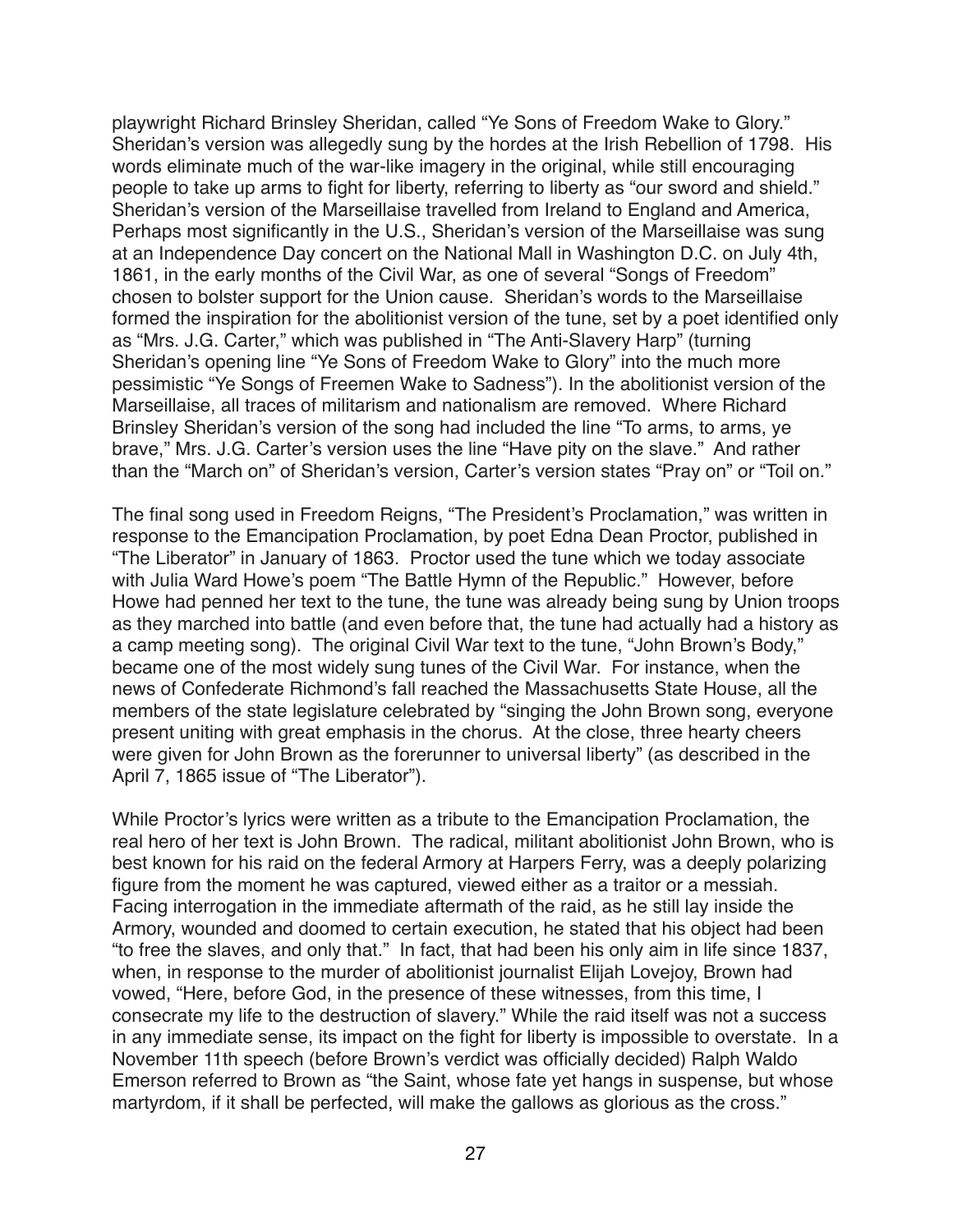Several decades later, in his biography of John Brown, W.E.B. Du Bois would refer to Brown as "the man who of all Americans has perhaps come nearest to touching the real souls of black folk." In the months following the raid, dozens of poems inspired by Brown were published in abolitionist journals. Many people did continue to disavow the violence that Brown felt was justified, viewing him as a madman or a terrorist. However, as one Unitarian preacher, Edwin Wheelock, said in reference to those sentiments: "He is a fanatic! He is a traitor! He is a madman! Yes, and the fanatics of this age are the star-crowned leaders of the next. And the madmen of today are the heroes of tomorrow."

The original version of John Brown's Body was poetically unsophisticated, even including a reference to giving Jefferson Davis diarrhea in some versions. However, the tune was so rousing, and the sentiments so inspirational, that multiple poets and ministers wrote more refined versions. The most famous set of alternate lyrics, of course, was Julia Ward Howe's "Battle Hymn of the Republic." While Julia Ward Howe's lyrics removed all references to John Brown, she was intrinsically linked to his mission and legacy — her husband, Samuel Gridley Howe, had been one of the "secret six" who funded Brown's raid on Harpers Ferry. Edna Dean Proctor's version may not have quite the poetic sophistication of Howe's version, but it centers the text on the martyred abolitionist whose legacy gave the tune its power. Proctor's version is a celebration of the reign of freedom, but she uses future tense when she speaks of "the hour when oppression shall be gone," when "all men will sing in the better age's dawn," showing that the fight against oppression was an ongoing process, which would continue as long as "John Brown's soul through the world is marching on."

In general, there were three primary reasons why the abolitionists appropriated the patriotic rhetoric of America's civil religion in their music, literature, and oratory: a sincere belief in the principles on which our nation was founded, even when the reality had failed to live up to the ideal; the desire to evoke feelings of shame in the audience or reader by reminding them of the hypocrisy of feeling pride in American liberty while one-eighth of the nation's population was held in bondage; or a justification for the necessity of bloodshed and violence in the fight for freedom, just as bloodshed and violence had been a necessity in the American Revolution. Of the three reasons, the first requires the least explanation, but it is wise to remember not to discount or underestimate the genuine reverence some abolitionists felt for American ideals, even as they remained deeply critical of our country's failures. In the preface to his songbook "The Harp of Freedom," George Whitefield Clark described how the inspiration for his collection of anti-slavery freedom songs came from the ideals of liberty sought in the American Revolution: "And now, when the spirit of '76 is again abroad — kindling anew in the hearts of thousands the determination to stand manfully by the principles of Freedom for which our Forefathers sacrificed their fortune and their lives, the emotions thus awakened, gush forth naturally in song." And in the final spoken quote of my piece, in which Frederick Douglass anticipates the "glorious hour" when the United States will be "in fact and in truth what it is in theory — the Land of the Free and the Home of the Brave," I interpret Douglass's echo of Francis Scott Key's words as a genuine vision of hope, and a genuine belief that the true spirit of those words will prevail, in spite of their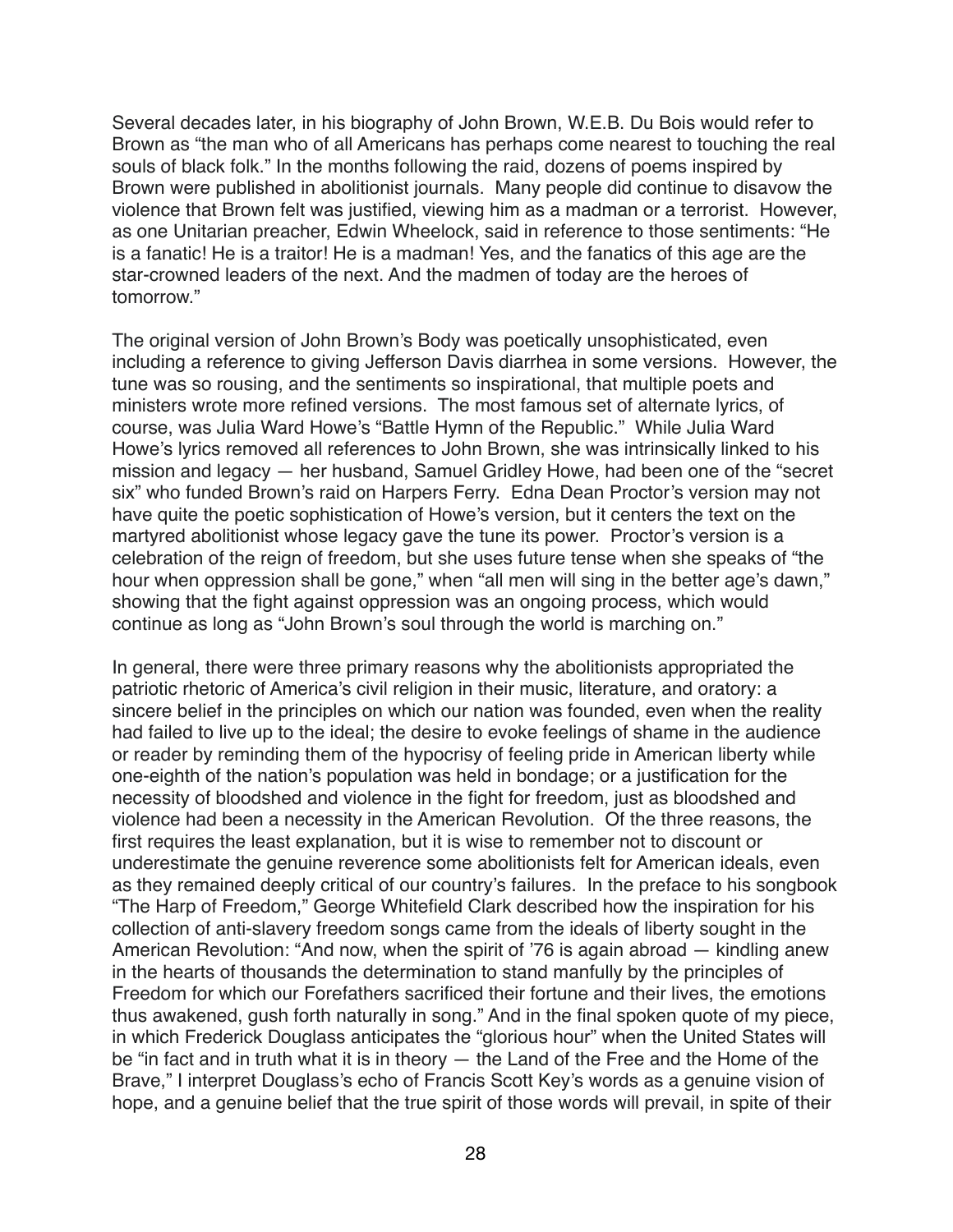original vision of freedom having excluded Douglass's race, and in spite of their having been written by someone who was himself a slaveholder.

As to abolitionists' invoking patriotic rhetoric in order to highlight hypocrisy, perhaps the earliest and most emphatic example is in David Walker's 1829 "Appeal to the Colored Citizens of the World," a thunderous and radical abolitionist manifesto. In his Appeal, Walker used the Declaration of Independence as a weapon with which to assert the rights of Black people, declaiming: "See your Declaration, Americans!!! Do you understand your own language? Hear your language, proclaimed to the world, July 4th, 1776 — 'We hold these truths to be self evident — that ALL MEN ARE CREATED EQUAL!! that they are endowed by their Creator with certain unalienable rights; that among these are life, liberty, and the pursuit of happiness!!' Compare your own language above, extracted from your Declaration of Independence, with your cruelties and murders inflicted by your cruel and unmerciful fathers and yourselves on our fathers and on us." The same passage from the Declaration of Independence was quoted on the title page of William Wells Brown's novel "Clotel" (the first novel published by a Black author in the United States), a story which is based on Thomas Jefferson's slaveholding legacy; the choice to quote Jefferson's words on the title page was therefore a bold statement of Jefferson's hypocrisy. Later in the novel, Brown quotes Jefferson's description of slavery as "a bondage, one hour of which is fraught with more misery than ages of that which [the early American colonists] rose in rebellion to oppose…I tremble for my country, when I recollect that God is just, and that His justice cannot sleep forever" — followed immediately by William Wells Brown's pointing out the duplicity in Jefferson's denouncement of slavery: "But, sad to say, Jefferson is not the only American statesman who has spoken high-sounding words in favor of freedom, and then left his own children to die slaves." It is actually impossible *not* to acknowledge the deep, intrinsic hypocrisy that mars our nation's most beloved words unless you either devalue the meaning of the words themselves (as when Senator John Pettit, arguing in 1854 in favor of allowing slavery in Kansas, called the Declaration of Independence "a self-evident lie," or when the fictional pro-slavery character Alfred St. Clare called it "one of Tom Jefferson's pieces of French sentiment and humbug" in Harriet Beecher Stowe's novel "Uncle Tom's Cabin"), or unless you downplay the extent to which we have fallen short of those words' ideals (as is the case today, in recent school curriculums which have banned teaching that "slavery and racism are anything other than deviations from, betrayals of, or failures to live up to, the authentic founding principles of the United States, which include liberty and equality," as was recently mandated in a Senate Bill outlining the social studies curriculum in Texas). But to downplay the extent of our failures is also to downplay the accomplishments of our heroes, as you can't learn about our heroes until you learn about the threats to our liberties that they would give their lives to defy.

As to patriotic rhetoric being used as a justification for the necessity of violence, the most explicitly spelled out example I've seen is the essay "Can Slaves Rightfully Resist and Fight?" by Reverend George W Perkins (published in the first volume of "Autographs for Freedom," a collection of essays and literature compiled in 1853 by Julia Griffiths). Perkins states that as a minister, he cannot officially endorse violence,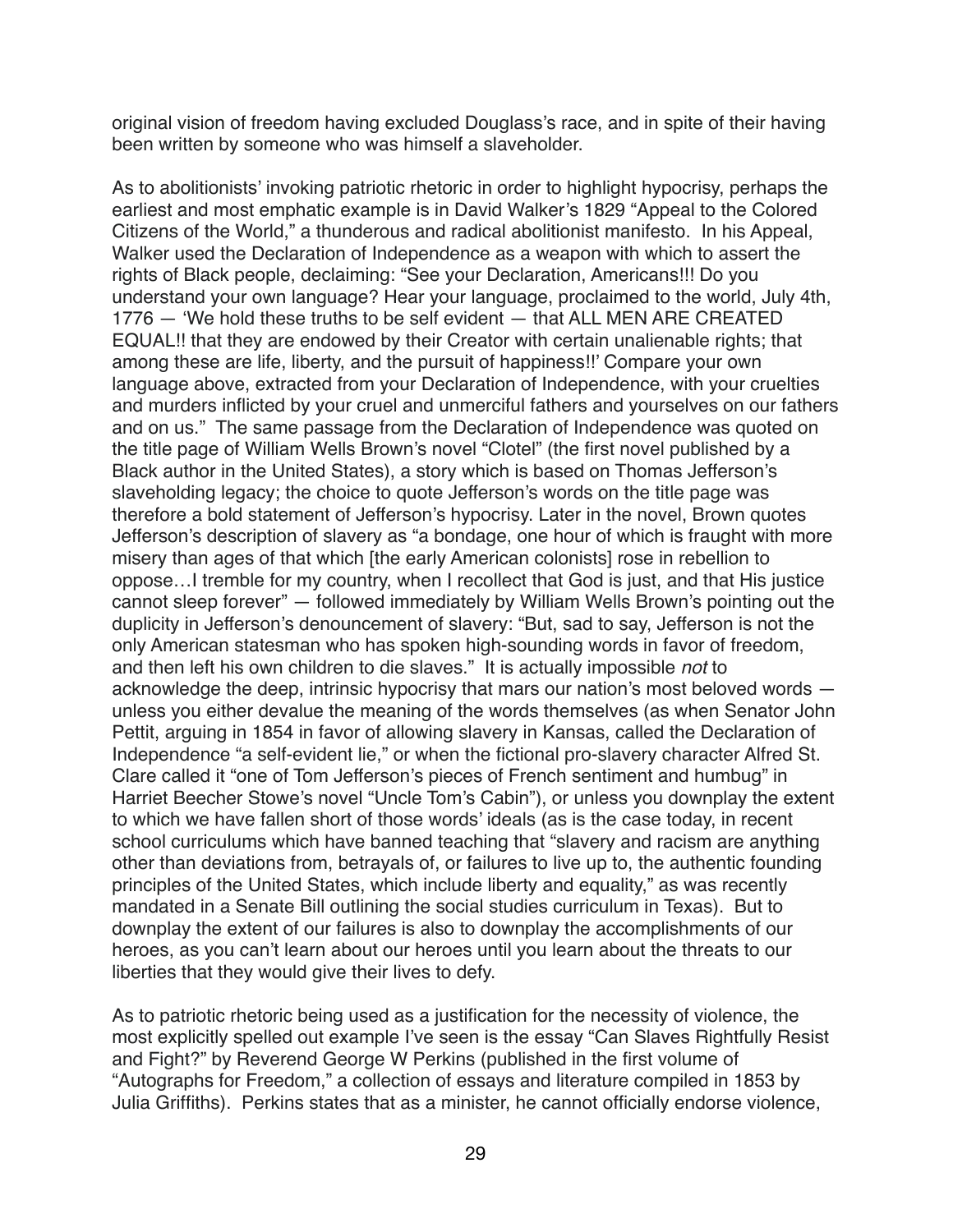but he looks to the example of the American Revolution, saying "*If* it was right in 1776 to resist, fight, and kill, to secure liberty, — it is right to do the same in 1852." Perkins further states that the only reason why Americans would venerate the heroes of the American Revolution while simultaneously fearing and stifling violent slave insurrections is racism: "If these inferences appear startling and even horrible, why do they so appear? Is there any reason except the inveterate prejudice, which applies very different principles to the colored man and to the white man?" The same argument was used by the normally nonviolent William Lloyd Garrison in response to John Brown's raid. While he felt that John Brown's raid was "misguided" and "apparently insane," he used a Revolutionary War metaphor to justify Brown's ambitions, in a brief editorial he published in "The Liberator" the week after the Harpers Ferry raid: "Our views of war and bloodshed, even in the best of causes, are too well known to need repeating here; but let no one who glories in the revolutionary struggle of 1776, deny the right of the slaves to imitate the example of our fathers." Frederick Douglass similarly invoked the revolutionary struggle as he increasingly endorsed the necessity of violent resistance, stating in his second autobiography, "My Bondage and My Freedom" in 1855, "If [a slave] kills his master, he imitates only the heroes of the revolution," and stating in his Faneuil Hall speech in 1849, "When I consider…the history of the American people how they bared their bosoms to the storm of British artillery, in order to resist simply a three-penny tea tax, and to assert their independence of the mother country — I saw, in view of these things, I should welcome the intelligence tomorrow, should it come, that the slaves had risen in the south, and…were engaged in spreading death and devastation there."

The extent to which violence was justified and necessary in the fight against slavery was one of the principle issues on which the abolitionists disagreed. While John Brown and David Walker are notorious for espousing violence, Harriet Beecher Stowe is equally notorious for the *non*-violence she prescribed through her novel "Uncle Tom's Cabin," to the extent that Uncle Tom's name became synonymous with submission and deference. But I think it's important to note that the negative connotations of Uncle Tom come mostly not from the novel itself but from later minstrel show versions of the novel, which were produced without Stowe's consent. In the actual novel, the character Uncle Tom's nonviolence was actually a powerful form of defiance against his oppressors. The first time Tom emphatically says no to a white man is when the brutally oppressive Simon Legree orders Tom to flog another Black person who was enslaved on Legree's plantation. Tom refuses, telling Legree, "If you mean to kill me, kill me; but, as to raising my hand agin anyone here, I never shall — I'll die first!" Stowe contextualizes Legree's attempts to force Tom into committing violence by explaining that violence was frequently encouraged or forced amongst the enslaved people on a plantation as a way of further imbrutalizing and dehumanizing them: "Legree had trained [his two Black overseers] in savageness and brutality as systematically as he had his bulldogs; and, by long practice in hardness and cruelty, brought their whole nature to about the same range of capabilities. It is a common remark, and one that is thought to militate strongly against the character of the race, that the Negro overseer is always more tyrannical and cruel than the white one. This is simply saying that the Negro mind has been more crushed and debased than the white. It is no more true of this race than of every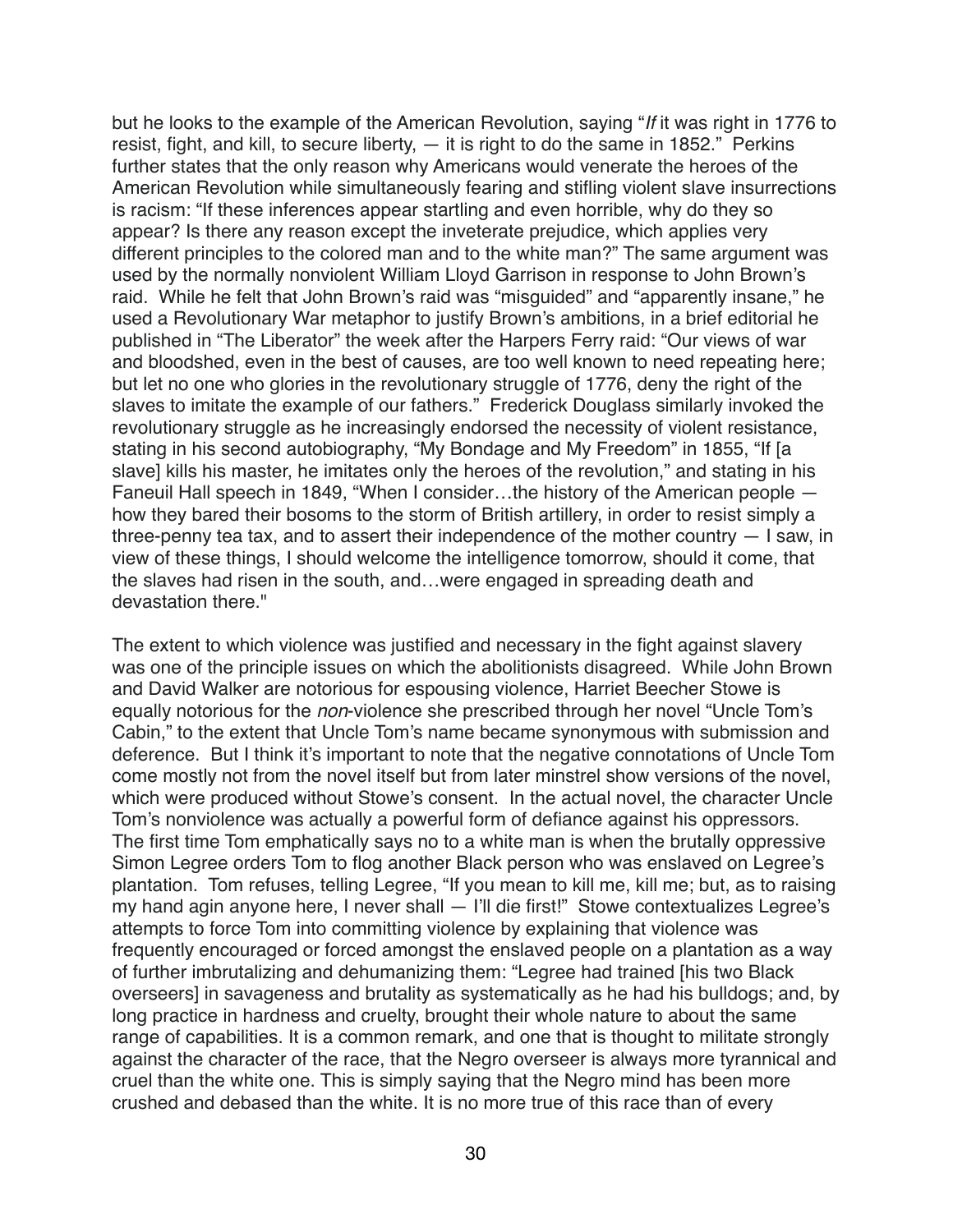oppressed race, the world over." In the end, Tom's commitment to nonviolence is very much *not* a demonstration of submission to his white oppressors — it is a powerful form of protest through which he stands in solidarity with the members of his own race against the evils of white supremacy. But the character of "Uncle Tom" had a dual life which existed concurrently — the true meaning of the character as presented in Stowe's novel, and the distorted version of the character presented in minstrel shows, which led to Uncle Tom's name being used as an epithet or slur even until today. The fact that both conflicting visions of the character Uncle Tom existed at the same time is best demonstrated by the fact that Frederick Douglass himself used the term "Uncle Tom" as an epithet (ending his 1865 speech "What the Black Man Wants" by saying that one of the "delusions" about the Black man that was "swept away" by the war was that he "was a perfect lamb, or an 'Uncle Tom'; disposed to take off his coat whenever required, fold his hands, and be whipped by anybody who wanted to whip him."). And yet, Douglass was also very much aware of the original context and meaning of the character Uncle Tom in Stowe's novel — in a chapter towards the end of his final autobiography in which he expresses gratitude to all those who influenced him and aided in the anti-slavery cause, Douglass acknowledges Stowe: "And what can be said of the gifted authoress of 'Uncle Tom's Cabin,' Harriet Beecher Stowe? Happy woman must she be that to her was given the power in such unstinted measure to touch and move the popular heart! More than to reason or religion are we indebted to the influence which this wonderful delineation of American chattel slavery produced on the public mind."

While some of the narrated quotes in "Freedom Reigns" are brief, each one contains its own world, which shows a different aspect of the abolitionist movement, so here is some brief information about all of the quotes, in the order they appear in the piece:

- Frances Ellen Watkins Harper was a poet, as well as an activist for both abolitionism and women's suffrage. While she was never enslaved herself, she grew up in a slave state surrounded by the atrocities of slavery. Her collection of poetry, "Poems on Miscellaneous Subjects," was published in Boston in 1855, with a preface by William Lloyd Garrison. Her quote in "Freedom Reigns" comes from her 1857 speech "Liberty for Slaves." Harper's reference to an eternal law of liberty which is "antecedent to all human legislation" is related to the concept of "natural law," a concept which was first introduced by Sir William Blackstone in his 1753 work "Commentaries on the Laws of England" and which become very important in the philosophy of abolitionism. Blackstone stated that slavery was "repugnant to reason, and the principles of natural law." Blackstone's description of "natural law" was important in the 1772 Somerset case which abolished slavery in England (although not its colonies), and it was also influential to Abraham Lincoln as he developed his own ideas about the legality of slavery.

- The David Walker quote is taken from his 1829 radical abolitionist treatise, "Appeal to the Colored Citizens of the World." Walker's Appeal is remarkable not just for how strong and emphatic it is, but also how early in the abolitionist movement it was written — 1829 was before the first issue of The Liberator, before Nat Turner's rebellion, and well before all of the writings of Frederick Douglass. Walker's ideas influenced the trajectory of the whole abolitionist movement (Douglass acknowledged Walker's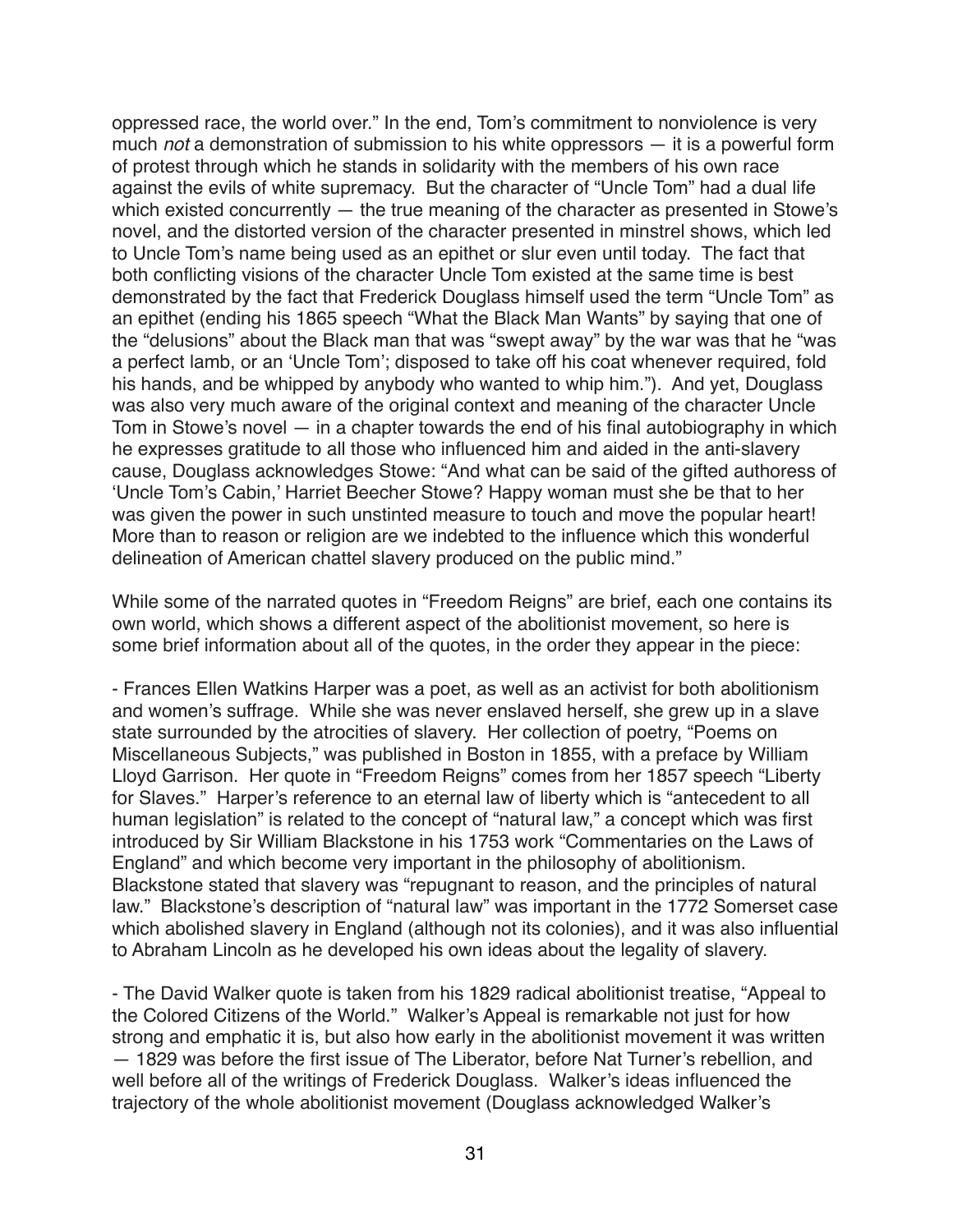influence on him in multiple speeches throughout his life). In the quote in "Freedom Reigns," Walker states "America is more our country, than it is the whites." His appeal to the Black people of America to assert ownership over their nation is partly a protest against the American Colonization Society, an organization which felt that freed formerly enslaved people should be relocated to Africa.

- The William Lloyd Garrison quote is taken from his 1854 speech "No Compromise With Slavery." In this quote Garrison is threatening to burn the Declaration of Independence, but the beginning of the paragraph from which the quote is taken makes clear that he is threatening to burn it not as a protest of the document itself but because he believes in its principles so strongly that he can't bear to see those principles marred by slavery: "I am a believer in that portion of the Declaration of American Independence in which it is set forth, as among self-evident truths, 'that all men are created equal'… Hence, I am an Abolitionist." If threatening to destroy the Declaration of Independence seems radical and shocking, an interesting thing to note is that Abraham Lincoln also threatened to destroy the Declaration of Independence in an 1858 speech, if the principles in it did not apply to all Americans equally, saying: "If that Declaration is not the truth, let us get the Statute book, in which we find it, and tear it out! Who is so bold as to do it?"

- The Harriet Beecher Stowe quote is taken from the opening one of the final chapters of her novel "Uncle Tom's Cabin," and it demonstrates the hopefulness and optimism which concludes the novel. While only one sentence is quoted in my piece, the sentence which follows in the book offers even more context for Stowe's sentiments: "The longest way must have its close, — the gloomiest night will wear on to a morning. An eternal, inexorable lapse of moments is ever hurrying the day of the evil to an eternal night, and the night of the just to an eternal day." Stowe's quote is reminiscent of the saying "it's always darkest before dawn," which was also referenced by Horace Greeley in an essay he wrote for "Autographs for Freedom" in 1853: "Let the humane and hopeful strive, not despairing in the densest midnight, and realizing that the darkest hour is often preceding the dawn." For the abolitionists, though, the familiar saying of the darkest night leading towards dawn was more than a cliché — it was the sincere conviction that every atrocity, every oppression, converted more people to the abolitionist cause. It was the same defiant optimism that caused Frederick Douglass to say his "hopes were never brighter" immediately after the Dred Scott decision. (An additional fun fact about the conclusion of "Uncle Tom's Cabin" which is relevant to this program is that, in the novel's climactic final scene when George Shelby liberates all of the enslaved people on his plantation, everyone joins in singing the hymn "Blow Ye, the Trumpet, Blow," the same hymn which Frederick Douglass led the crowd in singing when the Emancipation Proclamation went into effect.)

- The William Wells Brown quote is taken from his 1853 novel "Clotel," which tells the fictional story of an enslaved daughter of Thomas Jefferson. Brown's novel mixes fact and fiction in his book, referencing many events and stories from newspapers of the time. As in "Uncle Tom's Cabin," the plot is more a vehicle to share the atrocities of slavery and raise awareness for the abolitionist cause. The specific quote used, about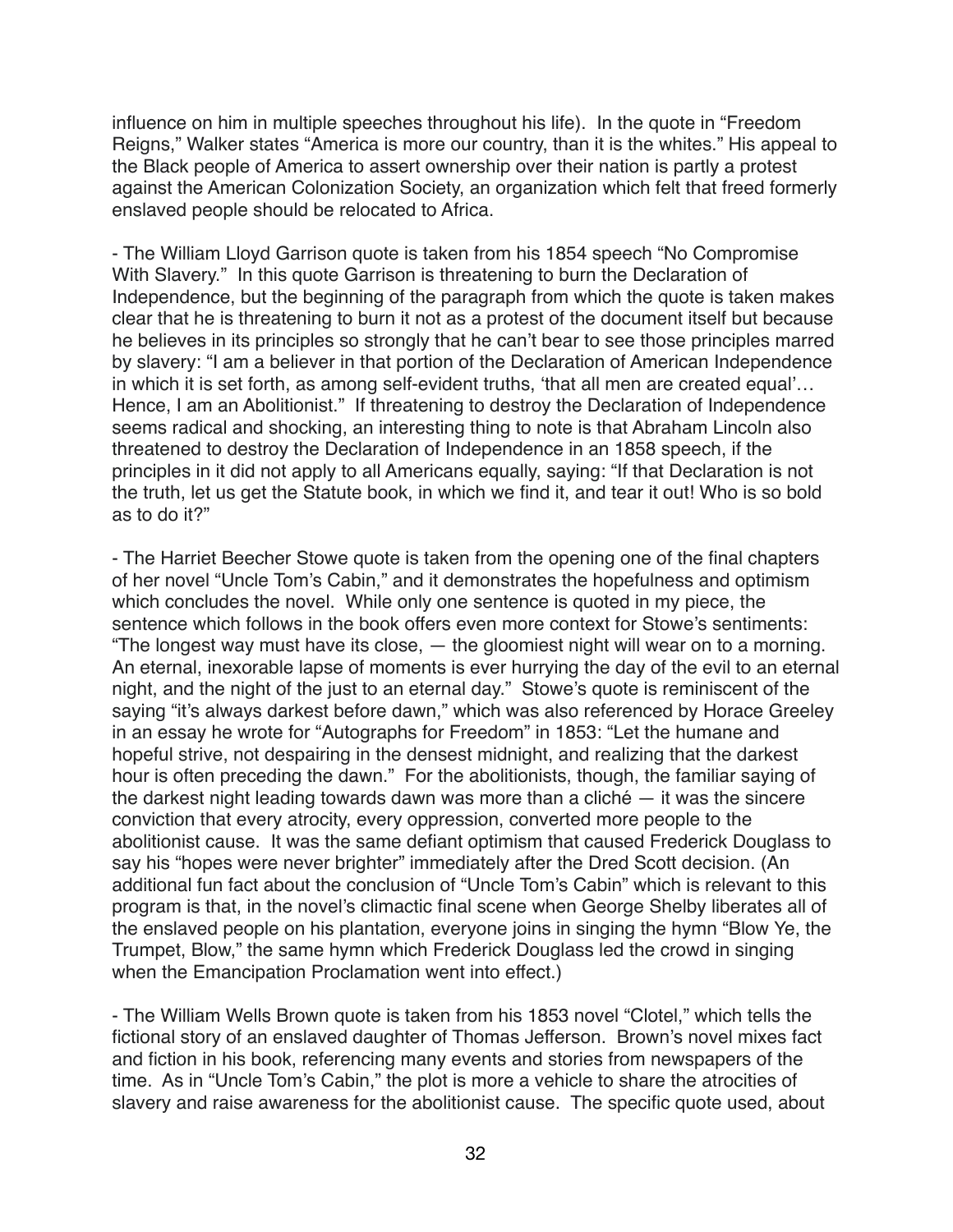the "cradle of liberty" having "rocked the child to death," shows the biting wit with which Brown turned familiar patriotic idioms into statements of protest. "Clotel" is considered the first novel published by a Black author in the United States (although Frederick Douglass's novella "The Heroic Slave," published in "Autographs for Freedom," predated it by a few months). It is not a coincidence that "Clotel," "Uncle Tom's Cabin," and "The Heroic Slave" were all published within a year of each other — in the wake of the Compromise of 1850, including its Fugitive Slave Act which made the North considerably less safe for people escaping from slavery, there was an explosion of abolitionist literature in the North to protest what many saw as the slave power overtaking the whole country.

- The Charles Sumner quote, taken from the Massachusetts Senator's 1860 speech "The Barbarism of Slavery," is remarkable not just for the content of the words themselves, but for the circumstances under which he was able to return to the Senate floor to utter those words. In 1856, Sumner had delivered an anti-slavery speech, "The Crime Against Kansas" (written in protest of the Kansas-Nebraska Act), which so incensed the pro-slavery members of Congress that South Carolina Representative Preston Brooks retaliated by beating Sumner nearly to death with a metal-tipped cane on the Senate floor. Sumner would never fully recover, and the remainder of his life was spent in pain. As soon as he was able, though, he walked right back through the door of the building where he had been tortured and, in the face of the colleagues who had delighted in his torment, delivered an even more powerful, more strongly abolitionist speech, "The Barbarism of Slavery," which contained the famous line, "Say, sir, in your madness, that you own the sun the stars, the moon; but do not say that you own a man, endowed with a soul that shall live immortal, when sun, and moon, and stars have passed away." Sumner's speech graphically depicted the physical and sexual violence of slavery. In an article about his speech the following day, The New York Times described the Senate's reaction to Sumner's speech: "It is pronounced the most ultra violent and offensive speech ever delivered in either branch of Congress." Sumner's fellow senators were more offended by Sumner's depiction of atrocities than they were by the atrocities themselves. They were more incensed by his description of violence than they were by the fact that that violence existed in their country. They were willing to denounce his words as "violent," when ironically, he was the one who had survived horrific violence at their hands, due to his willingness to fight against a system which inflicted violence on millions.

- The Sojourner Truth quote is described in her "Narrative and Book of Life." Sojourner Truth (along with her colleague Josephine Griffing) was in Angola, Indiana, in 1862, speaking at regular anti-slavery meetings. The local people tried very hard to suppress her words, even arresting her on the basis of an unconstitutional law they had passed "forbidding [Black people] entering the State or remaining in it." After Truth's arrest, she was scheduled to speak at another meeting in Angola, but the townspeople threatened to burn down the building if she spoke, to which Truth replied, "Then I will speak upon the ashes." Josephine Griffing and the other women helping to plan the meeting dressed Sojourner Truth in excessively patriotic garb for the occasion (described by Truth as "a red, white, and blue shawl, a sash and apron to match, a cap on my head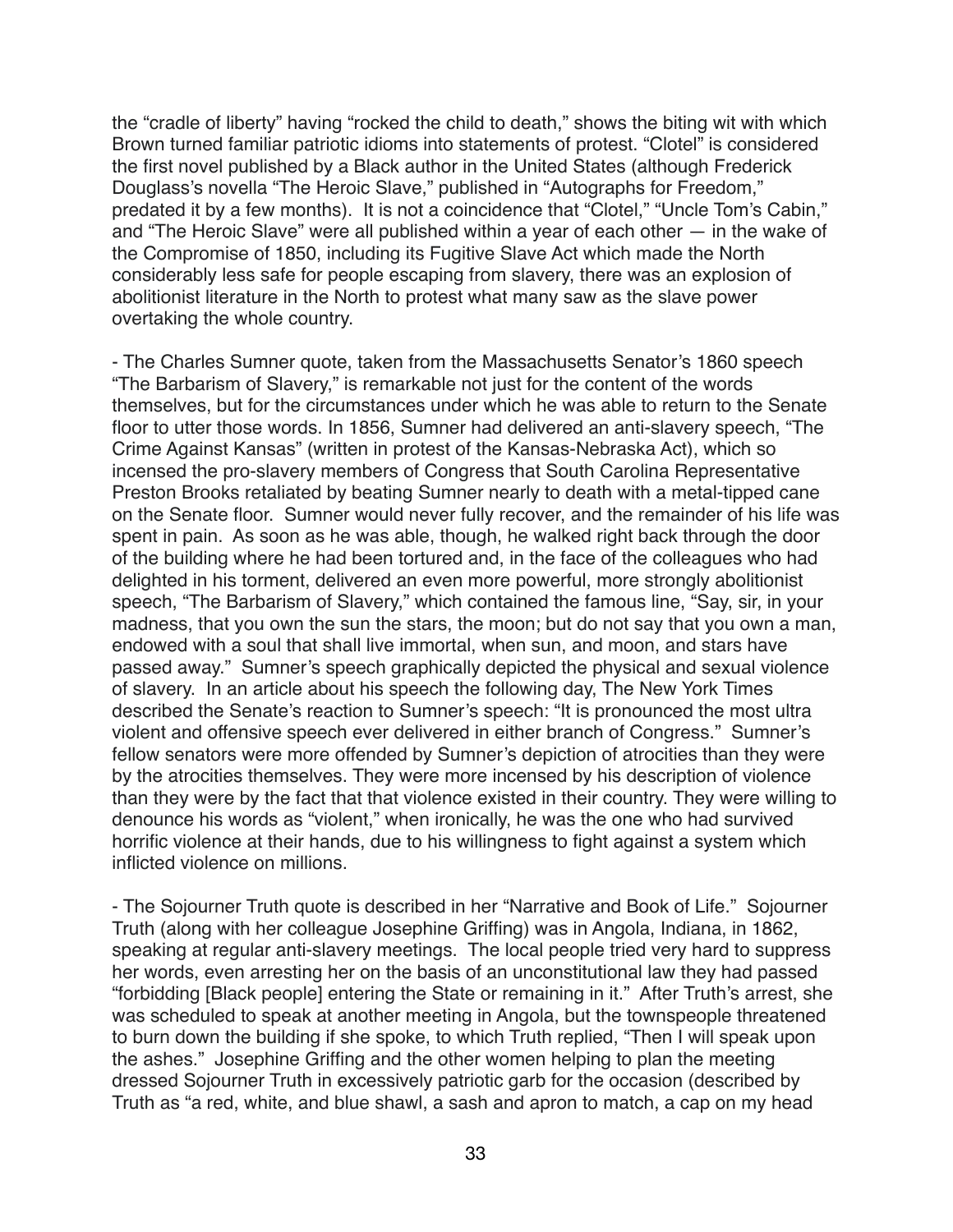with a star in front, and a star on each shoulder"). Truth stated that when she saw herself in the mirror, she was "fairly frightened," saying "It seems I am going to battle." When the women encouraged Truth to carry a weapon with her, she responded with the quote in Freedom Reigns: "I carry no weapon; the Lord will preserve me without weapons…" When Truth arrived in the hall where she was to speak, the event opened with a performance of The Star-Spangled Banner, which Truth says she "joined and sang with all [her] might." It's interesting to think about her emotions as she sang The Star-Spangled Banner that day, especially given the context of how she had reacted to superfluous patriotism and militarism immediately beforehand. I think it's fascinating that while she eschewed the superficial trappings of jingoistic strength, she was still able to use the power of her voice to stake her place and her truth in a country which had tried to silence her.

- The final quote in "Freedom Reigns" is taken from the end of Frederick Douglass's speech at the Cooper Institute in response to the Emancipation Proclamation. It's one of my favorite Frederick Douglass quotes of all, because of both the hope and the condemnation he expresses for our country, in stating that it may one day live up to the ideals it has never yet attained, of becoming "the Land of the Free and the Home of the Brave." He uses future tense when describing the "glorious day when Slavery shall be no more in this country," showing that the 1st of January, 1863, was just the first step of a long journey.

At the very end of "Freedom Reigns," on the last few phrases of Edna Dean Proctor's song, the melody changes from the tune of "John Brown's Body" into the tune of "The Star-Spangled Banner." The piano plays the final phrase of the Star-Spangled Banner melody by itself, so it's intentionally ambiguous which set of lyrics you hear at the conclusion of the work — E.A. Atlee's dark vision of America's demise, or Francis Scott Key's triumphant words of affirmation, which were echoed by Frederick Douglass in January of 1863. Which set of lyrics prevails depends entirely on (to paraphrase E.A. Atlee's text) whether or not we are able to fight for justice on earth before daring to place our trust in God.

## —————————

Another feature of our program is a setting of Frederick Douglass's 1852 speech, "What, to the American Slave, Is Your Fourth of July?" in which Douglass explosively questions what the holiday means for those who are not free. This setting of Douglass's July 4th speech was composed by James T. Dargan in 2021, commissioned by Juventas New Music ensemble for a performance this past summer.

In the words of composer James T. Dargan:

"Frederick Douglass was a brilliant complication of a man, and so his most well known speech is a thicket of tactical quotation and allusion, buzzing with Douglass' own quick intelligence, and it was difficult to figure out how to prune it into a song. What I finally settled on was a scena, in which moods and textures change drastically with little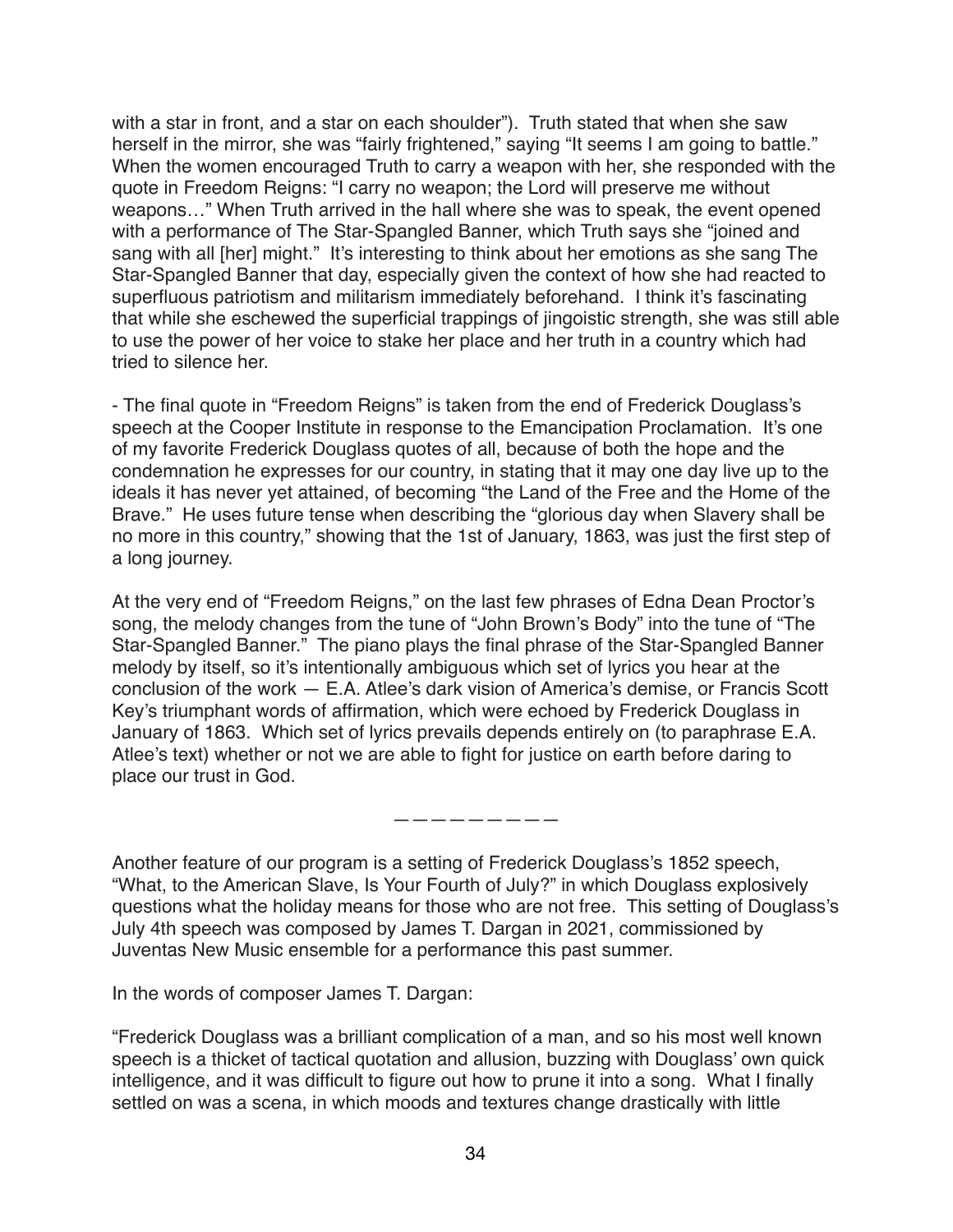warning, but with a rising melodic motif that, to me, signifies the main question around which the speech revolves: what, to an enslaved person, does July fourth mean? One can immediately see how that question can be extrapolated to the larger one of: what does American pomp mean to those Black people, whose bodies and ancestors have been fed to this American machine?

"There is a hesitancy which exists in the speech. There are contradictory threads and tributaries roiling around in a mix in this speech, and I think it makes sense because Douglass himself was so complicated. But there is both this rolling momentous cadence that we've come to expect from Black orators and preachers right alongside this rhetoric that comes straight from Dryden and Pope. And I could, in my own mind, come up with possible reasonings for that. But because of all the different elements in this speech — all the different allusions and literary references, I had to heavily edit the text, and so it was quite a work trying to find a way to honor this text while also dissecting it. And eventually I was able to come to a text that made sense to set for me, and then it was just a simple matter of listening to the pitch and the rhythm inherent in the words that Douglass assembled, because he had, as all great orators do, an incredible ear. And so the rhythm of the first few notes in the piano and the voice are taken straight from reading the text, as are the pitches. The pitches came to me through just listening to and reading the lines that Douglass wrote. I hope that listeners can find a quote from a spiritual, one of my favorites, about half way through the song. Most of all, I hope that the message that Douglass delivers rings out purely, even down through the generations and the years in between him and us. And I hope that we actually do something about it."

In our program, we are preceding and following Dargan's setting of Douglass's speech with a scripture reading and a hymn which are both quoted by Douglass in his speech. Immediately before Douglass's speech, you will hear Psalm 137, a psalm in which the captive Israelites question how they can sing the songs of their people while held in bondage in a strange land. The parallels to American slavery are obvious, but what is interesting is that Douglass quotes most of Psalm 137 in his speech — but what he doesn't speak out loud is the ending of the psalm, which contains a very violent threat of vengeance against the oppressors: "Happy is the one who repays you according to what you have done to us. Happy is the one who seizes your infants and dashes them against the rocks."

Of Douglass's choice to eliminate the violent ending of Psalm 137, Dargan states: "His choice to omit it is in line with the tension inherent in the speech; he's constantly pulling back and reassuring his audience of the value of the American endeavor. He knows that even his literacy is a threat in a country which didn't allow Black folk to read. His urge to placate is strong, but not surprising for a Black man of that time, but it's frustrating to sense the thunder he avoided letting loose."

The moment in Douglass's speech where he reveals that he is preventing himself from letting loose the true thunder he wants to express (as alluded to by Dargan) is when he states: "O! had I the ability, and could I reach the nation's ear, I would, today, pour out a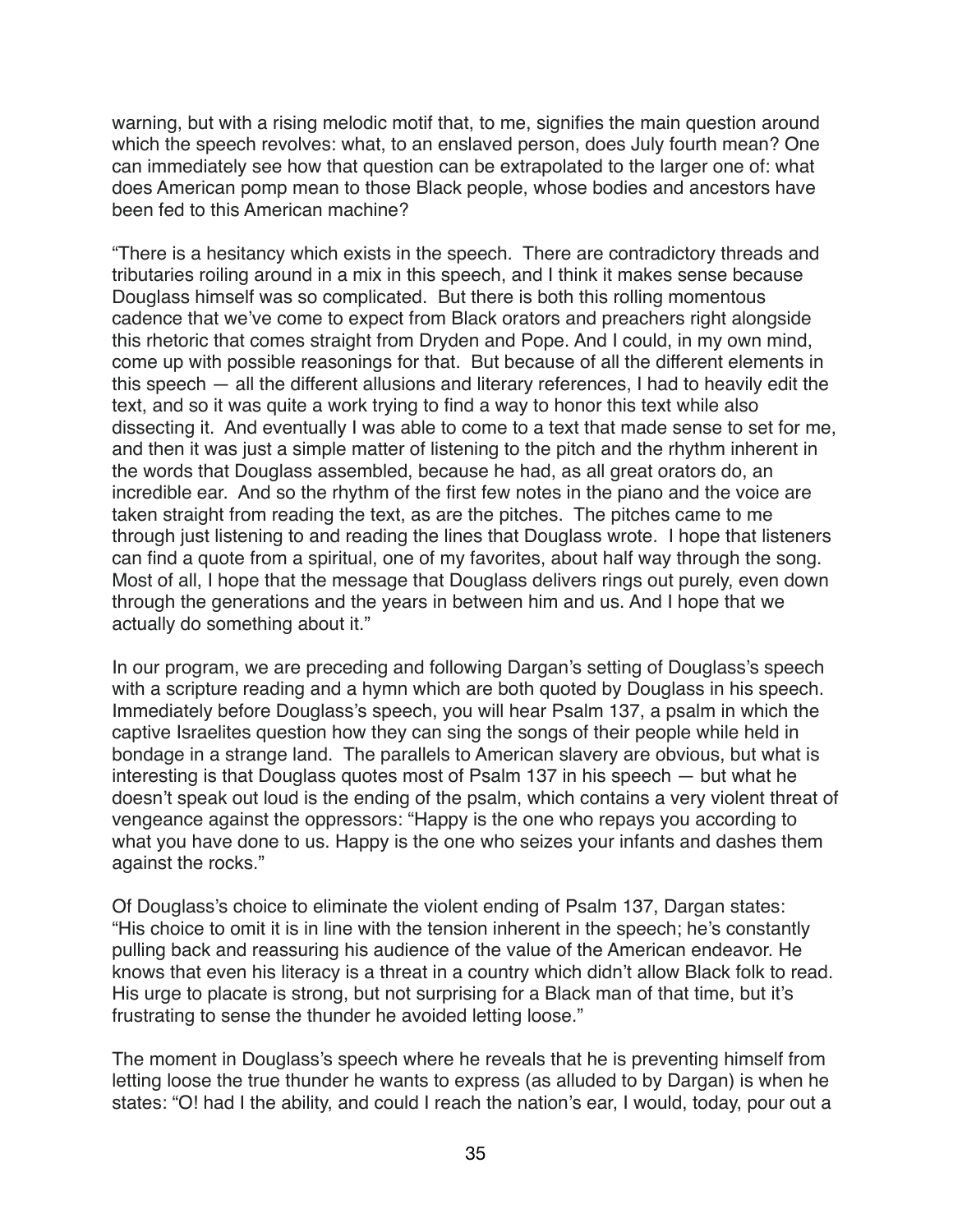fiery stream of biting ridicule, blasting reproach, withering sarcasm, and stern rebuke. For it is not light that is needed, but fire; it is not the gentle shower, but thunder. We need the storm, the whirlwind, and the earthquake. The feeling of the nation must be quickened; the conscience of the nation must be roused; the propriety of the nation must be startled; the hypocrisy of the nation must be exposed; and its crimes against God and man must be proclaimed and denounced."

Why Douglass might have held himself back from the true thunder he wanted to express in this speech is an interesting question. Whether due to the particulars of the audience or the occasion, the speech is less confrontational and more conciliatory than some of Douglass's other speeches and writings of the time — to the extent that historian John Stauffer (in his book "Giants") argued that the reason the speech is so much more well-known than Douglass's other speeches is specifically because of its nonviolence, which makes it more acceptable to white audiences. Indeed, while the majority of the speech is a scathing portrayal of American hypocrisy, it also surprisingly contains some sentences that sound downright patriotic, such as: "Fully appreciating the hardship to be encountered, firmly believing in the right of their cause, honorably inviting the scrutiny of an on-looking world, reverently appealing to heaven to attest their sincerity, soundly comprehending the solemn responsibility they were about to assume, wisely measuring the terrible odds against them, your fathers, the fathers of this republic, did, most deliberately, under the inspiration of a glorious patriotism, and with a sublime faith in the great principles of justice and freedom, lay deep the corner-stone of the national superstructure, which has risen in grandeur around you."

There is a secret current of foreboding swirling beneath the surface of Douglass's apparent reverence for America's forefathers, though. Not only does he use the term "your fathers," or occasionally "the fathers," to refer to the founders of our nation (never once "our fathers"), thus placing a separation between himself and the "glorious patriotism" he is invoking, but the patriotism itself contains an unspoken threat of radical revolution. Consider this sentence from Douglass's second autobiography, "My Bondage and My Freedom", which was published three years after his July 4th speech: "The slaveholder, kind or cruel, is a slaveholder still — the every hour violator of the just and inalienable rights of man; and he is, therefore, every hour silently whetting the knife of vengeance for his own throat. He never lisps a syllable in commendation of the fathers of this republic, nor denounces any attempted oppression of himself, without inviting the knife to his own throat, and asserting the rights of rebellion for his own slaves." Therefore, when Douglass joins his audience in expressing "syllables of commendation" for the nations' founders, stating "I cannot contemplate their great deeds with less than admiration…I will unite with you to honor their memory," he is also thereby "asserting the rights of rebellion" for his own people. When he says of the founding fathers, "They seized upon eternal principles, and set a glorious example in their defense. Mark them!," that final exclamation is both a command and a warning, the word "mark" meaning both to honor an occasion and to pay heed to a threat.

In the section of these notes pertaining to "Freedom Reigns," I had discussed the three primary reasons why abolitionists invoked patriotic rhetoric in their writing (genuine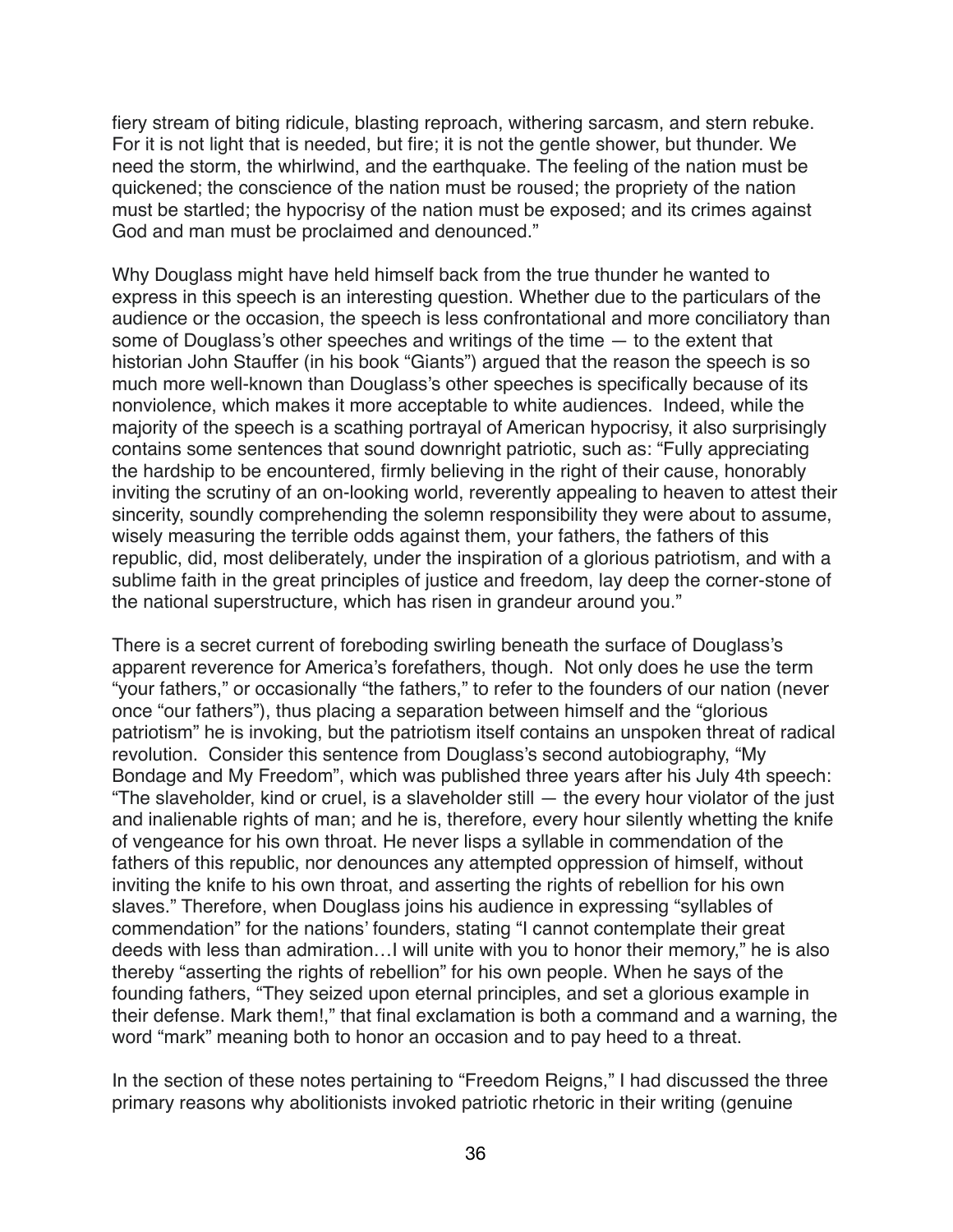reverence for American ideals, the desire to make the audience feel ashamed of their hypocrisy, or as a justification for the necessity of violent revolution in the fight for freedom). And my personal opinion, part of what makes Douglass's July 4th speech so shatteringly powerful in the American consciousness is that he used all three at once. I interpret Douglass's words as completely sincere when he says the nation's founders "ought to command respect" (I don't think it gives him enough credit to imply that he was anything less than sincere); but, as when Garrison threatened to burn the Declaration of Independence *because* he believed in its principles so strongly, Douglass's veneration of the founders is threatening *because* he believes in the righteousness of their radical fight for freedom. The complicated and contradictory aspects of the speech are partly due to the structure of the speech itself (it's an archetype known as an "American Jeremiad," as described in a 1978 book of that name by Sacvan Bercovitch, a speech which uses a common three-part rhetorical structure of reflecting on past American ideals, describing how the present has fallen short of those ideals, and then looking towards a more hopeful future. Douglass was a critical figure in adapting the Jeremiad's use for the Black community, as described in the book "The African American Jeremiad" by David Howard-Pitney). But more importantly, the contradictory passages of the speech are really a byproduct of what gives the speech its power: Douglass's ability to invoke both pride and shame in the listeners as they are engrossed in his description of both the grandeur and the hypocrisy of American liberty. And so, while the threat of violence may not be explicitly spelled out in this speech, it's there — and you can hear it if you're familiar with Douglass's other writings and influences. Just like when Douglass quotes psalm 137 and the psalm's vengeful conclusion hangs in the air as an unspoken portentous threat, when Douglass quotes the Declaration of Independence in the speech, I hear his echoes of David Walker and Walker's bellowing question of "Do you understand your own language?" And when Douglass states, "you can bare your bosom to the storm of British artillery to throw off a threepenny tax on tea," I hear the echoes of his Faneuil Hall speech, when he ended that same sentence with a threat of "death and devastation."

Following Dargan's setting of Douglass's speech, we will perform a strophic hymn setting of William Lloyd Garrison's poem, "God Speed the Year of Jubilee," set to music by composer Walter Saul. Douglass ended his July 4th speech with a recitation of Garrison's poem, which is an interesting choice on Douglass's part, because Douglass and Garrison were, at the time of Douglass's speech, at the most strained phase of their relationship. Garrison had been enormously influential in Douglass's life from the moment Garrison heard Douglass speak at an anti-slavery convention on Nantucket in 1841, launching Douglass's career as an orator. But the split between the two of them occurred at the beginning of the 1850s for several reasons (Douglass's changing constitutional views and his conversion to political abolitionism, his increased acceptance of the necessity of violent resistance instead of only moral suasion, his move to Rochester and the founding of his own newspaper, his increased independence from Garrison and his belief that the abolitionist movement should be led more by Black people). Therefore, giving Garrison the last word of his most famous speech when they were at the peak of their dispute is certainly interesting. Since the Garrison poem comes immediately after the part of the speech that would have been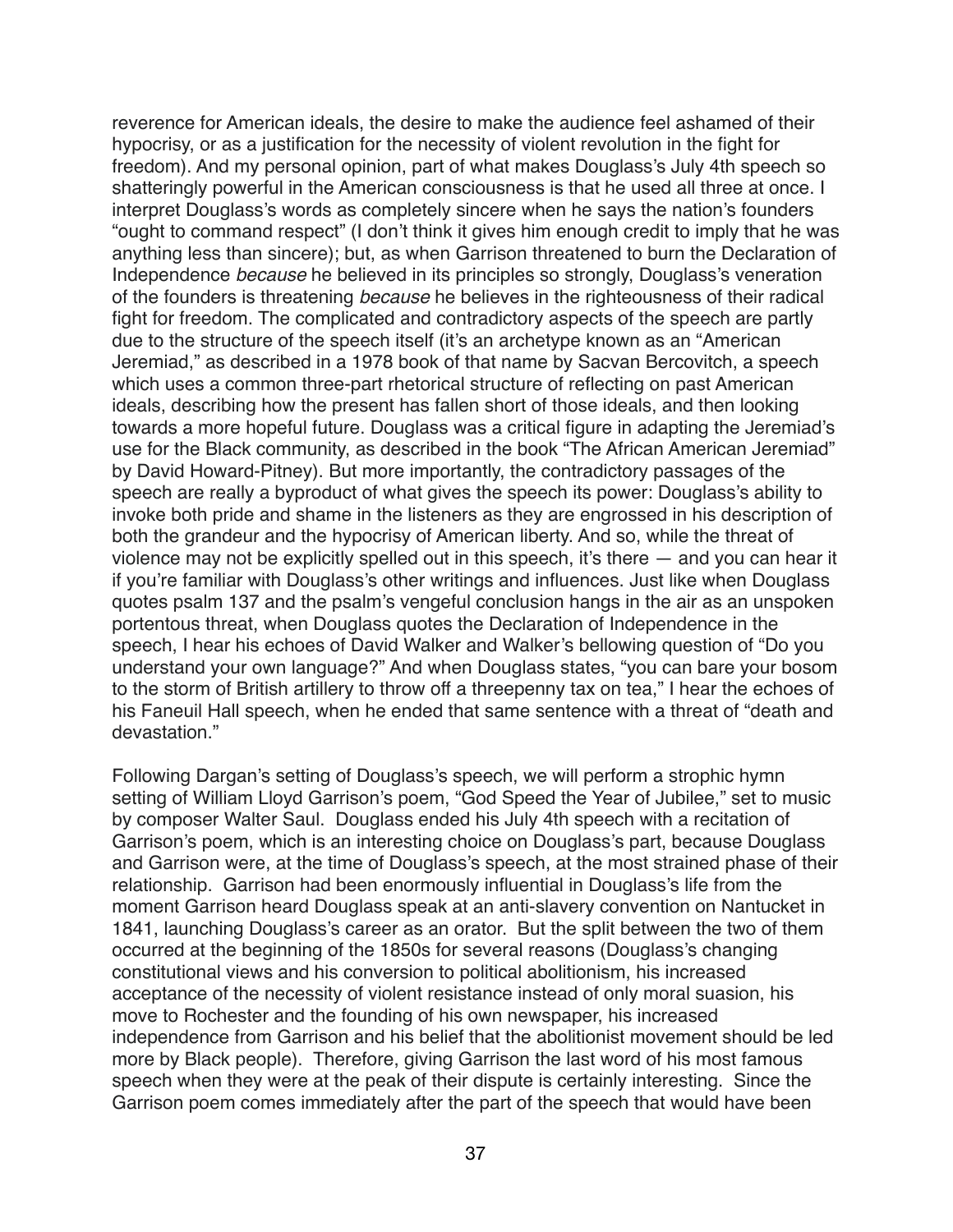the most antagonistic to Garrison (the section in which Douglass calls the Constitution a "glorious liberty document" — albeit only when "interpreted as it ought to be interpreted"), it seems like a very pointed way of paying tribute to Garrison while conceding nothing to him. But there's another way of looking at it, which is that the most hopeful part of the speech, the vision of redemption that denotes the concluding section of the Jeremiad, or the "fervent aspiration" as Douglass calls it, is not in Douglass's own voice but rather in the voice of a white man who was his intellectual rival, showing that the note of hope is perhaps less genuinely Douglass's own personal expression. Garrison's poem (as in the hymn "Blow Ye the Trumpet, Blow" which is also featured on our program) references "the year of jubilee," the Biblical ideal of liberty proscribed in Leviticus 25, and it is a triumphantly hopeful vision of the day when the oppressed will be "from their galling chains set free."

Composer Walter Saul wrote his setting of Garrison's poem in observation of the July 4th holiday in 2020. Describing his inspiration for setting Garrison's text, Saul states: "This has been a sober, reflective celebration of Independence Day. It is fascinating to realize that the United States of America is one of a very few nations that celebrates its birth by the mere *declaration* that we are free and a new nation, while other nations celebrate the day they actually won their independence on the battlefield. Since that Declaration, our nation has envisioned and brought many things to reality that have indeed blessed the world. But our nation has also trafficked in slavery legally for 244 years, from 1619 to 1863, ironically the same number of years that we have been a nation. And we have struggled through the present day to overcome our racism and prejudice against Black men, women, and children…[Garrison's] poem casts the vision that I believe our nation must adopt and focus on to be truly godly and free. I was amazed that no one, to my knowledge, had ever set these powerful words to music, and so I celebrated Independence Day by investing the day writing a new tune to set this poem…I hope the words of William Lloyd Garrison will bring you hope and quicken your steps as they have done mine."

—————————

Composer James T. Dargan is also featured on another piece on our program, which was commissioned especially for this occasion. Dargan's new work, "All Things Return," combines the words of 20th-century poet Angelina Weld Grimké with those of her great-aunt and namesake, abolitionist Angelina Grimké Weld. The poet Angelina Weld Grimké was of mixed race, and her Black identity and ancestry formed a major theme in her writing, along with themes of religion and spirituality. Dargan's work uses Weld Grimké's poems "Death" and "Vigil," which explore life after death. The poem "Vigil" contains the line, "You will come back," which is interesting in the context of her words' being combined with that of her great-aunt, since familial descendancy is one form of "coming back" after death. And the work of the abolitionists being reflected in future Black artistic expression is another form of "coming back" after death.

Weld Grimké's great-aunt Angelina Grimké Weld was a white woman who was born into a wealthy slaveholding family in the South. But she had the courage to turn away from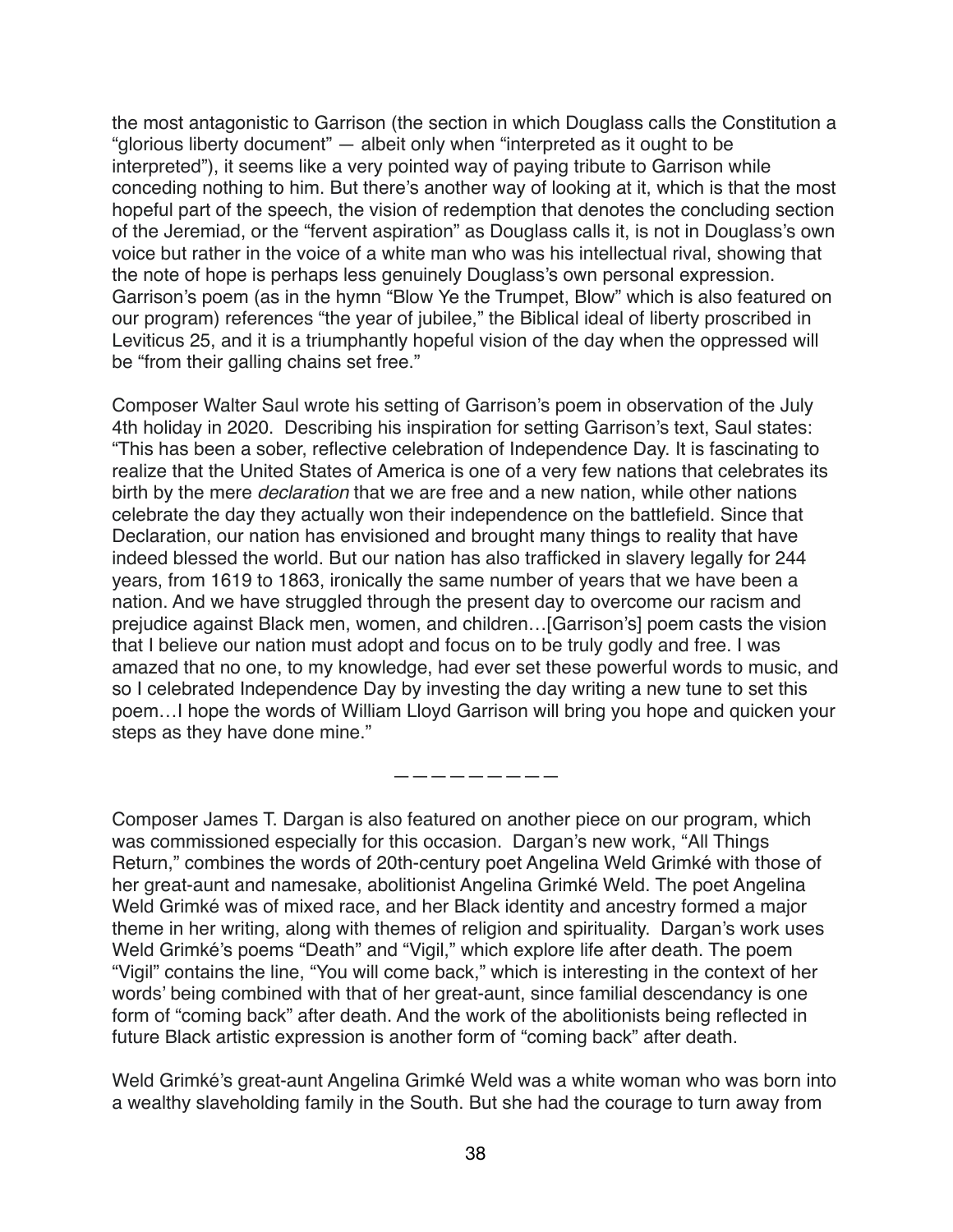her upbringing and move to the North, devoting her subsequent life to the anti-slavery cause. In his work, Dargan uses excerpts of a 1835 letter Grimké Weld wrote to William Lloyd Garrison, which catapulted Grimké Weld into national renown in abolitionist circles (Garrison published the letter in his newspaper "The Liberator"). Grimké Weld wrote her letter to Garrison after he had nearly lost his life in a riot, in which a pro-slavery mob dragged him through the streets of Boston.

#### Dargan states of his work:

"Angelina Grimké Weld's letter to her fellow abolitionist William Lloyd Garrison is an epistle in the vein of the New Testament, replete with biblical quotations, exhortation, and encouragement. Grimké urges Garrison and the abolitionists not to falter in the wake of the Boston Pro-Slavery Riot of 1835, and the music underneath the narrated excerpts from this letter takes its rhythm and resoluteness from a poem by Grimké Weld's grand-niece, Angelina Weld Grimké; the poem is called Vigil, and it uses subtle but insistent repetition, the changing seasons, and the flight of migratory birds to communicate the cyclical nature of life and loss. A Taizé-like ostinato came to mind after reading Weld Grimké's poetry, and it seemed a natural backdrop for Grimké Weld's letter. From that germ, a calm song emerged; I hope that all who hear it are renewed in their strength for the good fight, and that it brings comfort. All gratitude to Julia Scott Carey for pointing me to both these great Grimké women, and for baiting my mind with this letter and these poems."

In the final excerpt of Grimké Weld's letter quoted in Dargan's piece, Grimké Weld references her own first-hand knowledge of the "land of slavery, where rests the darkness of Egypt," vowing that the abolition of slavery is "a cause worth dying for." Grimké Weld's personal knowledge of the evils of slavery (due to her Southern upbringing), and her unwavering firmness in spreading the message of those evils, made her unique among white abolitionists. Three years after her letter to Garrison had made her known among abolitionists, Grimké Weld would deliver an address in Pennsylvania Hall entreating her audience to read and distribute books about slavery, to "aid in scattering the living coals of truth upon the naked heart of this nation." It was during the peak of the country's efforts to suppress any discussion of the horrors of slavery — in 1837, abolitionist journalist Elijah Parish Lovejoy had been shot to death by a pro-slavery mob after their destruction of his printing press had failed to silence him; in 1836, the U.S. House of Representatives had enacted a "gag rule" blocking any antislavery petitions from being presented; and the year before that had been Garrison's near-death experience in the Boston riot. But in spite of all this, Angelina Grimké Weld persisted. She said:

"To work as we should in this cause, we must know what Slavery is. Let me urge you then to buy the books which have been written on this subject and read them, and then lend them to your neighbors…But, it is said by some, our 'books and papers do not speak the truth.' Why, then, do they not contradict what we say? They cannot. Moreover the South has entreated, nay commanded us to be silent; and what greater evidence of the truth of our publications could be desired?"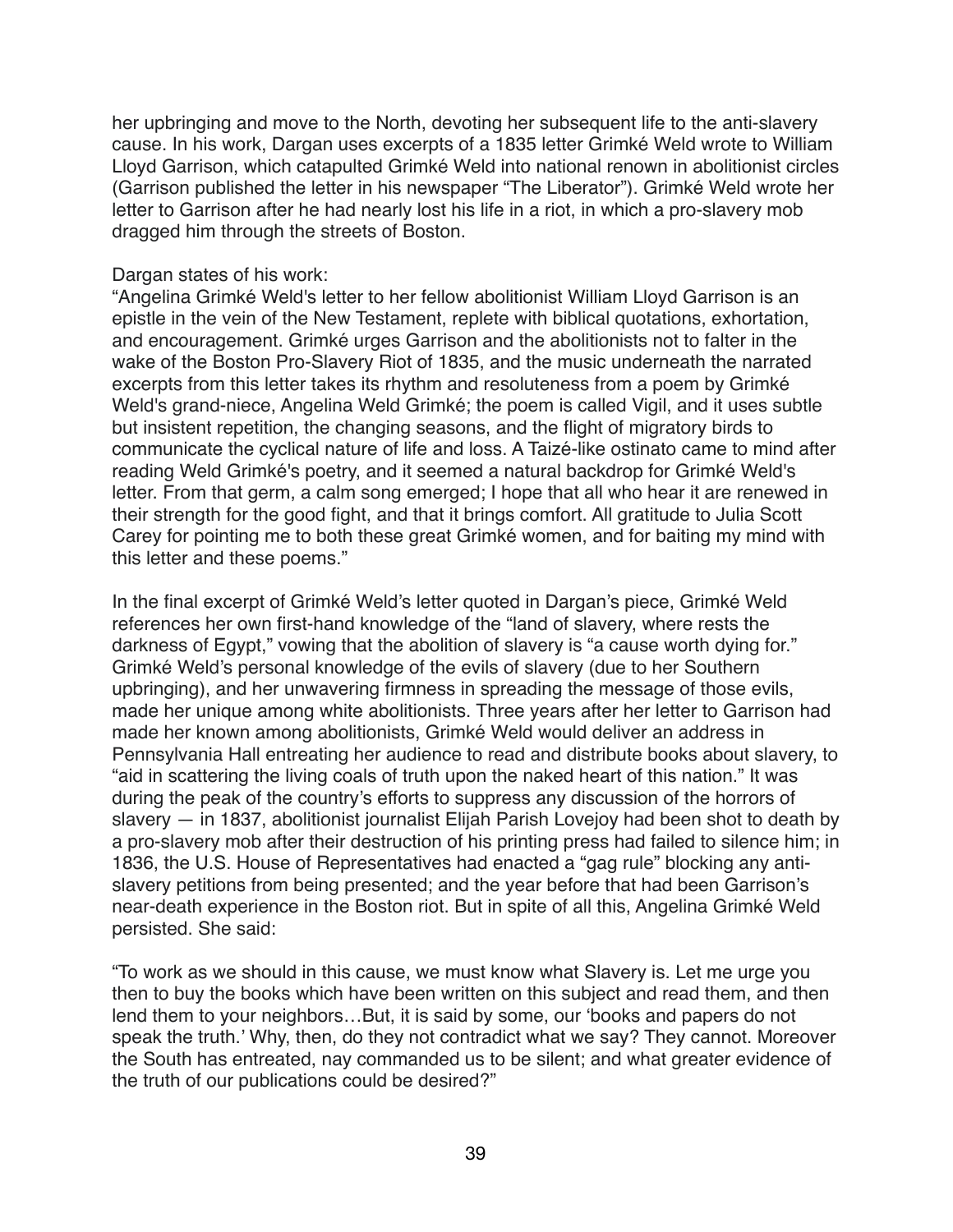As she spoke, the shouts and disruptions of a pro-slavery mob outside the building grew increasingly louder and more menacing. Then the mob began throwing rocks into the building's windows. But still, she spoke, knowing that every effort to suppress her words, every rock which shattered the glass of the windows, provided yet greater evidence of the truth of her message. The day after Grimké Weld's speech, the mob burned the building to the ground. Firefighters watched it burn, even as they fought the fire in the neighboring structures. But hidden among the building's ashes, there smoldered the living coals of truth — the truth so strong and prevailing that every effort to ban it, suppress it, gag it, and burn it, served only to expose its power.

—————————

Our program is bookended by two different settings of the poem "Songs for the People" by Frances Ellen Watkins Harper (the same poet who authored the first spoken quote in "Freedom Reigns"). Harper's poem expresses the desire to "make the songs for the people," and it is a powerful statement about the unifying strength of music.

The first setting of "Songs for the People" on our program is by composer Rosephanye Powell, from her song cycle "Miss Wheatley's Garden." Powell's song cycle is named after America's first Black poet, Phillis Wheatley, who was enslaved in Boston in the eighteenth century. While none of the songs in Powell's song cycle are actually by Wheatley herself, Powell named her cycle after Wheatley as a tribute to Wheatley's legacy and influence, explaining: "I thought it befitting to title the work 'Miss Wheatley's Garden' in honor of Phillis Wheatley's works, which are the garden in which many generations of African-American women poets have grown and blossomed."

The second setting of "Songs for the People" on our program is by composer Mason Bynes, composed less than a year ago. Bynes says of her work: "This piece was written in the spring of 2021. It serves as a desperate call to action for humanity to come together again as we were grappling (and still are…) with the plights of the pandemic."

—————————

We also include three hymns which we invite the congregation to join in singing: "Giver of All That Crowns Our Days" (a hymn written in response to the Emancipation Proclamation by Oliver Wendell Holmes, to the tune of "Old One Hundredth," better known to us as the Doxology), "Trump of Glad Jubilee" (an abolitionist setting of the tune "My Country 'Tis of Thee"), and "I Am An Abolitionist" (William Lloyd Garrison's words set to — appropriately enough for New Years Day — the tune of "Auld Lang Syne".

Thank you so much for joining us today (and thank you especially to anyone who has read this far). I would like to thank our three brilliant guest artists for sharing their voices and their gifts with us today: Brianna J. Robinson, James Dargan, and Keidrick Roy.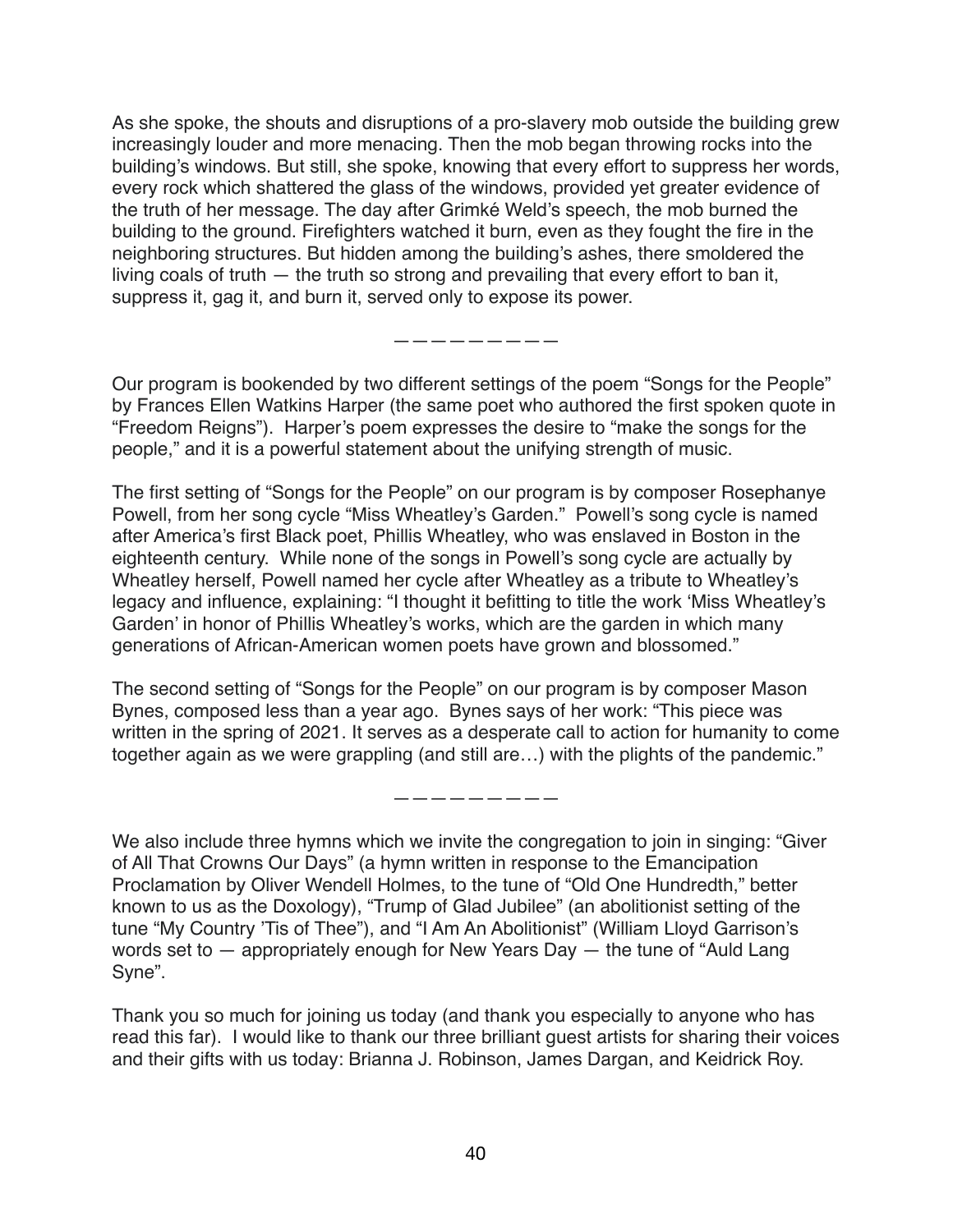## *Sources for Historical Background Information*

*(Note: the PDF version of this document includes hyperlinks to all the sources listed below. If you are reading this off of printed paper, you can find the PDF version on the Central Square Congregational Church's website.)* 

*Frederick Douglass:* The Life and Times of Frederick Douglass, My Bondage and My Freedom, Speech in Response to the Emancipation Proclamation, What to the Slave Is the Fourth of July?, Lincoln Emancipation Memorial Speech, Speech in Response to the Dred Scott Decision, What the Black Man Wants, Frederick Douglass Monthly, Faneuil Hall speech

*Abraham Lincoln:* Emancipation Proclamation, Second Inaugural Address, July 10 1858 speech, Blind Memorandum, First Inaugural Address, Cooper Union Address, Gettysburg Address, Annual Message to Congress 1862, Lincoln-Douglas debates

*Abolitionist Songsters, Hymnals, and Anthologies:* The Anti-Slavery Harp by William Wells Brown, The Harp of Freedom by George Whitefield Clark, The Liberty Minstrel by George Washington Clark, The Star-Spangled Songbook by Mark Clague and Andrew Custer, The Soldier's Companion from the American Unitarian Association, Anti-Slavery Melodies by Jairus Lincoln, The President's Proclamation by Edna Dean **Proctor** 

*Frances Ellen Watkins Harper:* Songs for the People, Liberty for Slaves speech, Poems on Miscellaneous Subjects

*William Lloyd Garrison:* July 4th 1854 speech, No Compromise with Slavery speech, The Liberator (issues quoted include 1/2/63, 4/7/65, 10/21/59, and 11/18/59)

*Charles Sumner:* The Crime Against Kansas, The Barbarism of Slavery

*Angelina Grimké Weld:* Letter to William Lloyd Garrison, speech in Pennsylvania Hall

*Angelina Weld Grimké:* Death, Vigil

*William Wells Brown:* Clotel

**HARRIET JACOBS:** Incidents in the Life of a Slave Girl

*Harriet Beecher Stowe:* Uncle Tom's Cabin

**DAVID WALKER:** Appeal to the Colored Citizens of the World